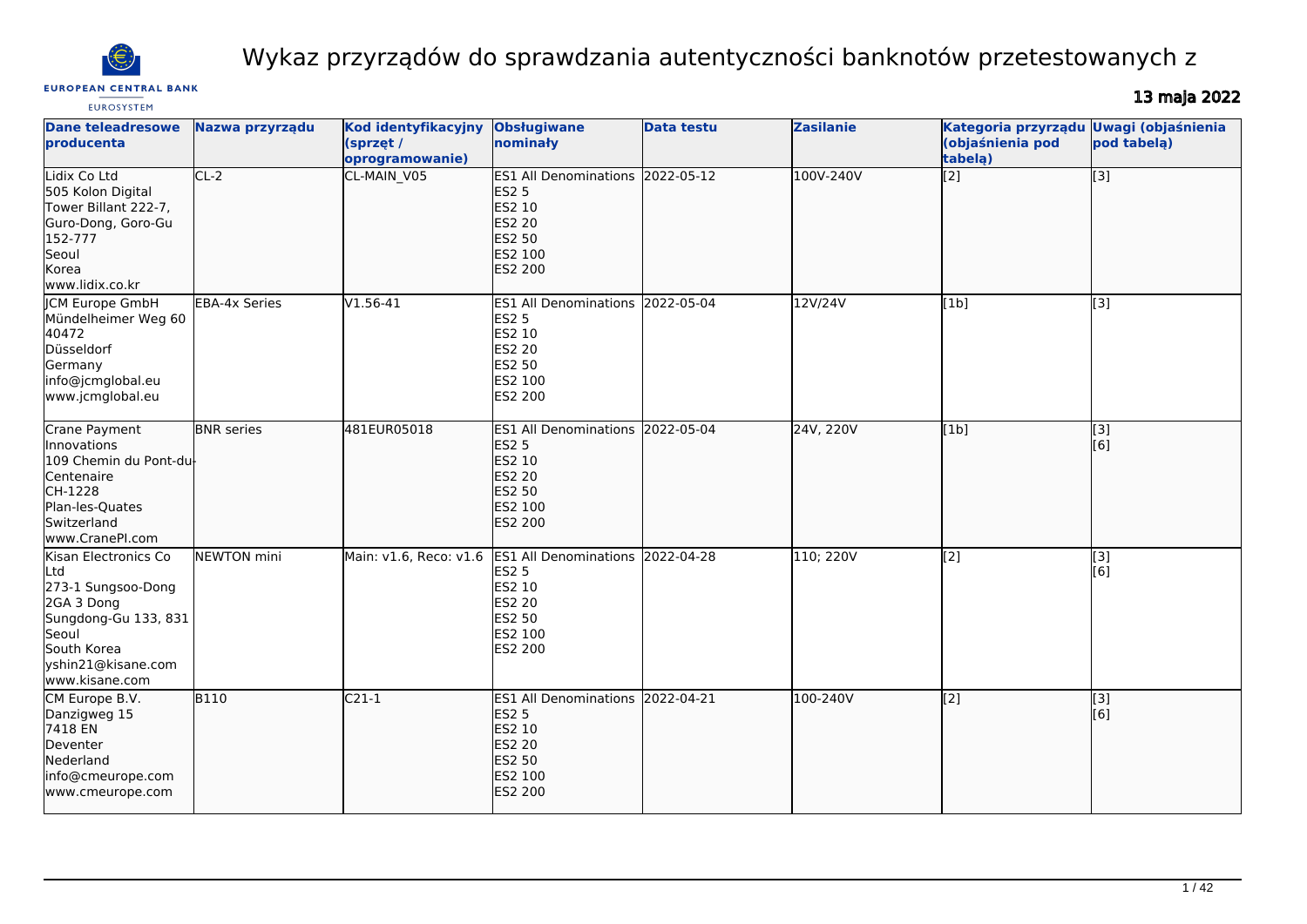

| <b>Dane teleadresowe</b><br>producenta                                                                                               | Nazwa przyrządu | Kod identyfikacyjny Obsługiwane<br>(sprzęt /<br>oprogramowanie) | nominały                                                                                                                  | <b>Data testu</b> | <b>Zasilanie</b>                                                                  | Kategoria przyrządu Uwagi (objaśnienia<br>(objaśnienia pod<br>tabela) | pod tabelą)             |
|--------------------------------------------------------------------------------------------------------------------------------------|-----------------|-----------------------------------------------------------------|---------------------------------------------------------------------------------------------------------------------------|-------------------|-----------------------------------------------------------------------------------|-----------------------------------------------------------------------|-------------------------|
| Iternet-European<br>Distribution<br>Via S. Merli 64/66<br>29122<br>Piacenza<br>Italy<br>www.iternet-<br>securitysystems.com          | HT-6070         | V12                                                             | <b>ES1 All Denominations</b><br><b>ES2 5</b><br>ES2 10<br><b>ES2 20</b><br><b>ES2 50</b><br>ES2 100<br>ES2 200            | 2022-04-14        | DC 12 Vdc                                                                         | $\overline{[1a]}$                                                     | $\overline{[3]}$<br>[6] |
| Iternet-European<br>Distribution<br>Via S. Merli 64/66<br>29122<br>Piacenza<br>Italy<br>www.iternet-<br>securitysystems.com          | HT-7100         | CO <sub>2</sub>                                                 | ES1 All Denominations 2022-04-14<br><b>ES2 5</b><br>ES2 10<br><b>ES2 20</b><br><b>ES2 50</b><br>ES2 100<br><b>ES2 200</b> |                   | Rechargeable battery - [[1a]<br>Adapter (INPUT:100-24<br>OVac-<br>OUTPUT:12Vdc/1A |                                                                       | [3]<br>[6]              |
| Masterwork<br>Automodules<br>4F, 223, Chong Yang<br>Rd<br>115 Nangang<br>Taipei<br>Taiwan<br>www.automodules.com                     | CashPoint (OEM) | EUR 002.110                                                     | <b>ES1 All Denominations</b><br><b>ES2 5</b><br>ES2 10<br><b>ES2 20</b><br><b>ES2 50</b><br>ES2 100<br><b>ES2 200</b>     | 2022-04-14        | 110V; 220V                                                                        | [1b]                                                                  | $\overline{[3]}$<br>[6] |
| Cashtester/Amwit<br>Security B.V.<br>De Corridor 9<br>3621 ZA<br>Breukelen<br>Netherlands<br>mw@cashtester.com<br>www.cashtester.com | CT411           | V1.81                                                           | <b>ES1 All Denominations</b><br><b>ES2 5</b><br>ES2 10<br><b>ES2 20</b><br><b>ES2 50</b><br>ES2 100<br><b>ES2 200</b>     | 2022-04-12        | Other: 12V                                                                        | [1a]                                                                  | [3]<br>[6]              |
| Masterwork<br>Automodules<br>4F, 223, Chong Yang<br>Rd<br>115 Nangang<br>Taipei<br>Taiwan<br>www.automodules.com                     | <b>BEAM</b>     | EUR 002.117                                                     | ES1 All Denominations 2022-04-11<br><b>ES2 5</b><br>ES2 10<br><b>ES2 20</b><br><b>ES2 50</b><br>ES2 100<br>ES2 200        |                   | 110-220V                                                                          | [2]                                                                   | $\overline{[}3]$<br>[6] |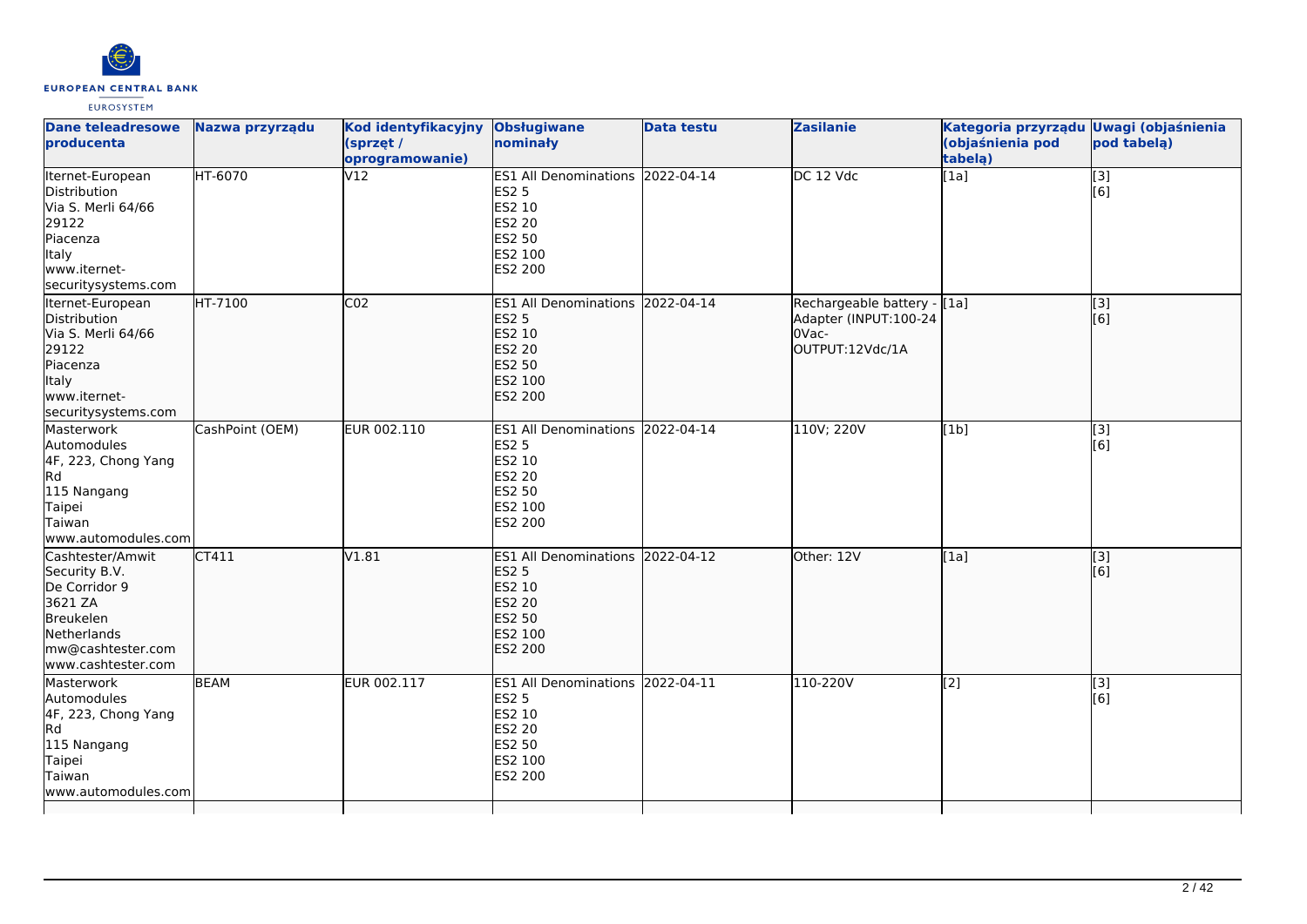

| <b>EUROSYSTEM</b> |  |
|-------------------|--|
|-------------------|--|

| <b>Dane teleadresowe</b><br>producenta                                                                                               | Nazwa przyrządu  | Kod identyfikacyjny<br>(sprzęt /<br>oprogramowanie)                                     | <b>Obsługiwane</b><br>nominały                                                                                                      | <b>Data testu</b> | <b>Zasilanie</b> | Kategoria przyrządu Uwagi (objaśnienia<br>(objaśnienia pod<br>tabelą) | pod tabelą)                                                   |
|--------------------------------------------------------------------------------------------------------------------------------------|------------------|-----------------------------------------------------------------------------------------|-------------------------------------------------------------------------------------------------------------------------------------|-------------------|------------------|-----------------------------------------------------------------------|---------------------------------------------------------------|
| <b>TNSi Europe GmbH</b><br>Amsterdamsestrasse<br>230<br>50735<br>Köln<br>Germany<br>www.t-ns.co.jp                                   | <b>BR-7200B</b>  | <b>Banknote Circulary</b><br>Acceptor for Ticketing<br>Validation Software<br>Val. V.51 | ES15<br>ES1 10<br>ES1 20<br>ES1 50<br>ES1 100<br>ES1 200<br><b>ES2 5</b><br>ES2 10<br>ES2 20<br>ES2 50<br>ES2 100<br>ES2 200        | 2022-03-30        | Other: 24V       | $\overline{[1b]}$                                                     | $\overline{[2]}$<br>$\overline{[}3\overline{]}$<br>[6]<br>[8] |
| <b>TNSi Europe GmbH</b><br>Amsterdamsestrasse<br>230<br>50735<br>Köln<br>Germany<br>www.t-ns.co.jp                                   | BV-6200G         | <b>Validation Software</b><br>Val. V.51                                                 | <b>ES15</b><br>ES1 10<br>ES1 20<br>ES1 50<br>ES1 100<br>ES1 200<br><b>ES2 5</b><br>ES2 10<br>ES2 20<br>ES2 50<br>ES2 100<br>ES2 200 | 2022-03-30        | Other: 24 V      | [1b]                                                                  | $\overline{[2]}$<br>[3]<br>[6]<br>[8]                         |
| Cashtester/Amwit<br>Security B.V.<br>De Corridor 9<br>3621 ZA<br>Breukelen<br>Netherlands<br>mw@cashtester.com<br>www.cashtester.com | <b>BC 141 SD</b> | C41                                                                                     | ES1 All Denominations 2022-03-29<br><b>ES2 5</b><br>ES2 10<br>ES2 20<br>ES2 50<br>ES2 100<br>ES2 200                                |                   | 220V             | $\overline{[2]}$                                                      | $\overline{[3]}$<br>[6]                                       |
| Cashtester/Amwit<br>Security B.V.<br>De Corridor 9<br>3621 ZA<br>Breukelen<br>Netherlands<br>mw@cashtester.com                       | <b>BC 241 SD</b> | C41                                                                                     | ES1 All Denominations 2022-03-23<br><b>ES2 5</b><br>ES2 10<br>ES2 20<br>ES2 50<br>ES2 100<br>ES2 200                                |                   | 100-240V         | $\overline{[2]}$                                                      | $\overline{[}3]$<br>[6]                                       |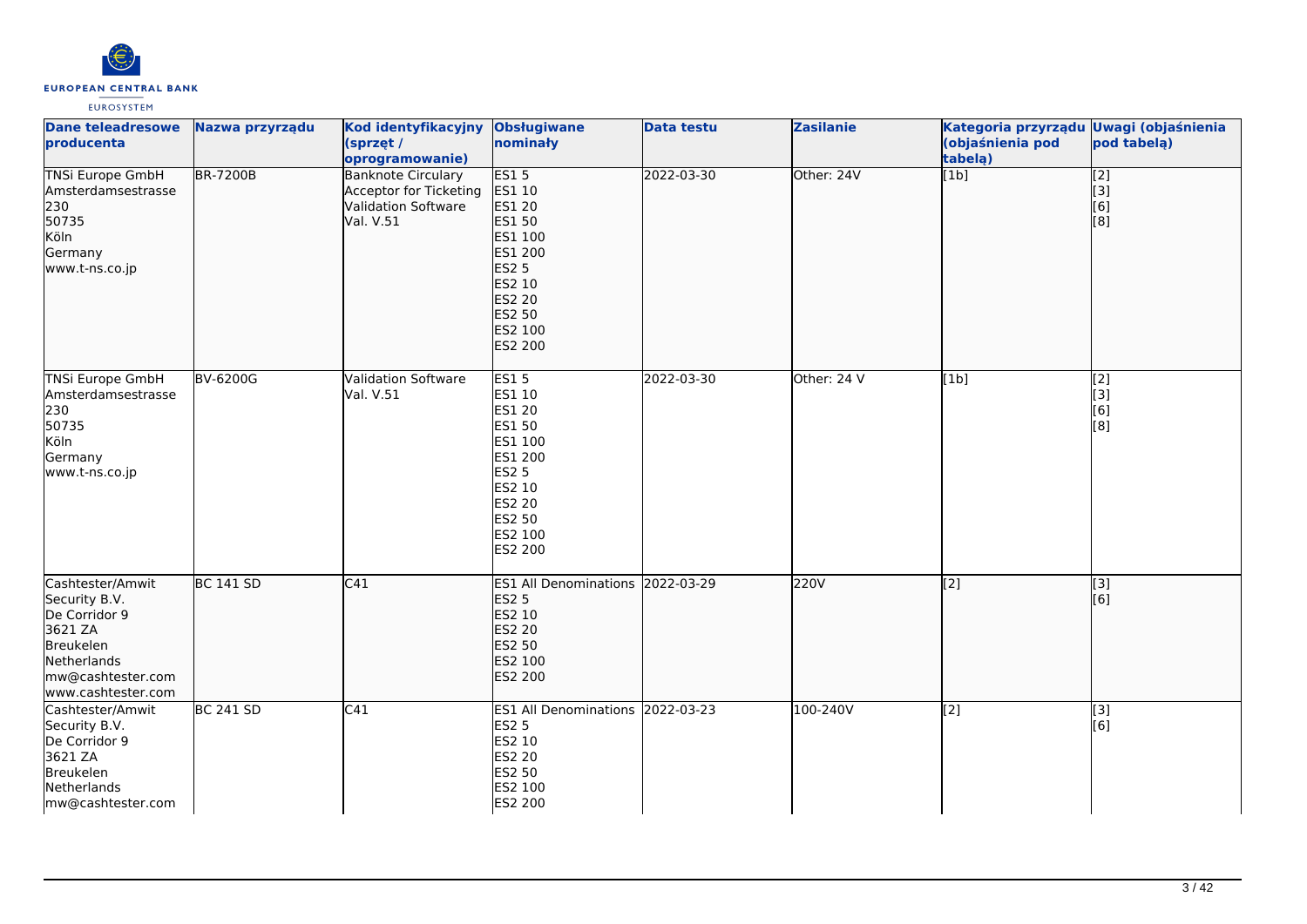

| <b>Dane teleadresowe</b><br>producenta                                                                                                                                                                                | Nazwa przyrządu      | Kod identyfikacyjny<br>(sprzęt /<br>oprogramowanie) | <b>Obsługiwane</b><br>nominały                                                                                     | <b>Data testu</b> | <b>Zasilanie</b> | Kategoria przyrządu Uwagi (objaśnienia<br>(objaśnienia pod<br>tabela) | pod tabela)                                     |
|-----------------------------------------------------------------------------------------------------------------------------------------------------------------------------------------------------------------------|----------------------|-----------------------------------------------------|--------------------------------------------------------------------------------------------------------------------|-------------------|------------------|-----------------------------------------------------------------------|-------------------------------------------------|
| www.cashtester.com<br>Cashtester/Amwit<br>Security B.V.<br>De Corridor 9<br>3621 ZA<br>Breukelen<br>Netherlands<br>mw@cashtester.com<br>www.cashtester.com                                                            | $CT$ 334             | $\overline{C12}$                                    | ES1 All Denominations 2022-03-23<br><b>ES2 5</b><br>ES2 10<br><b>ES2 20</b><br><b>ES2 50</b><br>ES2 100<br>ES2 200 |                   | 12V              | [1a]                                                                  | $\overline{[}3]$<br>[6]<br>[4a]                 |
| Safescan B.V.<br>Heliumstraat 14<br>2718 SL<br>Zoetermeer<br>Holland<br>info@safescan.com<br>www.safescan.com                                                                                                         | Safescan 2865-S (G2) | 2865SG2-E04                                         | ES1 All Denominations 2022-03-16<br>ES2 5<br>ES2 10<br>ES2 20<br>ES2 50<br>ES2 100<br>ES2 200                      |                   | 100-240V         | [2]                                                                   | $\overline{[3]}$<br>$\overline{[}6\overline{]}$ |
| Fujitsu Frontech<br><b>Limited</b><br>1766 Yanokuchi, Inagi-<br><b>s</b> hi<br>206-855<br>Tokyo<br>lapan<br>www.frontech.fujitsu.c<br>om/en                                                                           | G60 BRU              | <b>BV10</b><br>EU35AA                               | ES1 All Denominations 2022-03-04<br><b>ES2 5</b><br>ES2 10<br>ES2 20<br>ES2 50<br>ES2 100<br><b>ES2 200</b>        |                   | 24V DC           | $\sqrt{2}$                                                            | [3]                                             |
| Hyundai MIB<br>International Co. Ltd.<br>3301, A Bld, 17, Gosan-<br>ro 148beon-gil<br>15850<br>Gunpo-si, Gyeonggi-do,<br>15850, Gunpo City<br>KOREA (Republic)<br>sjpark5423@hyundaim<br>ib.com<br>www.hyundaimib.com | MIB-1S               | Main: 5.8; Image: 3.0                               | ES1 All Denominations 2022-02-24<br><b>ES2 5</b><br>ES2 10<br>ES2 20<br>ES2 50<br>ES2 100<br>ES2 200               |                   | Mains            | [2]                                                                   | $\overline{[3]}$<br>[6]                         |
| Comercial del Sur de<br>Papelariá, S.L.<br>C/. Bodequeros, 54                                                                                                                                                         | KF14930-N2           | C <sub>22</sub>                                     | ES1 All Denominations 2022-02-22<br><b>ES2 5</b><br>ES2 10                                                         |                   | Adapter 12V DC   | [1a]                                                                  | [3]                                             |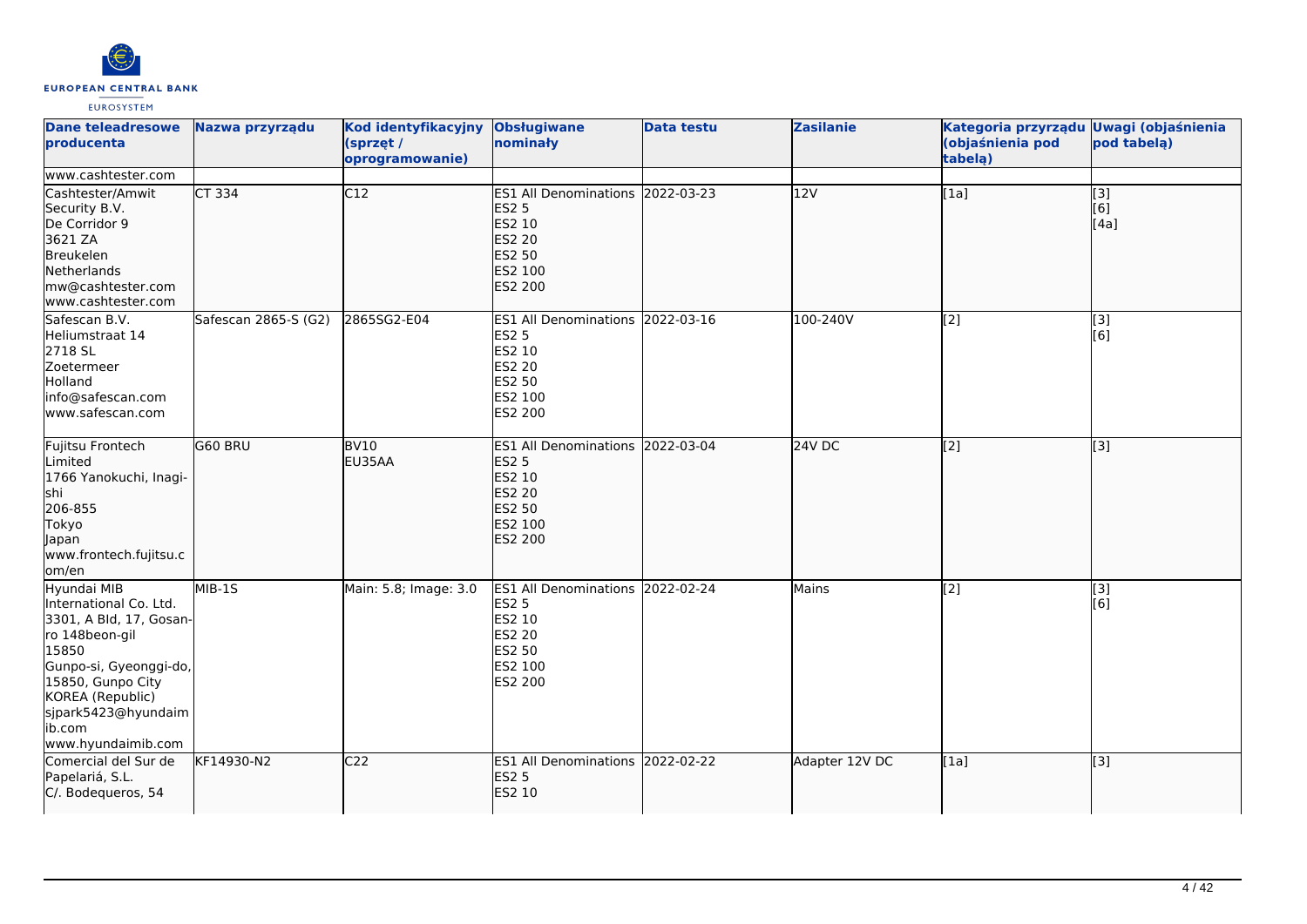

| <b>Dane teleadresowe</b><br>producenta                                                                                                                                                | Nazwa przyrządu   | Kod identyfikacyjny<br>(sprzęt /<br>oprogramowanie)                                                                 | <b>Obsługiwane</b><br>nominały                                                                              | <b>Data testu</b> | <b>Zasilanie</b> | Kategoria przyrządu Uwagi (objaśnienia<br>(objaśnienia pod<br>tabelą) | pod tabelą)             |
|---------------------------------------------------------------------------------------------------------------------------------------------------------------------------------------|-------------------|---------------------------------------------------------------------------------------------------------------------|-------------------------------------------------------------------------------------------------------------|-------------------|------------------|-----------------------------------------------------------------------|-------------------------|
| 29006<br>Málaga<br>Spain<br>www.liderpapel.com                                                                                                                                        |                   |                                                                                                                     | <b>ES2 20</b><br>ES2 50<br>ES2 100<br>ES2 200                                                               |                   |                  |                                                                       |                         |
| Nanjing NUMENMATIC<br>TECH Co., LTD<br>606#, Jiuzhou B<br>Building, PingYang<br>325400<br>WenZhou City<br>China<br>brian@numenmatic.co<br>lm.<br>www.numenmatic.com                   | Numenmatic SH-27C | Mainboard; CIS; IR;<br>MG; UV; Motor<br>SW1:11520<br>SW2:A8611333<br>SW3:CSNM06C10306<br>SW4:20220221190159 ES2 100 | ES1 All Denominations 2022-02-21<br><b>ES2 5</b><br>ES2 10<br><b>ES2 20</b><br>ES2 50<br>ES2 200            |                   | 110V 220V        | [2]                                                                   | [3]<br>[6]              |
| Suzhou Ribao<br>Technology Co., Ltd<br>No.299, YuanQi Rd<br>Yuanhe Technology<br>Park<br>Xiangcheng<br>215133<br>Suzhou<br>China<br>info@nippo.com.cn<br>www.ribaotechnology.c<br>lom | $BC-40$           | ECB: 0002                                                                                                           | ES1 All Denominations 2022-02-14<br><b>ES2 5</b><br>ES2 10<br><b>ES2 20</b><br>ES2 50<br>ES2 100<br>ES2 200 |                   | 110V, 220V       | $\left[2\right]$                                                      | [3]<br>[6]              |
| Masterwork<br>Automodules<br>4F, 223, Chong Yang<br>Rd<br>115 Nangang<br>Taipei<br>Taiwan<br>www.automodules.com                                                                      | NC-3301           | EUR 002.007                                                                                                         | ES1 All Denominations 2022-02-09<br><b>ES2 5</b><br>ES2 10<br>ES2 20<br>ES2 50<br>ES2 100<br>ES2 200        |                   | 110V - 220V      | [2]                                                                   | [3]<br>[6]              |
| Masterwork<br>Automodules<br>4F, 223, Chong Yang<br>Rd)<br>115 Nangang                                                                                                                | NC-3501           | EUR 002.007                                                                                                         | ES1 All Denominations 2022-02-09<br><b>ES2 5</b><br>ES2 10<br><b>ES2 20</b><br><b>ES2 50</b>                |                   | 110V - 220V      | $\sqrt{2}$                                                            | $\overline{[}3]$<br>[6] |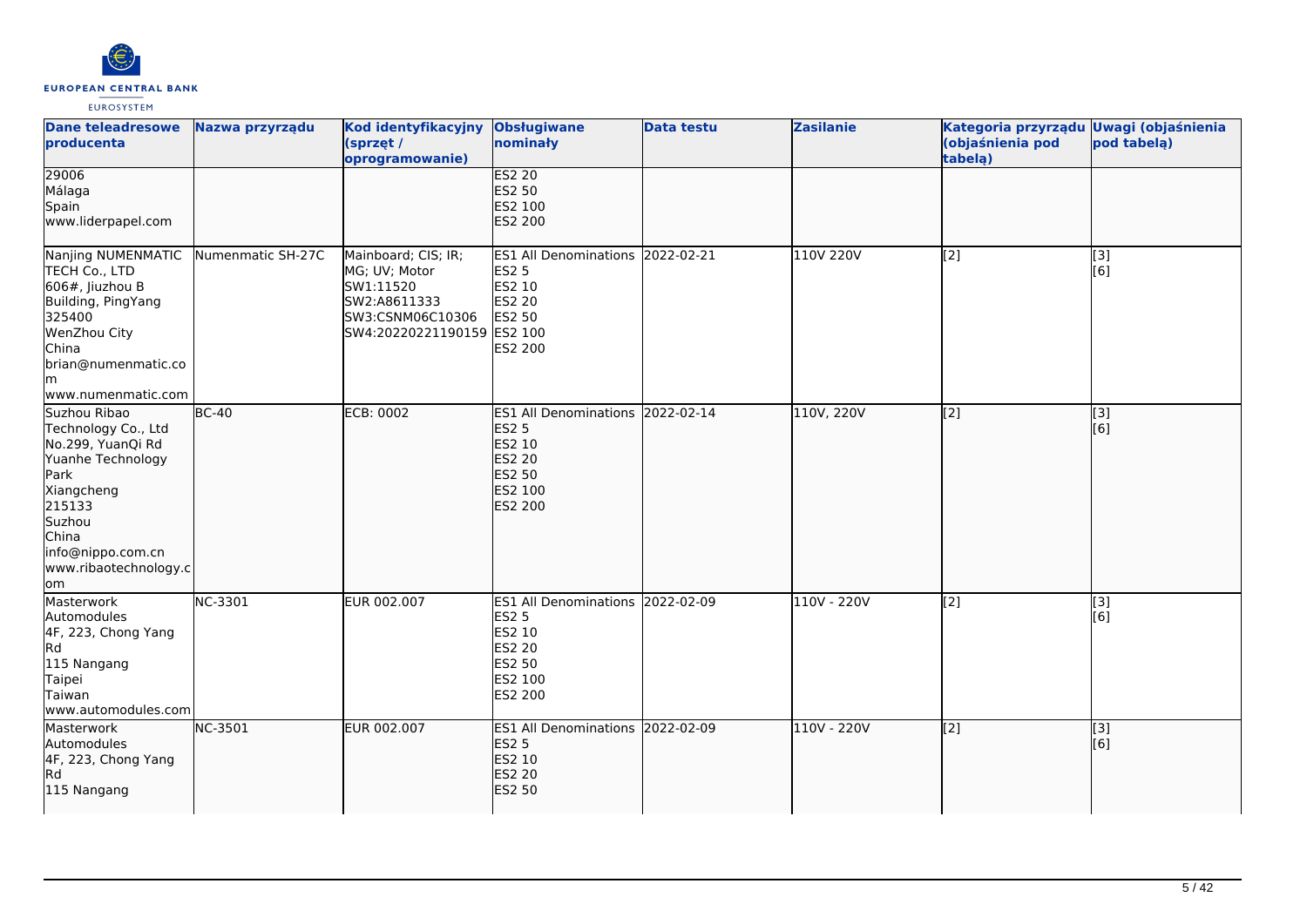

| <b>Dane teleadresowe</b><br>producenta                                                                                        | Nazwa przyrządu | Kod identyfikacyjny<br>(sprzęt /<br>oprogramowanie) | <b>Obsługiwane</b><br>nominały                                                                                     | <b>Data testu</b> | <b>Zasilanie</b>                         | Kategoria przyrządu Uwagi (objaśnienia<br>(objaśnienia pod<br>tabelą) | pod tabela)             |
|-------------------------------------------------------------------------------------------------------------------------------|-----------------|-----------------------------------------------------|--------------------------------------------------------------------------------------------------------------------|-------------------|------------------------------------------|-----------------------------------------------------------------------|-------------------------|
| <b>Taipei</b><br>Taiwan<br>www.automodules.com                                                                                |                 |                                                     | <b>ES2 100</b><br>ES2 200                                                                                          |                   |                                          |                                                                       |                         |
| Masterwork<br>Automodules<br>4F, 223, Chong Yang<br><b>Rd</b><br>115 Nangang<br>Taipei<br>Taiwan<br>www.automodules.com       | <b>IIAN</b>     | $\sqrt{1.3}$                                        | ES1 All Denominations 2022-02-03<br><b>ES2 5</b><br>ES2 10<br><b>ES2 20</b><br><b>ES2 50</b><br>ES2 100<br>ES2 200 |                   | Adapter 5V or AA<br>Batterie             | [1b]                                                                  | [3]<br>[6]              |
| Giesecke+Devrient<br>Currency Technology<br>GmbH<br>Prinzregentenstraße<br>159<br>81677<br>Munich<br>Germany<br>www.gi-de.com | ProNote 1a      | 200.3                                               | ES1 All Denominations 2022-01-19<br><b>ES2 5</b><br>ES2 10<br><b>ES2 20</b><br>ES2 50<br>ES2 100<br>ES2 200        |                   | 110V/120V, Other:<br>100-240V 50/60Hz 3A | $\overline{[2]}$                                                      | $\overline{[}3]$<br>[6] |
| CM Europe B.V.<br>Danzigweg 15<br>7418 EN<br>Deventer<br>Nederland<br>info@cmeurope.com<br>www.cmeurope.com                   | <b>B108</b>     | 1.0                                                 | ES1 All Denominations 2022-01-17<br><b>ES2 5</b><br>ES2 10<br><b>ES2 20</b><br>ES2 50<br>ES2 100<br>ES2 200        |                   | Mains 220V                               | [2]                                                                   | [3]<br>[6]              |
| CM Europe B.V.<br>Danzigweg 15<br>7418 EN<br>Deventer<br>Nederland<br>info@cmeurope.com<br>www.cmeurope.com                   | D001            | 329                                                 | ES1 All Denominations 2022-01-17<br><b>ES2 5</b><br>ES2 10<br><b>ES2 20</b><br><b>ES2 50</b><br>ES2 100<br>ES2 200 |                   | Mains 220V                               | [1a]                                                                  | [3]<br>[6]              |
| CM Europe B.V.<br>Danzigweg 15<br>7418 EN<br>Deventer                                                                         | D005            | <b>B21</b>                                          | ES1 All Denominations 2022-01-17<br><b>ES2 5</b><br>ES2 10<br><b>ES2 20</b>                                        |                   | Mains 220V                               | [1a]                                                                  | [3]<br>[6]              |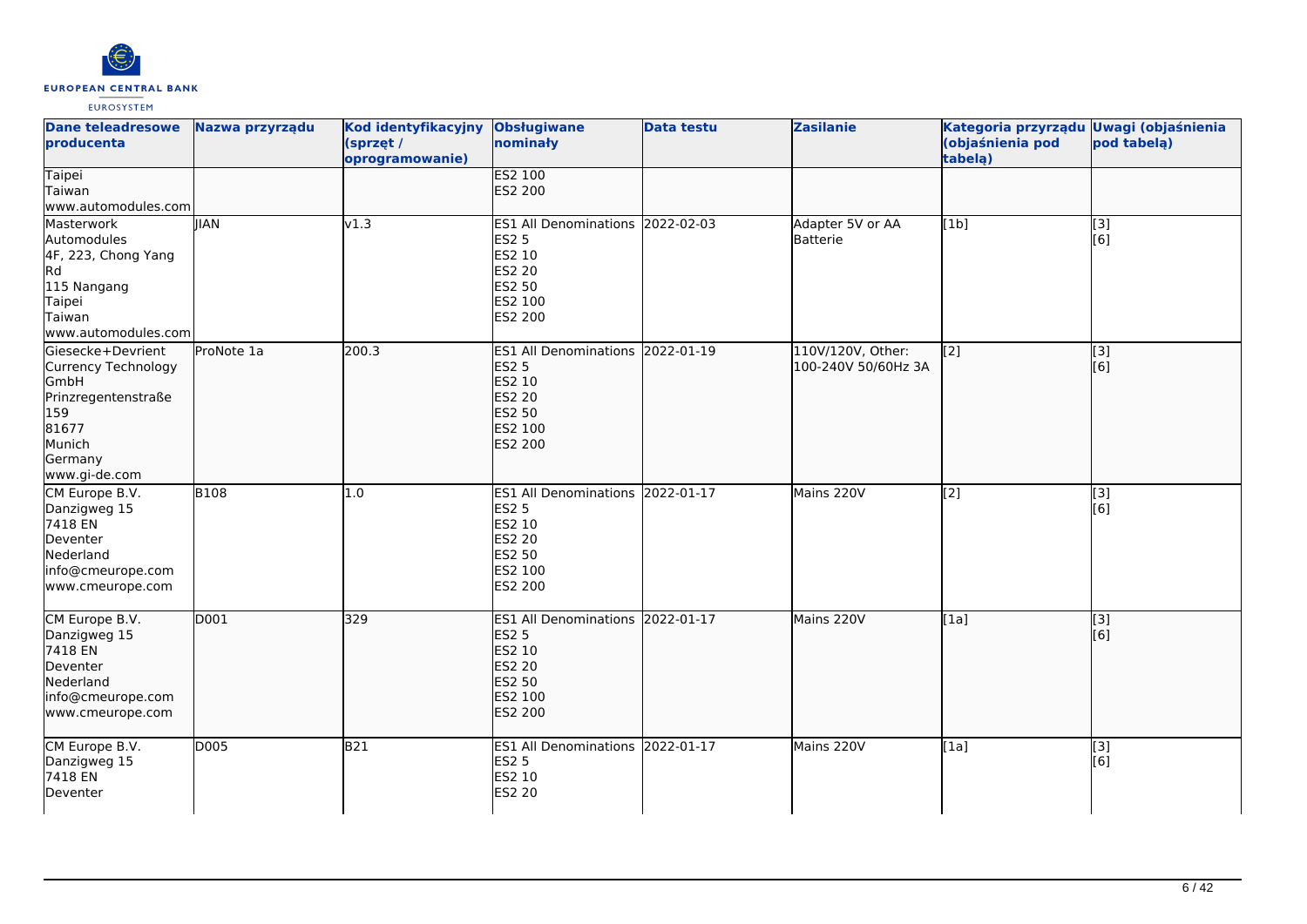

| <b>Dane teleadresowe</b><br><b>producenta</b>                                                                                    | Nazwa przyrządu             | Kod identyfikacyjny<br>(sprzęt /<br>oprogramowanie) | <b>Obsługiwane</b><br>nominały                                                                                     | <b>Data testu</b> | <b>Zasilanie</b> | Kategoria przyrządu Uwagi (objaśnienia<br>(objaśnienia pod<br>tabela) | pod tabelą)                            |
|----------------------------------------------------------------------------------------------------------------------------------|-----------------------------|-----------------------------------------------------|--------------------------------------------------------------------------------------------------------------------|-------------------|------------------|-----------------------------------------------------------------------|----------------------------------------|
| Nederland<br>info@cmeurope.com<br>www.cmeurope.com                                                                               |                             |                                                     | <b>ES2 50</b><br>ES2 100<br>ES2 200                                                                                |                   |                  |                                                                       |                                        |
| Safescan B.V.<br>Heliumstraat 14<br>2718 SL<br>Zoetermeer<br>Holland<br>info@safescan.com<br>www.safescan.com                    | Safescan 155-S (GD-<br>R2)  | $531 - 71$                                          | ES1 All Denominations 2022-01-12<br><b>ES2 5</b><br>ES2 10<br><b>ES2 20</b><br>ES2 50<br>ES2 100<br>ES2 200        |                   | 110V-220V        | [1a]                                                                  | $\overline{[}3]$<br>[6]                |
| Safescan B.V.<br>Heliumstraat 14<br>2718 SL<br>Zoetermeer<br>Holland<br>info@safescan.com<br>www.safescan.com                    | Safescan 155-S (NT-<br> R1) | S31-71                                              | ES1 All Denominations 2022-01-12<br><b>ES2 5</b><br>ES2 10<br>ES2 20<br>ES2 50<br>ES2 100<br>ES2 200               |                   | 110V-220V        | [1a]                                                                  | [3]<br>[6]                             |
| Safescan B.V.<br>Heliumstraat 14<br>2718 SL<br>Zoetermeer<br>Holland<br>info@safescan.com<br>www.safescan.com                    | Safescan 2665-S             | S61-11                                              | ES1 All Denominations 2022-01-12<br><b>ES2 5</b><br>ES2 10<br><b>ES2 20</b><br>ES2 50<br>ES2 100<br><b>ES2 200</b> |                   | Mains 110V-220V  | $\overline{[2]}$                                                      | $\begin{bmatrix} 3 \\ 6 \end{bmatrix}$ |
| <b>GO Europe GmbH</b><br>Zum Kraftwerk 1<br>45527<br>Hattingen<br>Germany<br>Bemd.koenig@go-<br>europe.com<br>www .go-europe.com | <b>NC 620</b>               | U30 008                                             | <b>ES2 5</b><br>ES2 10<br><b>ES2 20</b><br>ES2 50<br>ES2 100<br>ES2 200                                            | 2021-12-15        | Mains, 220V      | $\overline{[2]}$                                                      | [3]<br>[6]                             |
| Safescan B.V.<br>Heliumstraat 14<br>2718 SL<br>Zoetermeer                                                                        | Safescan 155-S (G2)         | EU-01                                               | ES1 All Denominations 2021-12-15<br><b>ES2 5</b><br>ES2 10<br><b>ES2 20</b>                                        |                   | 110V 220V        | [1a]                                                                  | [3]<br>[6]                             |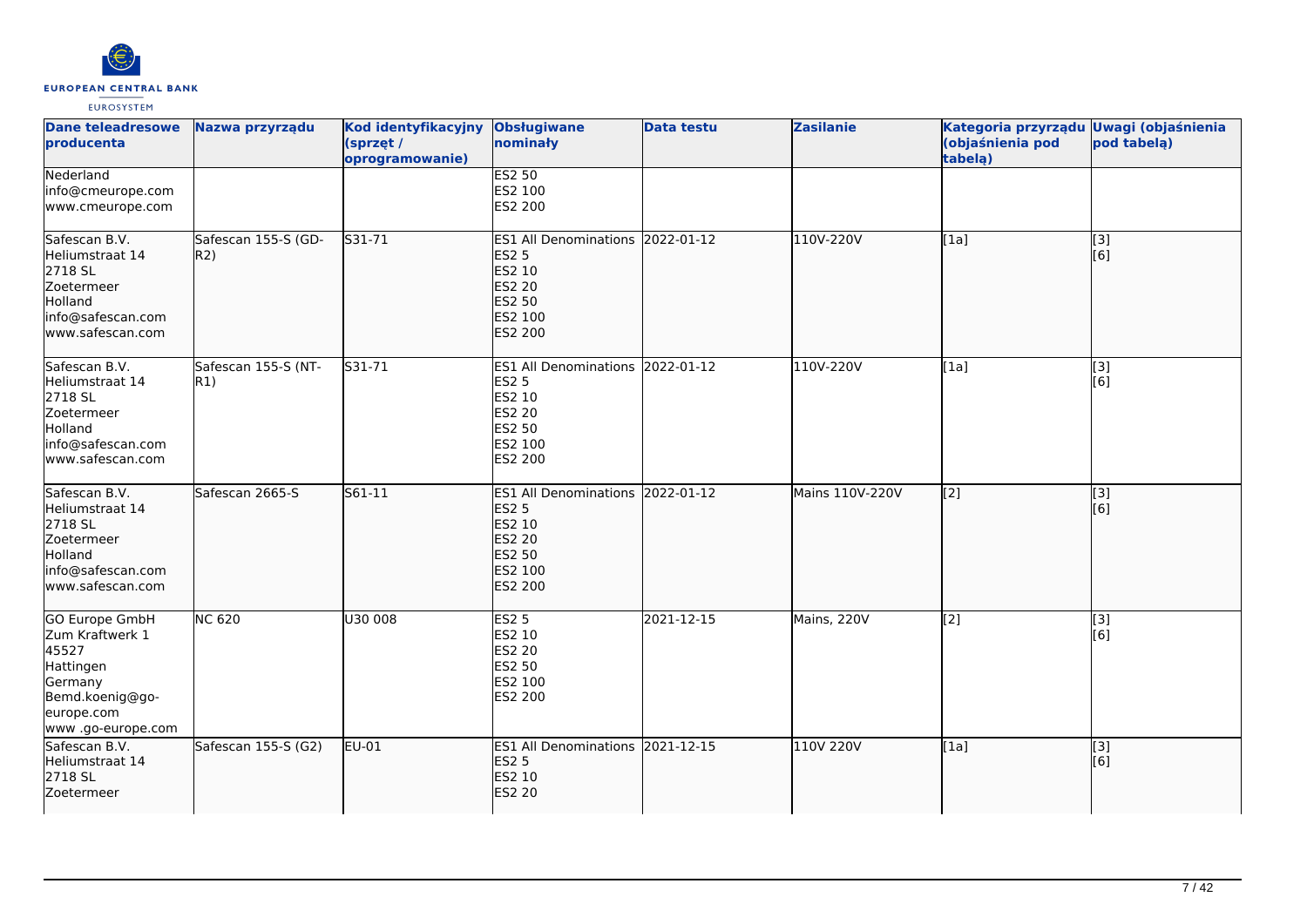

| <b>Dane teleadresowe</b><br>producenta                                                                                               | Nazwa przyrządu  | Kod identyfikacyjny<br>(sprzęt /<br>oprogramowanie) | <b>Obsługiwane</b><br>nominały                                                                                     | <b>Data testu</b> | <b>Zasilanie</b>       | Kategoria przyrządu Uwagi (objaśnienia<br>(objaśnienia pod<br>tabelą) | pod tabelą)             |
|--------------------------------------------------------------------------------------------------------------------------------------|------------------|-----------------------------------------------------|--------------------------------------------------------------------------------------------------------------------|-------------------|------------------------|-----------------------------------------------------------------------|-------------------------|
| <b>Holland</b><br>info@safescan.com<br>www.safescan.com                                                                              |                  |                                                     | <b>ES2 50</b><br>ES2 100<br>ES2 200                                                                                |                   |                        |                                                                       |                         |
| Safescan B.V.<br>Heliumstraat 14<br>2718 SL<br>Zoetermeer<br>Holland<br>info@safescan.com<br>www.safescan.com                        | Safescan 2465-S  | S55-71                                              | ES1 All Denominations 2021-12-15<br><b>ES2 5</b><br>ES2 10<br>ES2 20<br>ES2 50<br>ES2 100<br>ES2 200               |                   | <b>Mains 110V 220V</b> | [2]                                                                   | [3]<br>[6]              |
| GO Europe GmbH<br>Zum Kraftwerk 1<br>45527<br>Hattingen<br>Germany<br>Bemd.koenig@go-<br>europe.com<br>www .go-europe.com            | <b>NC 590</b>    | BJ-LSJ-MB<br>U30 008                                | <b>ES2 5</b><br>ES2 10<br><b>ES2 20</b><br>ES2 50<br>ES2 100<br><b>ES2 200</b>                                     | 2021-12-15        | Mains, 220V            | [2]                                                                   | [3]<br>[6]              |
| GO Europe GmbH<br>Zum Kraftwerk 1<br>45527<br>Hattingen<br>Germany<br>Bemd.koenig@go-<br>europe.com<br>www.go-europe.com             | <b>NC 570</b>    | BJ-82+1000-MB<br>U30 008                            | <b>ES2 5</b><br>ES2 10<br>ES2 20<br>ES2 50<br>ES2 100<br>ES2 200                                                   | 2021-12-15        | Mains, 220V            | $\left[2\right]$                                                      | [3]<br>[6]              |
| Cashtester/Amwit<br>Security B.V.<br>De Corridor 9<br>3621 ZA<br>Breukelen<br>Netherlands<br>mw@cashtester.com<br>www.cashtester.com | <b>BC 242 SD</b> | $C21 - 1$                                           | ES1 All Denominations 2021-12-13<br><b>ES2 5</b><br>ES2 10<br><b>ES2 20</b><br>ES2 50<br>ES2 100<br><b>ES2 200</b> |                   | 100-240V               | $\overline{[2]}$                                                      | $\overline{[3]}$<br>[6] |
| ZHEJIANG SEMTOM<br>ELECTRONIC CO. LTD<br>1 Bldg, Section B<br>Shoes Ind. Zone Eco.                                                   | ST-1400          | VI.0                                                | ES1 All Denominations 2021-12-13<br><b>ES2 5</b><br>ES2 10<br><b>ES2 20</b>                                        |                   | Mains 220V             | $\overline{[2]}$                                                      | [3]<br>[6]              |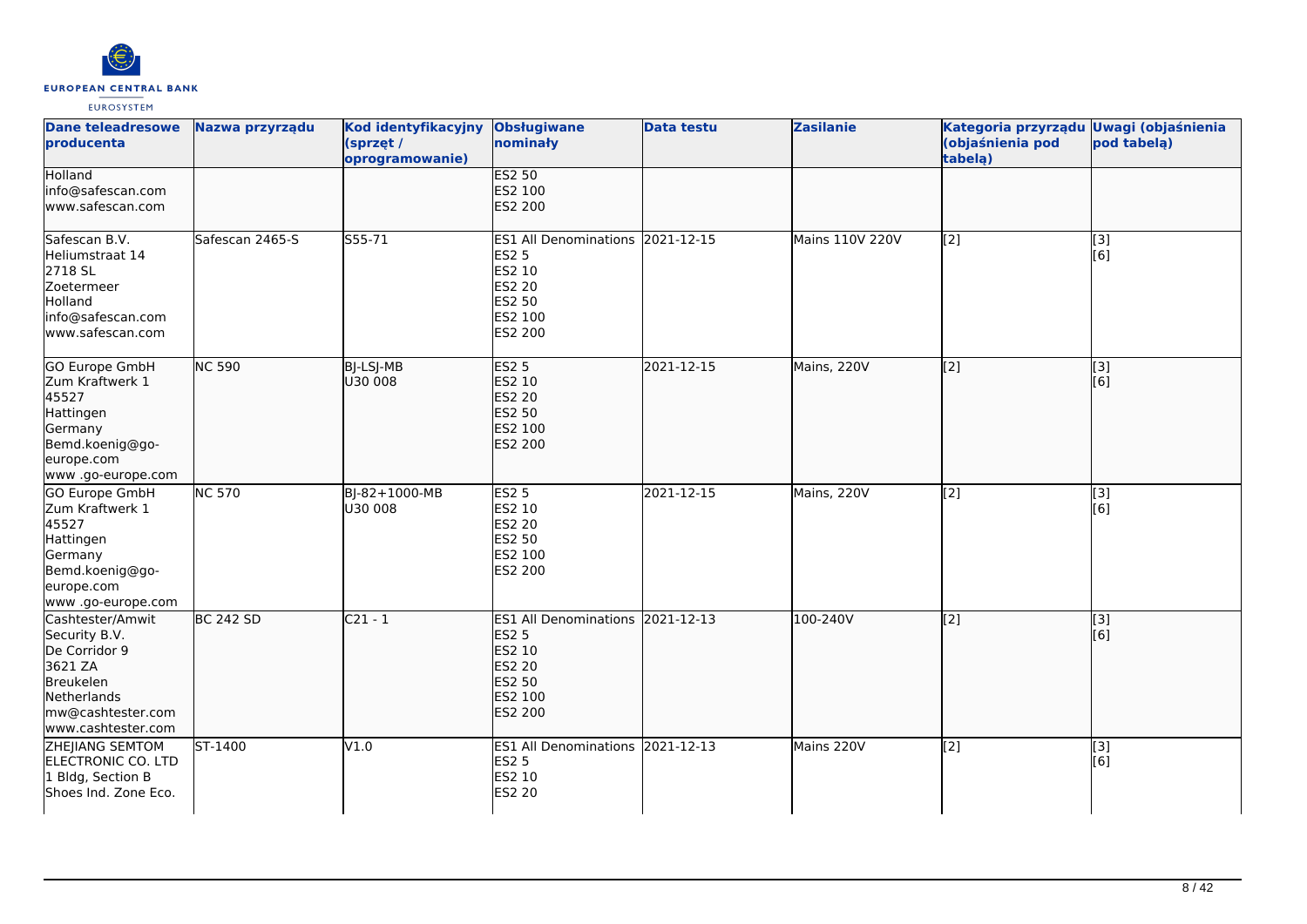

| <b>Dane teleadresowe</b><br>producenta                                                                                                              | Nazwa przyrządu                       | Kod identyfikacyjny<br>(sprzęt /<br>oprogramowanie) | <b>Obsługiwane</b><br>nominały                                                                                            | <b>Data testu</b> | <b>Zasilanie</b> | Kategoria przyrządu<br>(objaśnienia pod<br>tabela) | <b>Uwagi (objaśnienia</b><br>pod tabela) |
|-----------------------------------------------------------------------------------------------------------------------------------------------------|---------------------------------------|-----------------------------------------------------|---------------------------------------------------------------------------------------------------------------------------|-------------------|------------------|----------------------------------------------------|------------------------------------------|
| Development Area,<br>Pingyan<br>325401 Wenzhou<br>Zhejiang<br><b>CHINA</b><br>sales3@semtom.com<br>http://www.semtom.co<br>$\mathsf{Im}/\mathsf{I}$ |                                       |                                                     | <b>ES2 50</b><br>ES2 100<br>ES2 200                                                                                       |                   |                  |                                                    |                                          |
| Suzo international NL.<br>B.V. / Suzohapp<br>Rijnzathe 12<br>3454PV<br>De Meern<br>Netherlands<br>info@suzohapp.nl<br>eu.suzohapp.com               | Bill-to-Bill 100/200/300 EU1111<br>XE |                                                     | ES1 All Denominations 2021-12-09<br><b>ES2 5</b><br><b>ES2 10</b><br><b>ES2 20</b><br>ES2 50<br>ES2 100<br><b>ES2 200</b> |                   | Other_12/24_V    | [1b]                                               | [3]<br>[6]                               |
| Suzo international NL.<br>B.V. / Suzohapp<br>Rijnzathe 12<br>3454PV<br>De Meern<br>Netherlands<br>info@suzohapp.nl<br>eu.suzohapp.com               | MFL-XXXX-EU1230<br><b>ICCNET</b>      | EU1230                                              | ES1 All Denominations 2021-12-09<br><b>ES2 5</b><br>ES2 10<br><b>ES2 20</b><br>ES2 50<br>ES2 100<br>ES2 200               |                   | Other: 12/24 V   | [1b]                                               | [3]<br>[6]                               |
| Suzo international NL.<br>B.V. / Suzohapp<br>Rijnzathe 12<br>3454PV<br>De Meern<br>Netherlands<br>info@suzohapp.nl<br>eu.suzohapp.com               | Bill-to-Bill 100/200/300 EU1192       |                                                     | ES1 All Denominations 2021-12-09<br><b>ES2 5</b><br>ES2 10<br>ES2 20<br><b>ES2 50</b><br>ES2 100<br><b>ES2 200</b>        |                   | Other_12/24_V    | [1b]                                               | $\overline{[}$ [3]<br>[6]                |
| Hilton Europe S.L.<br>Principe de Vergara<br>5-bajo dcha.<br>28001<br>Madrid<br>Spain<br>www.hiltoneurope.com                                       | b8000                                 | $C21-1$                                             | ES1 All Denominations 2021-12-02<br><b>ES2 5</b><br>ES2 10<br>ES2 20<br>ES2 50<br>ES2 100<br>ES2 200                      |                   | Mains, 220V      | [2]                                                | $\overline{[3]}$                         |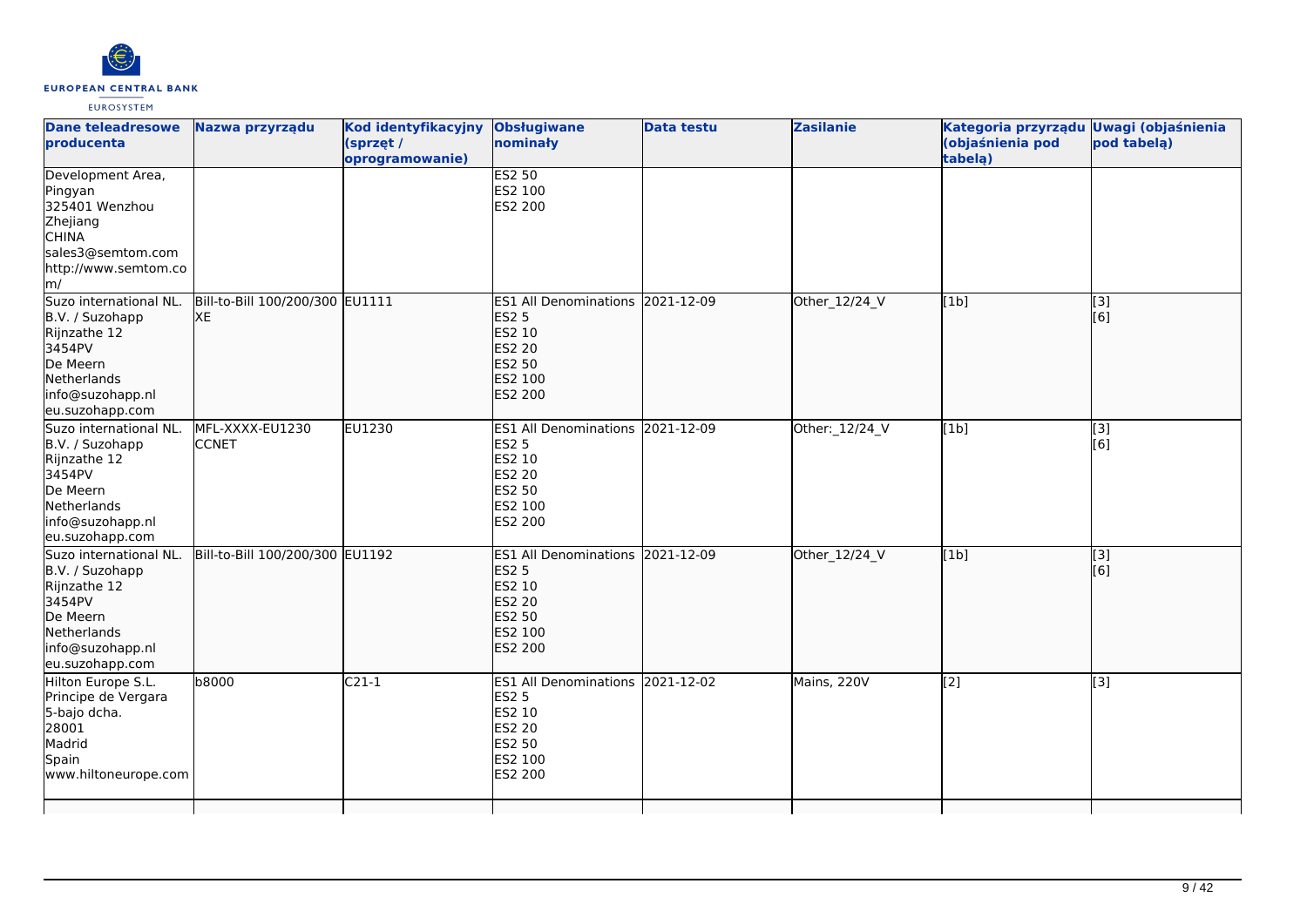

| <b>Dane teleadresowe</b><br>producenta                                                                                                                                           | Nazwa przyrządu | Kod identyfikacyjny Obsługiwane<br>(sprzęt /<br>oprogramowanie) | nominały                                                                                                           | <b>Data testu</b> | <b>Zasilanie</b>   | Kategoria przyrządu Uwagi (objaśnienia<br>(objaśnienia pod<br>tabelą) | pod tabela)             |
|----------------------------------------------------------------------------------------------------------------------------------------------------------------------------------|-----------------|-----------------------------------------------------------------|--------------------------------------------------------------------------------------------------------------------|-------------------|--------------------|-----------------------------------------------------------------------|-------------------------|
| Shenzhen Double<br>Power Electronics Co.,<br>Ltd<br>Rm 1281, 12/F,<br>Yunsong Building<br>Tairan 8rh Road<br>District Shenzen<br>Chegongmiao Futian<br>China<br>www.szdpower.com | <b>DP-7300</b>  | $C21-1$                                                         | ES1 All Denominations 2021-11-26<br><b>ES2 5</b><br>ES2 10<br><b>ES2 20</b><br>ES2 50<br>ES2 100<br><b>ES2 200</b> |                   | Other: 100-240V    | $\overline{[2]}$                                                      | $\overline{[}3]$<br>[6] |
| Shenzhen Double<br>Power Electronics Co.,<br>Ltd<br>Rm 1281, 12/F,<br>Yunsong Building<br>Tairan 8rh Road<br>District Shenzen<br>Chegongmiao Futian<br>China<br>www.szdpower.com | <b>DP-2288</b>  | CO <sub>3</sub>                                                 | ES1 All Denominations 2021-11-26<br><b>ES2 5</b><br>ES2 10<br>ES2 20<br>ES2 50<br>ES2 100<br>ES2 200               |                   | other: 12V Adapter | [1a]                                                                  | $\overline{[3]}$<br>[6] |
| Laurel Bank Machines<br>Co Ltd<br>1-1-2 Toranomon<br>Minato-ku<br>Tokyo<br>Japan<br>www.lbm.co.jp                                                                                | $1 - 923$       | -923-Main V04<br>Currency Counter                               | ES1 All Denominations 2021-11-26<br><b>ES2 5</b><br>ES2 10<br>ES2 20<br>ES2 50<br>ES2 100<br><b>ES2 200</b>        |                   | $100V - 240V$      | $\overline{[2]}$                                                      | $\overline{[3]}$        |
| Innovative Technology NV201 Spectral<br>Ltd<br>Derker Street<br>OL1 4EQ<br>Oldham<br>United Kingdom<br>sales@innovativetechn<br>ology.co.uk                                      |                 | <b>BNV</b><br>EUR01011                                          | ES1 All Denominations 2021-11-25<br><b>ES2 5</b><br>ES2 10<br><b>ES2 20</b><br>ES2 50<br>ES2 100<br>ES2 200        |                   | <b>24V DC</b>      | [1b]                                                                  | $\overline{[3]}$<br>[6] |
| Innovative Technology NV9 Spectral<br>Ltd<br>Derker Street                                                                                                                       |                 | <b>BNV</b><br>EUR01015                                          | ES1 All Denominations 2021-11-25<br><b>ES2 5</b><br>ES2 10                                                         |                   | 12V DC 24V DC      | [1b]                                                                  | $\overline{[}3]$<br>[6] |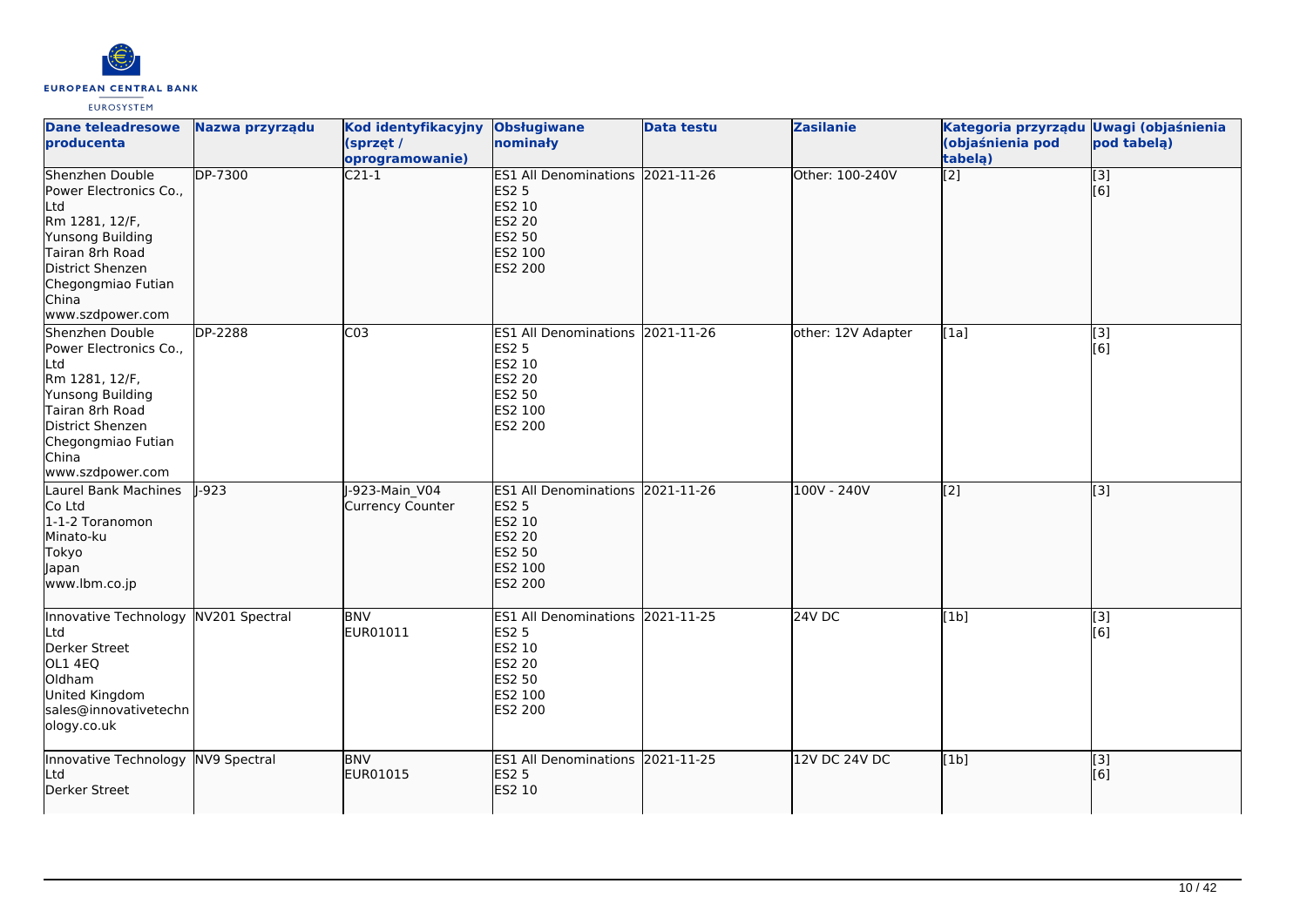

| <b>Dane teleadresowe</b><br>producenta                                                                                                | Nazwa przyrządu | Kod identyfikacyjny<br>(sprzęt /<br>oprogramowanie) | <b>Obsługiwane</b><br>nominały                                                                                 | <b>Data testu</b> | <b>Zasilanie</b> | Kategoria przyrządu Uwagi (objaśnienia<br>(objaśnienia pod<br>tabela) | pod tabelą)             |
|---------------------------------------------------------------------------------------------------------------------------------------|-----------------|-----------------------------------------------------|----------------------------------------------------------------------------------------------------------------|-------------------|------------------|-----------------------------------------------------------------------|-------------------------|
| OL1 4EQ<br>Oldham<br>United Kingdom<br>sales@innovativetechn<br>ology.co.uk                                                           |                 |                                                     | <b>ES2 20</b><br>ES2 50<br>ES2 100<br>ES2 200                                                                  |                   |                  |                                                                       |                         |
| Innovative Technology NV9USB+<br>Ltd<br>Derker Street<br>OL1 4EQ<br>Oldham<br>United Kingdom<br>sales@innovativetechn<br>ology.co.uk  |                 | <b>BNV</b><br><b>EUR45F66</b>                       | ES1 All Denominations 2021-11-25<br><b>ES2 5</b><br>ES2 10<br>ES2 20<br>ES2 50<br>ES2 100<br>ES2 200           |                   | $12V$ DC         | [1b]                                                                  | [3]<br>[6]              |
| Innovative Technology NV10USB+<br>_td<br>Derker Street<br>OL1 4EQ<br>Oldham<br>United Kingdom<br>sales@innovativetechn<br>ology.co.uk |                 | <b>BNV</b><br>EUR45H56                              | ES1 All Denominations 2021-11-25<br><b>ES2 5</b><br>ES2 10<br><b>ES2 20</b><br>ES2 50<br>ES2 100<br>ES2 200    |                   | $12V$ DC         | [1b]                                                                  | $\overline{[3]}$<br>[6] |
| Innovative Technology NV200<br>Ltd<br>Derker Street<br>OL1 4EQ<br>Oldham<br>United Kingdom<br>sales@innovativetechn<br>ology.co.uk    |                 | <b>BNV</b><br>EUR01G47                              | ES1 All Denominations 2021-11-25<br><b>ES2 5</b><br>ES2 10<br><b>ES2 20</b><br>ES2 50<br>ES2 100<br>ES2 200    |                   | 12V/24V DC       | [1b]                                                                  | $\overline{[}3]$<br>[6] |
| Innovative Technology NV200 Spectral<br>Ltd<br>Derker Street<br>OL1 4EQ<br>Oldham<br>United Kingdom<br>sales@innovativetechn          |                 | <b>BNV</b><br>EUR01039                              | <b>ES1 All Denominations</b><br><b>ES2 5</b><br>ES2 10<br><b>ES2 20</b><br>ES2 50<br>ES2 100<br><b>ES2 200</b> | 2021-11-25        | 12V/24V DC       | [1b]                                                                  | [3]<br>[6]              |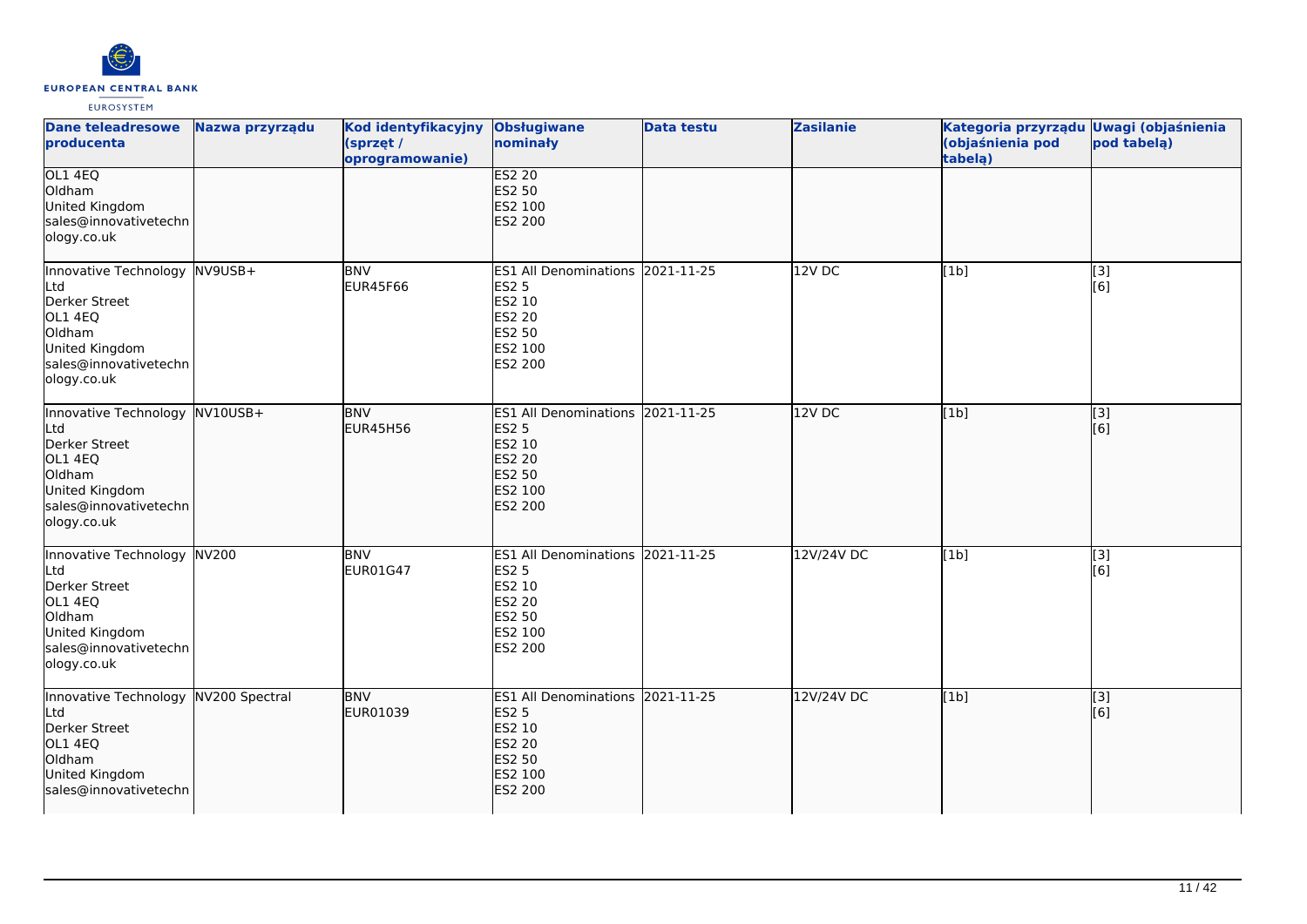

| <b>Dane teleadresowe</b><br>producenta                                                                                                                  | Nazwa przyrządu | Kod identyfikacyjny<br>(sprzęt /<br>oprogramowanie) | <b>Obsługiwane</b><br>nominały                                                                                              | <b>Data testu</b> | <b>Zasilanie</b> | Kategoria przyrządu Uwagi (objaśnienia<br>(objaśnienia pod<br>tabela) | pod tabelą)                                               |
|---------------------------------------------------------------------------------------------------------------------------------------------------------|-----------------|-----------------------------------------------------|-----------------------------------------------------------------------------------------------------------------------------|-------------------|------------------|-----------------------------------------------------------------------|-----------------------------------------------------------|
| ology.co.uk                                                                                                                                             |                 |                                                     |                                                                                                                             |                   |                  |                                                                       |                                                           |
| Innovative Technology NV201<br>Ltd<br>Derker Street<br>OL1 4EQ<br>Oldham<br>United Kingdom<br>sales@innovativetechn<br>ology.co.uk                      |                 | <b>BNV</b><br>EUR01C68                              | ES1 All Denominations 2021-11-25<br><b>ES2 5</b><br>ES2 10<br>ES2 20<br>ES2 50<br>ES2 100<br>ES2 200                        |                   | $24V$ DC         | [1b]                                                                  | [3]<br>[6]                                                |
| e-Banking Tech Co, Ltd EB-1500+<br>A-1104 Digital Empire<br>906-1, Gwanyangdong<br>431-060<br>Dongangu, Anyang-si<br>Korea<br>www.ebankingtech.co<br>lm |                 | with CIS<br>09.01.01                                | Banknote Discriminator ES1 All Denominations 2021-11-24<br><b>ES2 5</b><br>ES2 10<br>ES2 20<br>ES2 50<br>ES2 100<br>ES2 200 |                   | 220V             | $\overline{[2]}$                                                      | [3]<br>[6]                                                |
| e-Banking Tech Co, Ltd EB-1500<br>A-1104 Digital Empire<br>906-1, Gwanyangdong<br>431-060<br>Dongangu, Anyang-si<br>Korea<br>www.ebankingtech.co<br>lm. |                 | with CIS<br>09.01.01                                | Banknote Discriminator ES1 All Denominations 2021-11-24<br><b>ES2 5</b><br>ES2 10<br>ES2 20<br>ES2 50<br>ES2 100<br>ES2 200 |                   | 220V             | $\overline{[2]}$                                                      | [3]<br>[6]                                                |
| Plus Banking Machines P16<br>Co Ltd<br>Dangsandong-6Ka,<br>Youngdeungpo-Ku<br>340-4<br>Seoul<br>Korea<br>plus@plus.co.kr<br>www.plus.co.kr              |                 | Micro Processor type<br>Main P-1.7.1 14.2.4         | ES1 All Denominations 2021-11-18<br><b>ES2 5</b><br>ES2 10<br><b>ES2 20</b><br>ES2 50<br>ES2 100<br>ES2 200                 |                   | 110V/220V        | [2]                                                                   | $\left[ \begin{matrix} 1 & 3 \end{matrix} \right]$<br>[6] |
| Suzhou Ribao<br>Technology Co., Ltd<br>No.299, YuanQi Rd<br>Yuanhe Technology                                                                           | <b>BC-55</b>    | 020105                                              | ES1 All Denominations 2021-11-10<br><b>ES2 5</b><br>ES2 10<br>ES2 20                                                        |                   | 110V, 220V       | [2]                                                                   | [3]<br>[6]                                                |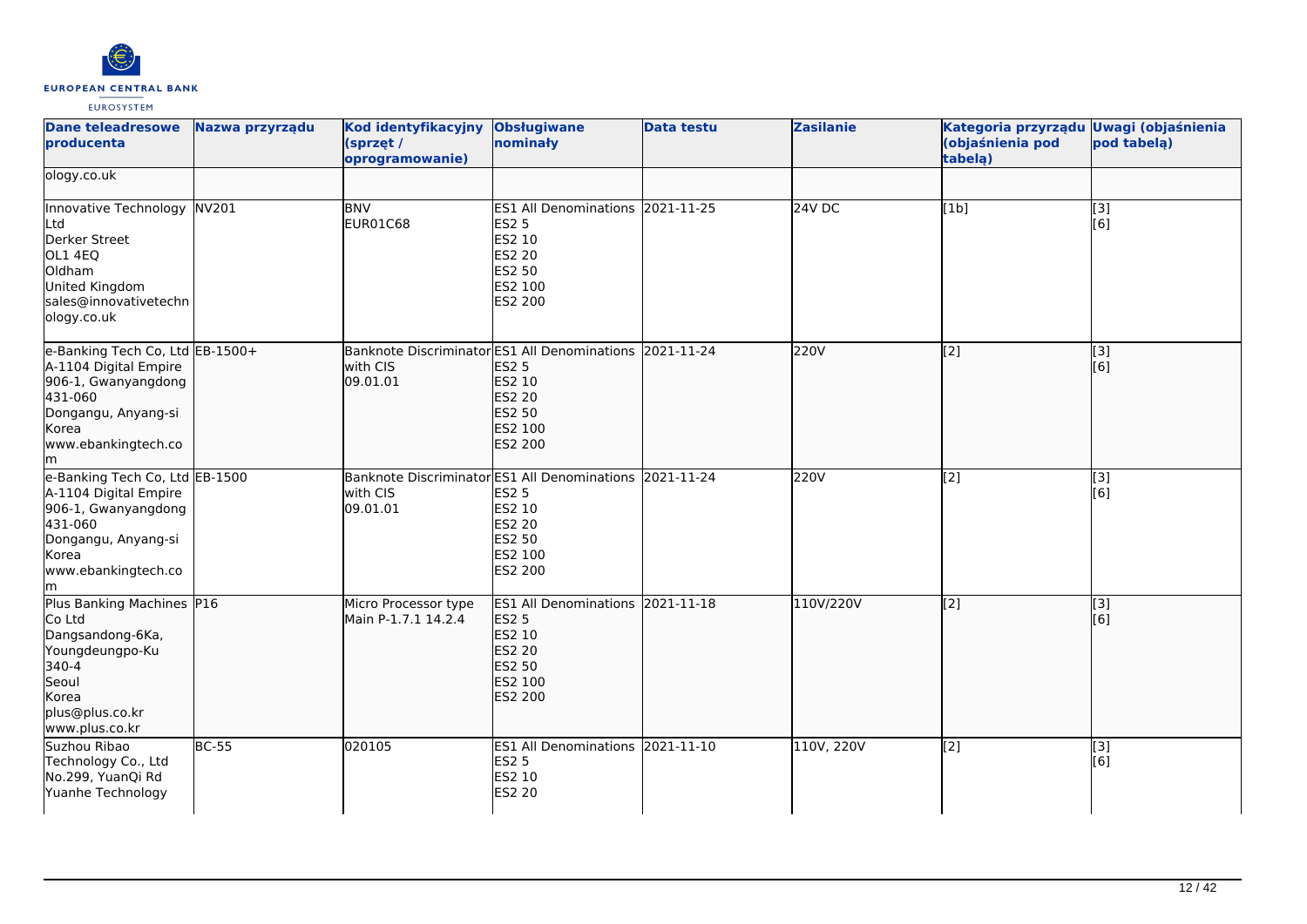

| <b>Dane teleadresowe</b><br>producenta                                                                                                                                                | Nazwa przyrządu  | <b>Kod identyfikacyjny</b><br>(sprzęt /<br>oprogramowanie) | <b>Obsługiwane</b><br>nominały                                                                                 | <b>Data testu</b> | <b>Zasilanie</b> | Kategoria przyrządu Uwagi (objaśnienia<br>(objaśnienia pod<br>tabela) | pod tabelą)                           |
|---------------------------------------------------------------------------------------------------------------------------------------------------------------------------------------|------------------|------------------------------------------------------------|----------------------------------------------------------------------------------------------------------------|-------------------|------------------|-----------------------------------------------------------------------|---------------------------------------|
| Park<br>Xiangcheng<br>215133<br>Suzhou<br>China<br>info@nippo.com.cn<br>www.ribaotechnology.c<br><b>lom</b>                                                                           |                  |                                                            | <b>ES2 50</b><br>ES2 100<br>ES2 200                                                                            |                   |                  |                                                                       |                                       |
| Suzhou Ribao<br>Technology Co., Ltd<br>No.299, YuanQi Rd<br>Yuanhe Technology<br>Park<br>Xiangcheng<br>215133<br>Suzhou<br>China<br>info@nippo.com.cn<br>www.ribaotechnology.c<br>lom | Magner 125       | 020105                                                     | <b>ES1 All Denominations</b><br><b>ES2 5</b><br>ES2 10<br><b>ES2 20</b><br>ES2 50<br>ES2 100<br>ES2 200        | 2021-11-10        | 110V, 220V       | [2]                                                                   | $\overline{[3]}$<br>[6]               |
| Astrosystems Ltd<br>Grove Technology Park<br>Wantage, Oxfordshire<br>United Kingdom<br>www.globalbillacceptor<br>s.com                                                                | ST <sub>1C</sub> | ST2 S 99 144<br>2021-08-10                                 | <b>ES15</b><br>ES1 10<br><b>ES2 5</b><br>ES2 10                                                                | 2021-11-10        | 12V              | [1b]                                                                  | $\overline{[2]}$<br>[3]<br>[6]<br>[8] |
| Fujitsu Frontech<br>Limited<br>1766 Yanokuchi, Inagi-<br>shi<br>206-855<br>Tokyo<br>Japan<br>www.frontech.fujitsu.c<br>om/en                                                          | G60 BRU          | <b>BV10</b><br>EU32AA                                      | <b>ES1 All Denominations</b><br><b>ES2 5</b><br>ES2 10<br>ES2 20<br><b>ES2 50</b><br>ES2 100<br><b>ES2 200</b> | 2021-11-04        | <b>24V DC</b>    | [[2]                                                                  | $\overline{[}3]$                      |
| <b>BellCon Aps</b><br>Messingvei 64A<br>8940<br>Randers SV<br>Denmark                                                                                                                 | Evision SD       | C20(039)                                                   | <b>ES2 5</b><br>ES2 10<br>ES2 20<br>ES2 50<br>ES2 100                                                          | 2021-11-03        | Mains, 230V      | [1a]                                                                  | $\overline{[3]}$<br>[6]               |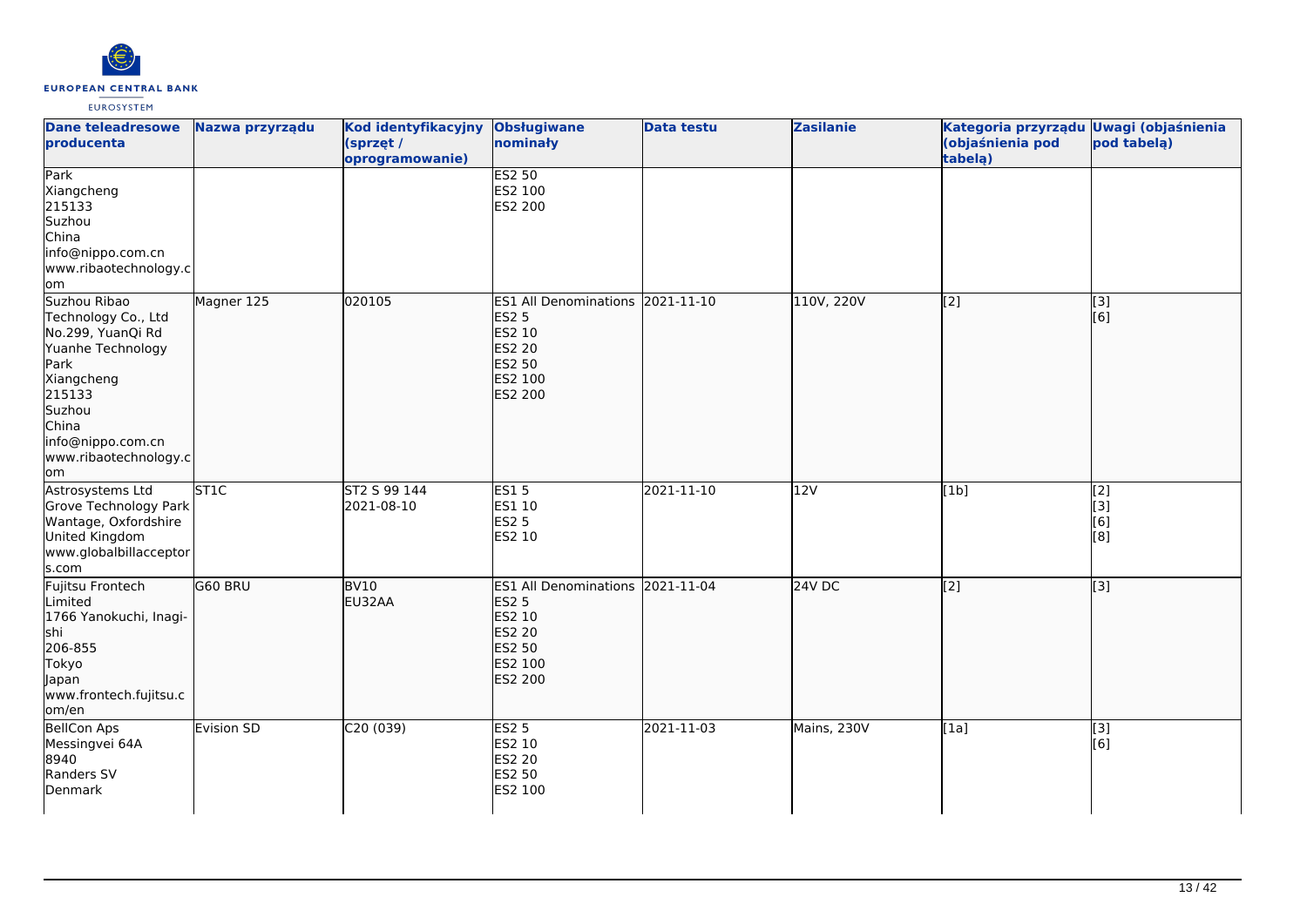

| <b>Dane teleadresowe</b><br>producenta                                                                                       | Nazwa przyrządu       | Kod identyfikacyjny<br>(sprzęt /<br>oprogramowanie) | <b>Obsługiwane</b><br>nominały                                                                                     | <b>Data testu</b> | <b>Zasilanie</b>  | Kategoria przyrządu<br>(objaśnienia pod<br>tabela) | <b>Uwagi (objaśnienia</b><br>pod tabelą) |
|------------------------------------------------------------------------------------------------------------------------------|-----------------------|-----------------------------------------------------|--------------------------------------------------------------------------------------------------------------------|-------------------|-------------------|----------------------------------------------------|------------------------------------------|
| www.bellcon.com                                                                                                              |                       |                                                     | <b>ES2 200</b>                                                                                                     |                   |                   |                                                    |                                          |
| BellCon Aps<br>Messingvei 64A<br>8940<br>Randers SV<br>Denmark<br>www.bellcon.com                                            | BellCount V610        | SW: 002.006                                         | ES1 All Denominations 2021-11-03<br><b>ES2 5</b><br>ES2 10<br>ES2 20<br>ES2 50<br>ES2 100<br>ES2 200               |                   | Mains, 110V, 220V | [2]                                                | [3]<br>[6]                               |
| <b>BellCon Aps</b><br>Messingvei 64A<br>8940<br>Randers SV<br>Denmark<br>www.bellcon.com                                     | Evision SD            | C10(039)                                            | <b>ES15</b><br>ES1 10<br>ES1 20<br>ES1 50<br><b>ES2 5</b><br>ES2 10<br>ES2 20<br>ES2 50<br>ES2 100<br>ES2 200      | 2021-11-03        | Mains, 230V       | [1a]                                               | $\overline{[3]}$<br>[6]                  |
| Cummins-Allison Corp<br>891 Feehandville Drive<br>IL 60056<br>MT. Prospect<br><b>USA</b><br>www.cumminsallison.c<br>lom      | let Scan iFX1-LC i106 | EURO REVISION 7.31                                  | ES1 All Denominations 2021-11-03<br><b>ES2 5</b><br>ES2 10<br><b>ES2 20</b><br>ES2 50<br>ES2 100<br><b>ES2 200</b> |                   | 110V, 220V        | $\left[2\right]$                                   | $\overline{[}3]$<br>[6]                  |
| Fujitsu Frontech<br>Limited<br>1766 Yanokuchi, Inagi-<br>shi<br>206-855<br>Tokyo<br>Japan<br>www.frontech.fujitsu.c<br>om/en | GSR50-BNA             | GSR50-BV<br>EU0129                                  | ES1 All Denominations 2021-11-03<br><b>ES2 5</b><br>ES2 10<br>ES2 20<br>ES2 50<br>ES2 100<br>ES2 200               |                   | <b>24V DC</b>     | [2]                                                | [3]                                      |
| <b>BellCon Aps</b><br>Messingvei 64A                                                                                         | BellCount V2510M      | C20 (EUR: V2.003)                                   | ES1 All Denominations 2021-10-29<br><b>ES2 5</b>                                                                   |                   | Mains, 110V, 220V | $\left[2\right]$                                   | $\sqrt{3}$<br>[6]                        |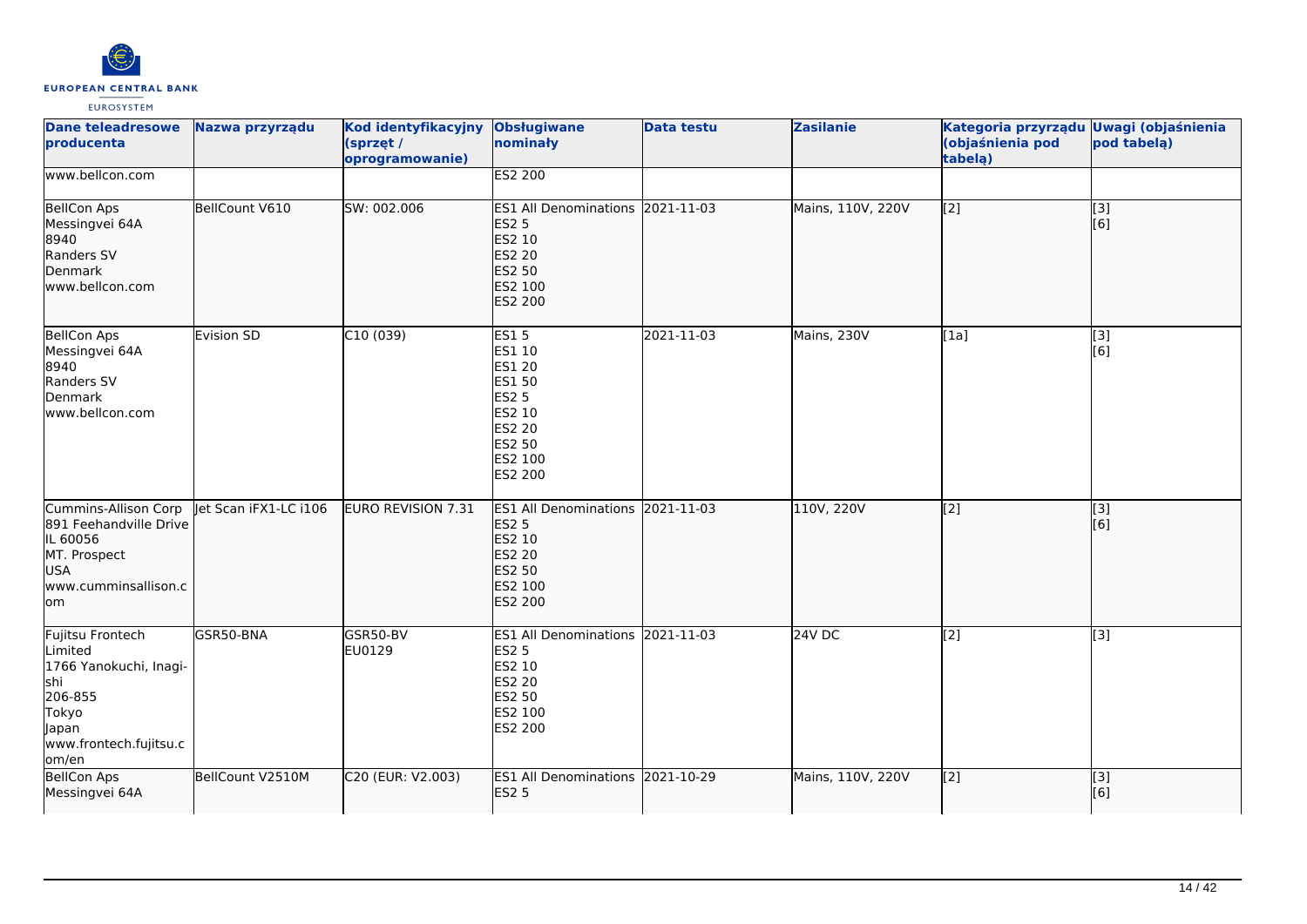

| <b>Dane teleadresowe</b><br>producenta                                                                                               | Nazwa przyrządu       | Kod identyfikacyjny<br>(sprzęt /<br>oprogramowanie) | <b>Obsługiwane</b><br>nominały                                                                                        | <b>Data testu</b> | <b>Zasilanie</b>                               | Kategoria przyrządu Uwagi (objaśnienia<br>(objaśnienia pod<br>tabelą) | pod tabela)  |
|--------------------------------------------------------------------------------------------------------------------------------------|-----------------------|-----------------------------------------------------|-----------------------------------------------------------------------------------------------------------------------|-------------------|------------------------------------------------|-----------------------------------------------------------------------|--------------|
| 8940<br>Randers SV<br>Denmark<br>www.bellcon.com                                                                                     |                       |                                                     | ES2 10<br><b>ES2 20</b><br>ES2 50<br>ES2 100<br><b>ES2 200</b>                                                        |                   |                                                |                                                                       |              |
| Iternet-European<br>Distribution<br>Via S. Merli 64/66<br>29122<br>Piacenza<br>Italy<br>www.iternet-<br>securitysystems.com          | Holenburg PIXEL S2    | V <sub>12</sub>                                     | ES1 All Denominations 2021-10-28<br><b>ES2 5</b><br>ES2 10<br><b>ES2 20</b><br><b>ES2 50</b><br>ES2 100<br>ES2 200    |                   | DC 12 Vdc                                      | [1a]                                                                  | [3]<br>[6]   |
| Cummins-Allison Corp<br>891 Feehandville Drive<br>IL 60056<br>MT. Prospect<br>USA<br>www.cumminsallison.c<br>lom                     | let Scan iFX1 i126    | EURO REVISION 7.31                                  | <b>ES1 All Denominations</b><br><b>ES2 5</b><br>ES2 10<br><b>ES2 20</b><br>ES2 50<br>ES2 100<br><b>ES2 200</b>        | 2021-10-28        | 110V, 220V                                     | [2]                                                                   | [3]<br>[6]   |
| Cummins-Allison Corp<br>891 Feehandville Drive<br>IL 60056<br>MT. Prospect<br><b>USA</b><br>www.cumminsallison.c<br>lom              | let Scan iFX1-LC i104 | EURO REVISION 7.31                                  | ES1 All Denominations 2021-10-28<br><b>ES2 5</b><br><b>ES2 10</b><br><b>ES2 20</b><br>ES2 50<br>ES2 100<br>ES2 200    |                   | 110V, 220V                                     | [2]                                                                   | $[3]$<br>[6] |
| Cummins-Allison Corp   et Scan iFX2 i126<br>891 Feehandville Drive<br>IL 60056<br>MT. Prospect<br>USA<br>www.cumminsallison.c<br>lom |                       | EURO REVISION 7.31                                  | <b>ES1 All Denominations</b><br><b>ES2 5</b><br><b>ES2 10</b><br><b>ES2 20</b><br><b>ES2 50</b><br>ES2 100<br>ES2 200 | 2021-10-28        | 110V/220V                                      | [2]                                                                   | [3]<br>[6]   |
| Iternet-European<br>Distribution                                                                                                     | Holenburg HT 8913     | C <sub>03</sub>                                     | ES1 All Denominations 2021-10-28<br><b>ES2 5</b>                                                                      |                   | Rechargeable battery - [1a]<br>Adapter (INPUT: |                                                                       | [3]<br>[6]   |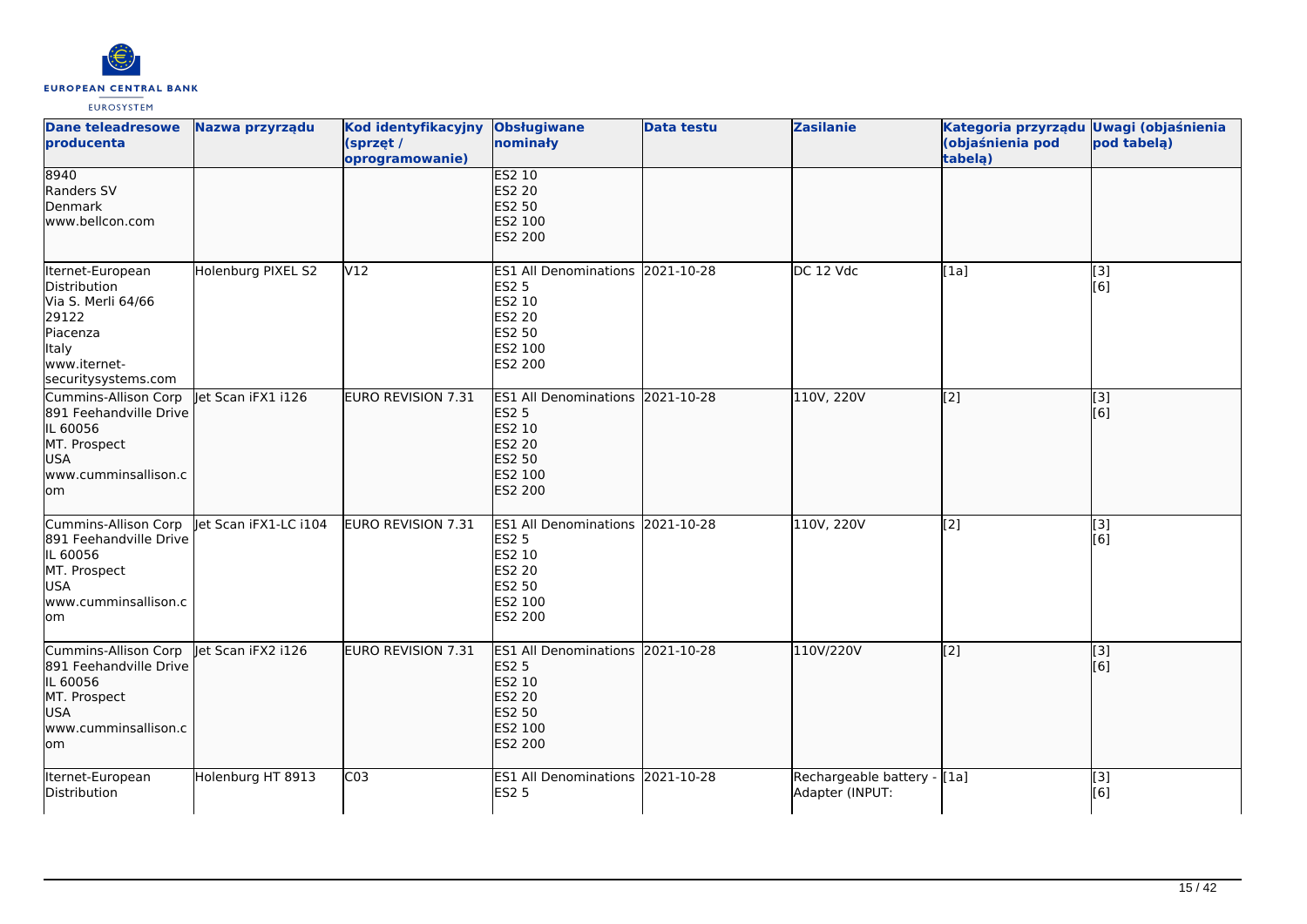

| <b>Dane teleadresowe</b><br>producenta                                                                                      | Nazwa przyrządu   | Kod identyfikacyjny<br>(sprzęt /<br>oprogramowanie) | <b>Obsługiwane</b><br>nominały                                                                                        | <b>Data testu</b> | <b>Zasilanie</b>                                                                  | Kategoria przyrządu Uwagi (objaśnienia<br>(objaśnienia pod<br>tabela) | pod tabelą)                |
|-----------------------------------------------------------------------------------------------------------------------------|-------------------|-----------------------------------------------------|-----------------------------------------------------------------------------------------------------------------------|-------------------|-----------------------------------------------------------------------------------|-----------------------------------------------------------------------|----------------------------|
| Via S. Merli 64/66<br>29122<br>Piacenza<br><b>Italy</b><br>www.iternet-<br>securitysystems.com                              |                   |                                                     | <b>ES2 10</b><br><b>ES2 20</b><br><b>ES2 50</b><br>ES2 100<br>ES2 200                                                 |                   | 100-240Vac OUTPUT:<br>12                                                          |                                                                       |                            |
| Iternet-European<br>Distribution<br>Via S. Merli 64/66<br>29122<br>Piacenza<br>Italy<br>www.iternet-<br>securitysystems.com | Holenburg HT 7.0  | CO <sub>2</sub>                                     | <b>ES1 All Denominations</b><br><b>ES2 5</b><br>ES2 10<br><b>ES2 20</b><br>ES2 50<br>ES2 100<br><b>ES2 200</b>        | 2021-10-28        | Rechargeable battery - [[1a]<br>Adapter (INPUT:100-24<br>OVac-<br>OUTPUT:12Vdc/1A |                                                                       | [[3]<br>[[6]               |
| Iternet-European<br>Distribution<br>Via S. Merli 64/66<br>29122<br>Piacenza<br>Italy<br>www.iternet-<br>securitysystems.com | Holenburg HT 3000 | C <sub>21</sub>                                     | <b>ES1 All Denominations</b><br><b>ES2 5</b><br>ES2 10<br><b>ES2 20</b><br><b>ES2 50</b><br>ES2 100<br><b>ES2 200</b> | 2021-10-28        | Mains - 220V                                                                      | [2]                                                                   | $\overline{[}3]$<br>[6]    |
| YOUGO srl<br>Strada Albareto 11<br>10012<br>Bollengo (TO)<br><b>Italy</b><br>info@yougo-tech.com<br>www.yougo-tech.com      | U-ONE 600         | 0.12                                                | <b>ES1 All Denominations</b><br><b>ES2 5</b><br>ES2 10<br><b>ES2 20</b><br>ES2 50<br>ES2 100<br><b>ES2 200</b>        | 2021-10-26        | 220V                                                                              | [1a]                                                                  | [3]<br>[[6]                |
| YOUGO srl<br>Strada Albareto 11<br>10012<br>Bollengo (TO)<br><b>Italy</b><br>info@yougo-tech.com<br>www.yougo-tech.com      | U-ONE 1200        | 0.12                                                | ES1 All Denominations 2021-10-26<br><b>ES2 5</b><br>ES2 10<br>ES2 20<br><b>ES2 50</b><br>ES2 100<br>ES2 200           |                   | 110V-220V                                                                         | [1a]                                                                  | [3]<br>[6]                 |
| YOUGO srl<br>Strada Albareto 11                                                                                             | U-ONE             | 0.12                                                | <b>ES1 All Denominations</b><br><b>ES2 5</b>                                                                          | 2021-10-26        | 220V                                                                              | [1a]                                                                  | $\overline{[}$ [3]<br>[[6] |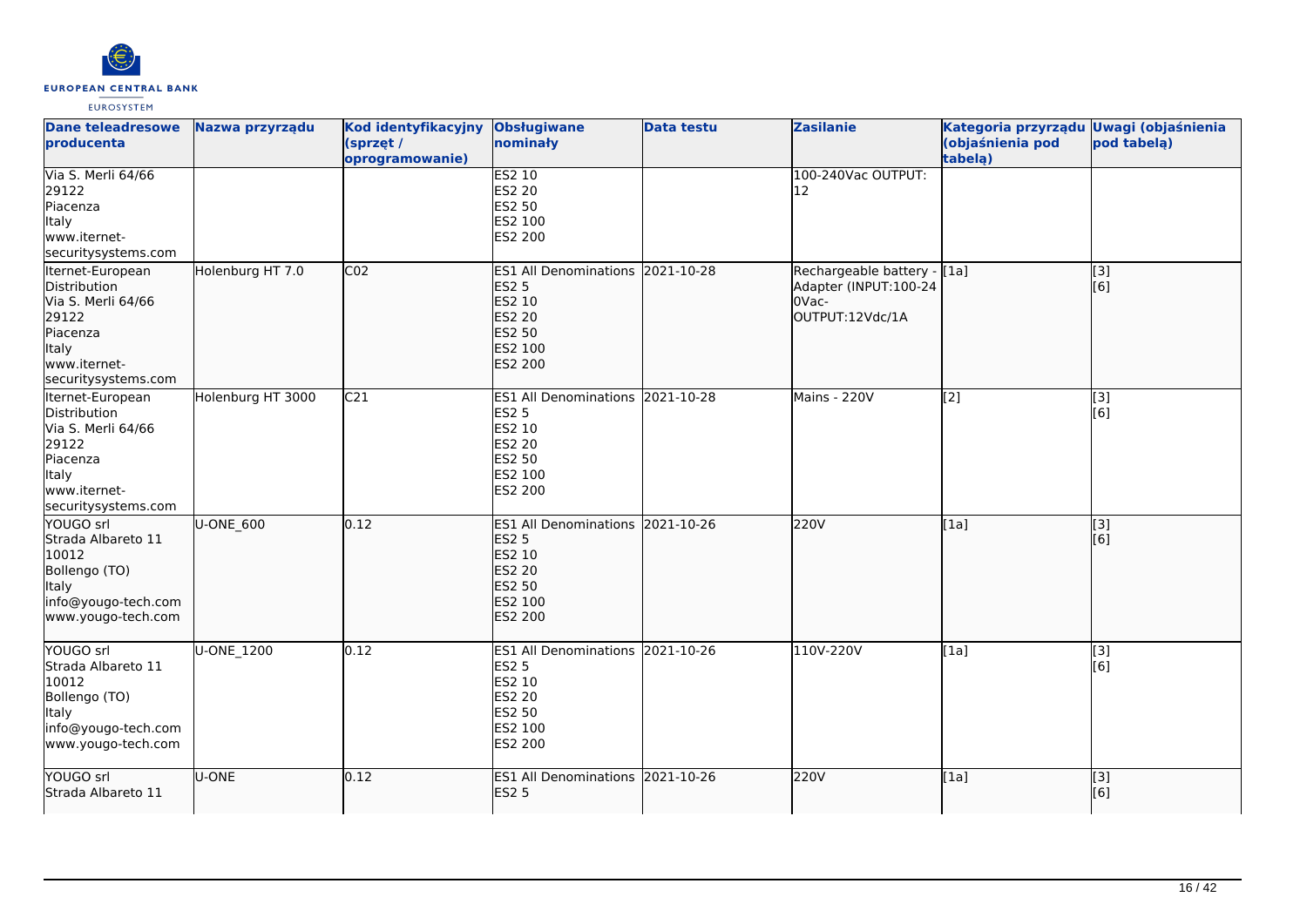

| <b>Dane teleadresowe</b><br>producenta                                                                                  | Nazwa przyrządu       | Kod identyfikacyjny<br>(sprzęt /<br>oprogramowanie) | <b>Obsługiwane</b><br>nominały                                                                                            | <b>Data testu</b> | <b>Zasilanie</b> | Kategoria przyrządu Uwagi (objaśnienia<br>(objaśnienia pod<br>tabelą) | pod tabelą)             |
|-------------------------------------------------------------------------------------------------------------------------|-----------------------|-----------------------------------------------------|---------------------------------------------------------------------------------------------------------------------------|-------------------|------------------|-----------------------------------------------------------------------|-------------------------|
| 10012<br>Bollengo (TO)<br><b>Italy</b><br>info@yougo-tech.com<br>www.yougo-tech.com                                     |                       |                                                     | ES2 10<br><b>ES2 20</b><br><b>ES2 50</b><br>ES2 100<br>ES2 200                                                            |                   |                  |                                                                       |                         |
| YOUGO srl<br>Strada Albareto 11<br>10012<br>Bollengo (TO)<br><b>Italy</b><br>info@yougo-tech.com<br>www.yougo-tech.com  | U-ONE 2000            | 0.12                                                | ES1 All Denominations 2021-10-26<br><b>ES2 5</b><br>ES2 10<br><b>ES2 20</b><br><b>ES2 50</b><br>ES2 100<br>ES2 200        |                   | 220V             | [1a]                                                                  | [3]<br>[6]              |
| YOUGO srl<br>Strada Albareto 11<br>10012<br>Bollengo (TO)<br>Italy<br>info@yougo-tech.com<br>www.yougo-tech.com         | U-ONE_5000            | 0.12                                                | ES1 All Denominations 2021-10-26<br><b>ES2 5</b><br>ES2 10<br><b>ES2 20</b><br><b>ES2 50</b><br>ES2 100<br><b>ES2 200</b> |                   | 220V             | [1a]                                                                  | $\overline{[3]}$<br>[6] |
| Cummins-Allison Corp<br>891 Feehandville Drive<br>IL 60056<br>MT. Prospect<br><b>USA</b><br>www.cumminsallison.c<br>lom | let Scan iFX3 i136    | EURO REVISION 7.31                                  | ES1 All Denominations 2021-10-22<br><b>ES2 5</b><br><b>ES2 10</b><br><b>ES2 20</b><br>ES2 50<br>ES2 100<br>ES2 200        |                   | 110V, 220V       | [2]                                                                   | [3]<br>[6]              |
| Cummins-Allison Corp<br>891 Feehandville Drive<br>IL 60056<br>MT. Prospect<br>USA<br>www.cumminsallison.c<br>lom        | let Scan iFX1-LC i126 | EURO REVISION 7.31                                  | <b>ES1 All Denominations</b><br><b>ES2 5</b><br>ES2 10<br><b>ES2 20</b><br><b>ES2 50</b><br>ES2 100<br>ES2 200            | 2021-10-22        | 110V, 220V       | [2]                                                                   | [3]<br>[6]              |
| Cummins-Allison Corp   et Scan iFX1 i104<br>891 Feehandville Drive                                                      |                       | EURO REVISION 7.31                                  | ES1 All Denominations 2021-10-22<br><b>ES2 5</b>                                                                          |                   | 110V, 220V       | [2]                                                                   | $\overline{[3]}$<br>[6] |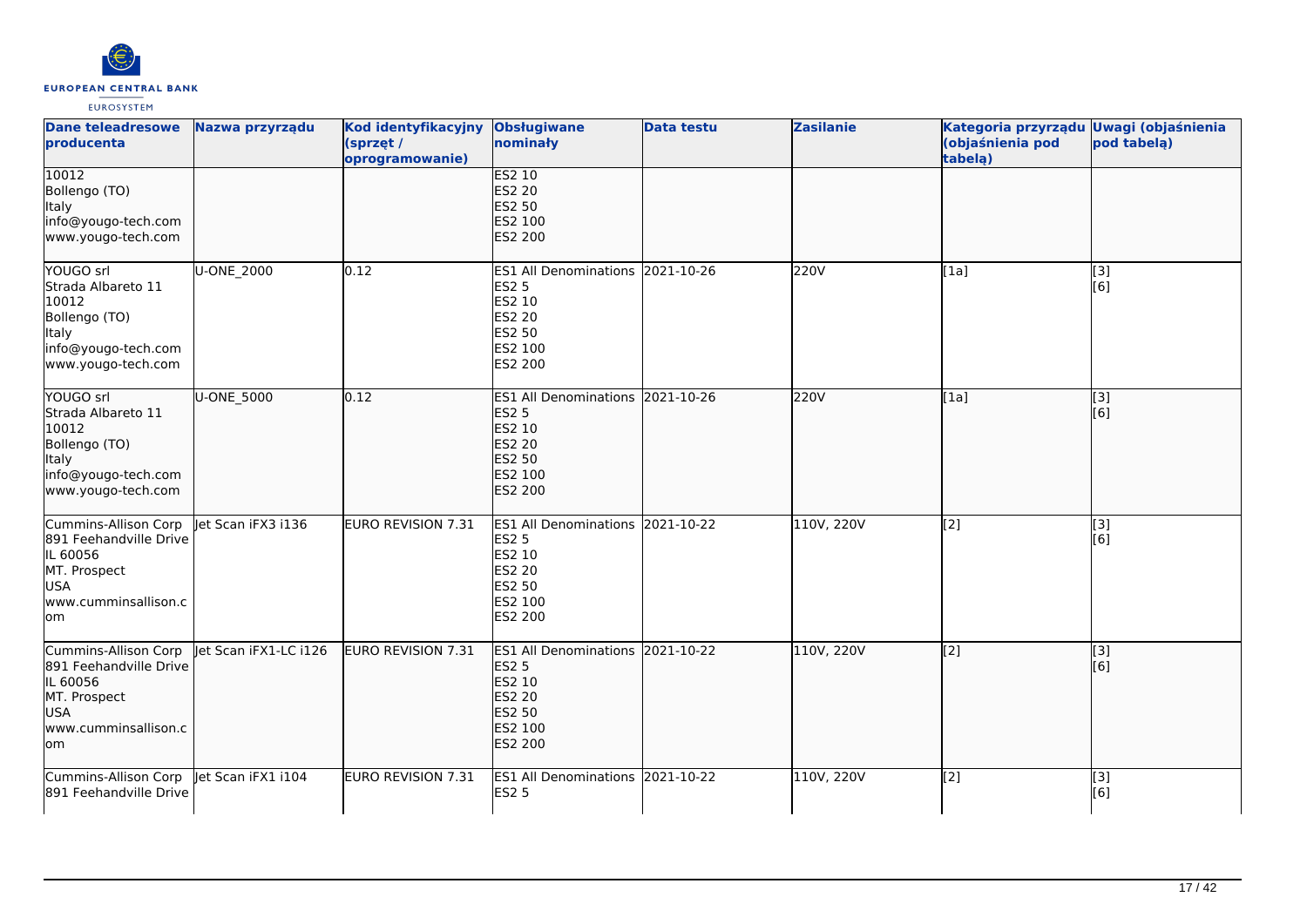

| <b>Dane teleadresowe</b><br>producenta                                                                                  | Nazwa przyrządu    | Kod identyfikacyjny<br>(sprzęt /<br>oprogramowanie) | Obsługiwane<br>nominały                                                                                               | <b>Data testu</b> | <b>Zasilanie</b> | Kategoria przyrządu Uwagi (objaśnienia<br>(objaśnienia pod<br>tabelą) | pod tabelą)             |
|-------------------------------------------------------------------------------------------------------------------------|--------------------|-----------------------------------------------------|-----------------------------------------------------------------------------------------------------------------------|-------------------|------------------|-----------------------------------------------------------------------|-------------------------|
| IL 60056<br>MT. Prospect<br><b>USA</b><br>www.cumminsallison.c<br>lom                                                   |                    |                                                     | <b>ES2 10</b><br>ES2 20<br>ES2 50<br>ES2 100<br>ES2 200                                                               |                   |                  |                                                                       |                         |
| Cummins-Allison Corp<br>891 Feehandville Drive<br>IL 60056<br>MT. Prospect<br>USA<br>www.cumminsallison.c<br>lom        | let Scan iFX1 i106 | <b>EURO REVISION 7.31</b>                           | <b>ES1 All Denominations</b><br><b>ES2 5</b><br>ES2 10<br><b>ES2 20</b><br><b>ES2 50</b><br>ES2 100<br><b>ES2 200</b> | 2021-10-22        | 110V, 220V       | $\left[2\right]$                                                      | [3]<br>[6]              |
| Cummins-Allison Corp<br>891 Feehandville Drive<br>IL 60056<br>MT. Prospect<br><b>USA</b><br>www.cumminsallison.c<br>lom | let Scan iFX2 i106 | <b>EURO REVISION 7.31</b>                           | <b>ES1 All Denominations</b><br><b>ES2 5</b><br>ES2 10<br>ES2 20<br>ES2 50<br>ES2 100<br>ES2 200                      | 2021-10-22        | 110V, 220V       | [2]                                                                   | $\overline{[3]}$<br>[6] |
| Cummins-Allison Corp<br>891 Feehandville Drive<br>IL 60056<br>MT. Prospect<br><b>USA</b><br>www.cumminsallison.c<br>lom | let Scan iFX3 i138 | EURO REVISION 7.31                                  | ES1 All Denominations 2021-10-22<br><b>ES2 5</b><br>ES2 10<br>ES2 20<br>ES2 50<br>ES2 100<br>ES2 200                  |                   | 110V, 220V       | [2]                                                                   | $\overline{[}3]$<br>[6] |
| <b>CM Europe GmbH</b><br>Mündelheimer Weg 60<br>40472<br>Düsseldorf<br>Germany<br>info@jcmglobal.eu<br>www.jcmglobal.eu | <b>VEGA-100</b>    | VEGA-10x<br>$V2.52-18$                              | <b>ES1 All Denominations</b><br>ES2 5<br>ES2 10<br>ES2 20<br><b>ES2 50</b><br>ES2 100<br>ES2 200                      | 2021-10-20        | 12V              | [1b]                                                                  | [3]<br>[6]              |
| Volumatic Ltd<br>Taurus House,                                                                                          | CCi                | <b>EBA-40</b><br>V1.49-33                           | ES1 All Denominations 2021-10-19<br><b>ES2 5</b>                                                                      |                   | 12V AC Adapter   | [1b]                                                                  | $\overline{[}3]$<br>[6] |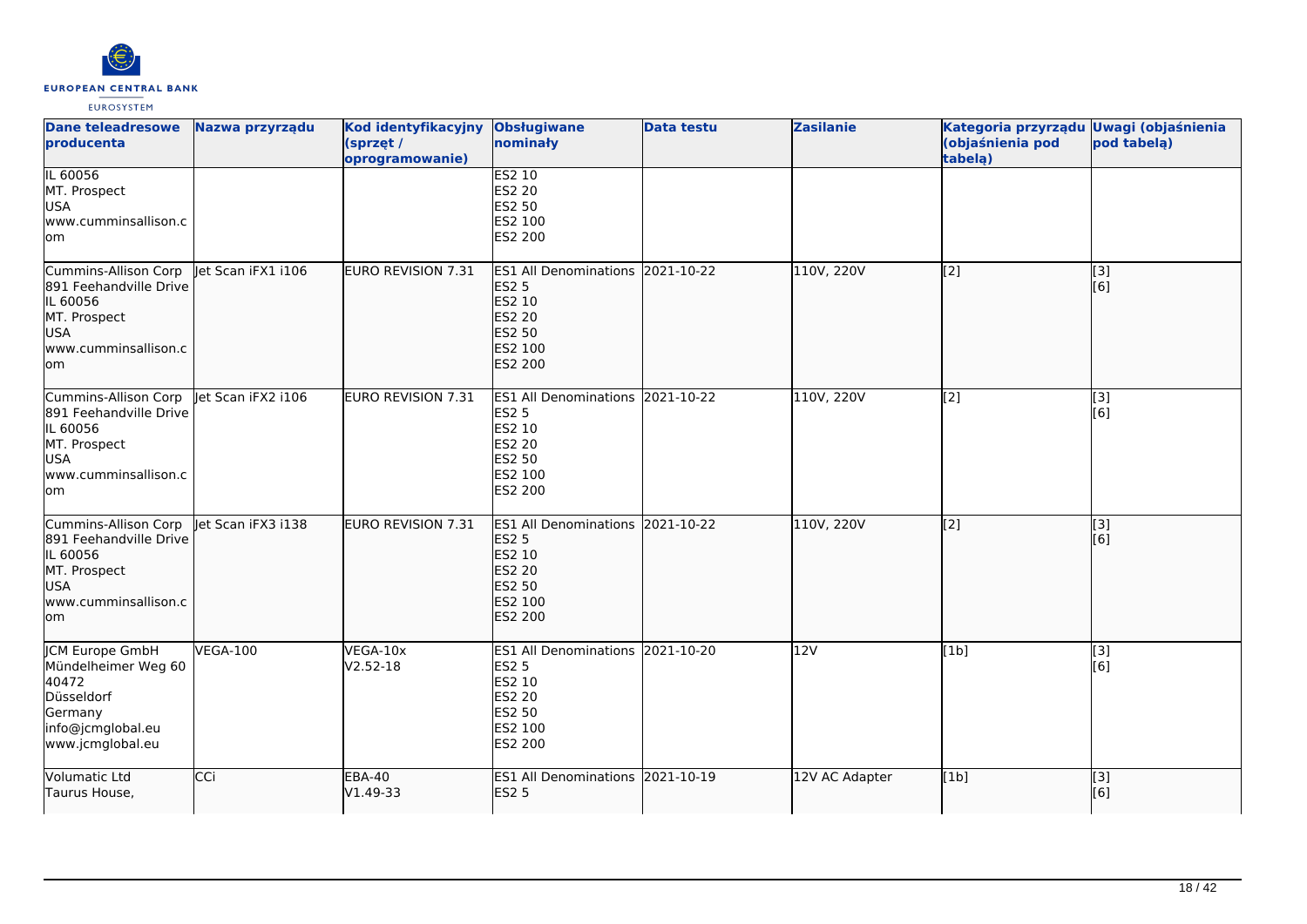

| <b>Dane teleadresowe</b><br>producenta                                                                                                                                   | Nazwa przyrządu   | Kod identyfikacyjny<br>(sprzęt /<br>oprogramowanie) | <b>Obsługiwane</b><br>nominały                                                                              | <b>Data testu</b> | <b>Zasilanie</b> | Kategoria przyrządu Uwagi (objaśnienia<br>(objaśnienia pod<br>tabelą) | pod tabelą)                    |
|--------------------------------------------------------------------------------------------------------------------------------------------------------------------------|-------------------|-----------------------------------------------------|-------------------------------------------------------------------------------------------------------------|-------------------|------------------|-----------------------------------------------------------------------|--------------------------------|
| Endemere Road<br>Warwicks<br>CV6 5PY<br>Coventry<br>United Kingdom<br>www.volumatic.com                                                                                  |                   |                                                     | <b>ES2 10</b><br><b>ES2 20</b><br>ES2 50<br>ES2 100<br><b>ES2 200</b>                                       |                   |                  |                                                                       | $\overline{[}$ [8]             |
| JCM Europe GmbH<br>Mündelheimer Weg 60<br>40472<br>Düsseldorf<br>Germany<br>info@jcmglobal.eu<br>www.jcmglobal.eu                                                        | RDM-100 Series    | 3590T0302607                                        | ES1 All Denominations 2021-10-19<br><b>ES2 5</b><br>ES2 10<br>ES2 20<br>ES2 50<br>ES2 100<br><b>ES2 200</b> |                   | other: 24V       | [1b]                                                                  | [3]<br>[6]<br>[8]              |
| <b>JCM Europe GmbH</b><br>Mündelheimer Weg 60<br>40472<br>Düsseldorf<br>Germany<br>info@jcmglobal.eu<br>www.jcmglobal.eu                                                 | <b>MRX Series</b> | V110011-219                                         | ES1 All Denominations 2021-10-19<br><b>ES2 5</b><br>ES2 10<br><b>ES2 20</b><br>ES2 50<br>ES2 100<br>ES2 200 |                   | Other: 24V       | [1b]                                                                  | $\overline{[}3]$<br>[6]<br>[8] |
| Kobo Science &<br>Technology Co Ltd<br>Room 906 No.1<br>Building Runjie<br>Mansion Dengwei Rd<br>PC 215011<br>Suzhou Jiangsu<br><b>C</b> hina<br>www.kobotechweb.co<br>m | BC-8EI            | DSP18                                               | ES1 All Denominations 2021-10-15<br><b>ES2 5</b><br>ES2 10<br>ES2 20<br>ES2 50<br>ES2 100<br>ES2 200        |                   | Mains, 220V      | $\overline{[2]}$                                                      | $\overline{[3]}$               |
| Kobo Science &<br>Technology Co Ltd<br>Room 906 No.1<br>Building Runjie<br>Mansion Dengwei Rd<br>PC 215011<br>Suzhou Jiangsu<br>China                                    | <b>BT-6000</b>    | IMAGE 2.9.3.9                                       | ES1 All Denominations 2021-10-15<br><b>ES2 5</b><br>ES2 10<br>ES2 20<br>ES2 50<br>ES2 100<br><b>ES2 200</b> |                   | Mains, 220V      | $\overline{[2]}$                                                      | $\overline{[}3]$               |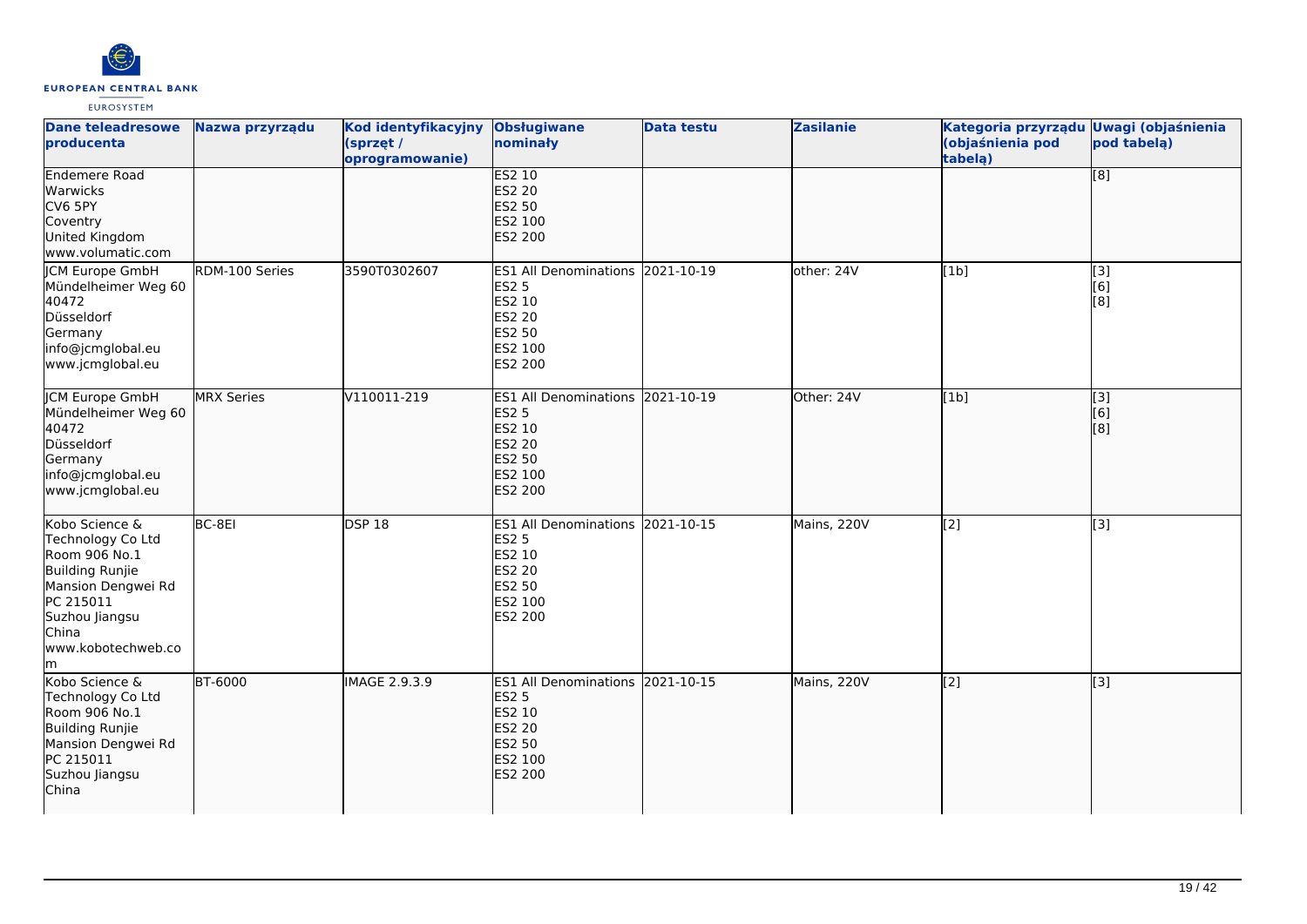

| <b>Dane teleadresowe</b><br>producenta                                                                                               | Nazwa przyrządu    | Kod identyfikacyjny<br>(sprzęt /<br>oprogramowanie) | <b>Obsługiwane</b><br>nominały                                                                                                         | <b>Data testu</b> | <b>Zasilanie</b> | Kategoria przyrządu Uwagi (objaśnienia<br>(objaśnienia pod<br>tabelą) | pod tabelą)                                   |
|--------------------------------------------------------------------------------------------------------------------------------------|--------------------|-----------------------------------------------------|----------------------------------------------------------------------------------------------------------------------------------------|-------------------|------------------|-----------------------------------------------------------------------|-----------------------------------------------|
| www.kobotechweb.co<br>lm.                                                                                                            |                    |                                                     |                                                                                                                                        |                   |                  |                                                                       |                                               |
| Giesecke+Devrient<br>Currency Technology<br>GmbH<br>Prinzregentenstraße<br>159<br>81677<br>Munich<br>Germany<br>www.gi-de.com        | ProNote1           | 200.3                                               | ES1 All Denominations 2021-10-13<br><b>ES2 5</b><br>ES2 10<br>ES2 20<br>ES2 50<br>ES2 100<br>ES2 200                                   |                   | 110V, 220V       | [2]                                                                   | [3]<br>[6]                                    |
| Giesecke+Devrient<br>Currency Technology<br>GmbH<br>Prinzregentenstraße<br>159<br>81677<br>Munich<br>Germany<br>www.gi-de.com        | ProNote 200        | 200.4                                               | ES1 All Denominations 2021-10-12<br><b>ES2 5</b><br>ES2 10<br><b>ES2 20</b><br><b>ES2 50</b><br>ES2 100<br>ES2 200                     |                   | 110V, 220V       | $\overline{[2]}$                                                      | $\sqrt{3}$<br>[6]                             |
| Crane Payment<br>Innovations<br>109 Chemin du Pont-du-<br>Centenaire<br>CH-1228<br>Plan-les-Quates<br>Switzerland<br>www.CranePI.com | SCN series - SCN83 |                                                     | 520025431 SCN83 EU ES1 All Denominations 2021-10-05<br><b>ES2 5</b><br>ES2 10<br>ES2 20<br>ES2 50<br>ES2 100<br>ES2 200                |                   | 24V, 220V        | [1b]                                                                  | [3]<br>[6]<br>[8]                             |
| <b>GO Europe GmbH</b><br>Zum Kraftwerk 1<br>45527<br>Hattingen<br>Germany<br>Bemd.koenig@go-<br>europe.com<br>www.go-europe.com      | Olympia NC 315     | $BT-112$<br>u6.04                                   | <b>ES15</b><br>ES1 10<br>ES1 20<br>ES1 50<br>ES1 200<br><b>ES2 5</b><br>ES2 10<br><b>ES2 20</b><br><b>ES2 50</b><br>ES2 100<br>ES2 200 | 2021-10-05        | 12V              | [1a]                                                                  | $\overline{[2]}$<br>$\vert$ [3]<br>[6]<br>[8] |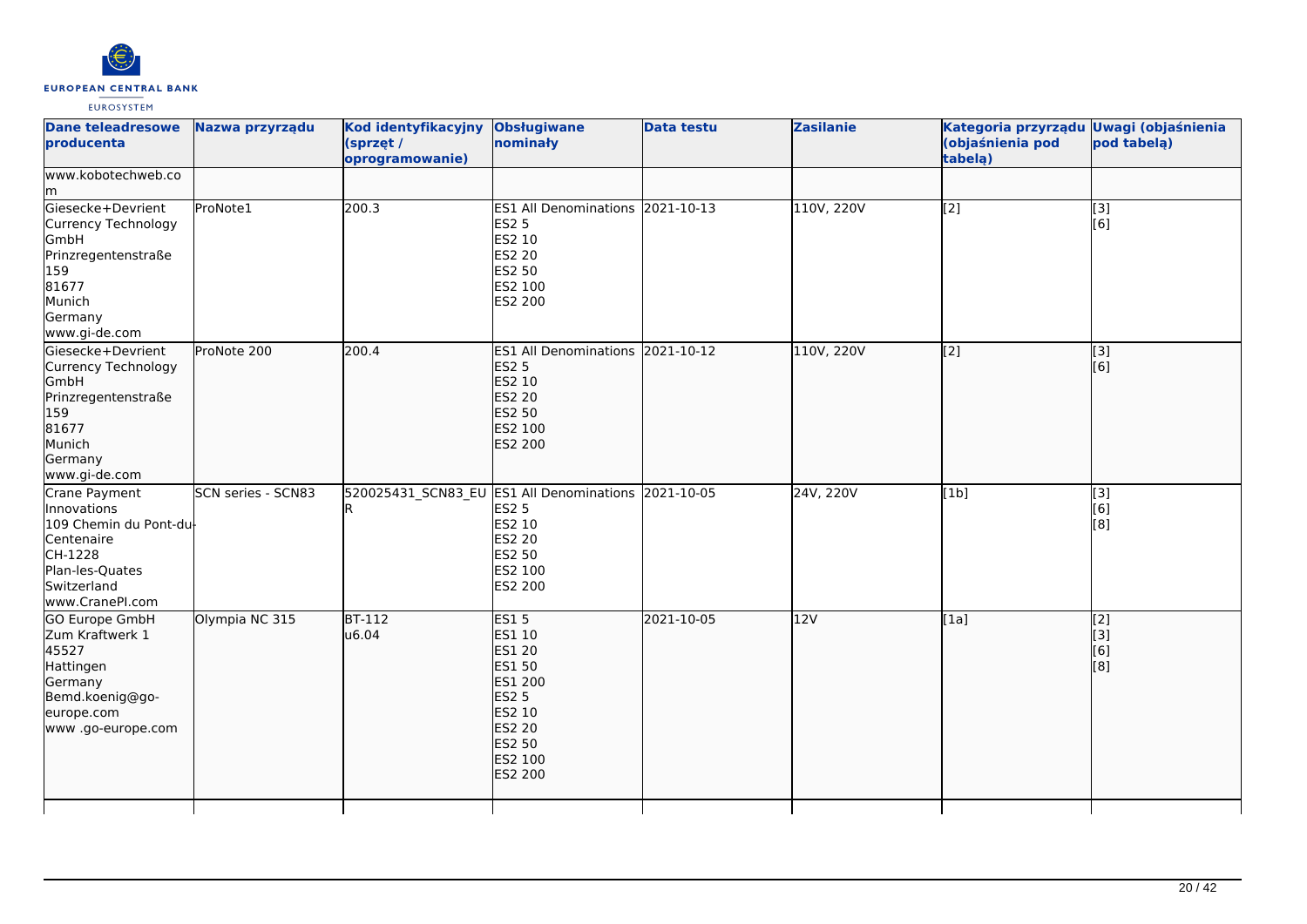

| <b>Dane teleadresowe</b><br>producenta                                                                                           | Nazwa przyrządu | Kod identyfikacyjny Obsługiwane<br>(sprzęt /<br>oprogramowanie) | nominały                                                                                                                 | <b>Data testu</b> | <b>Zasilanie</b>  | Kategoria przyrządu Uwagi (objaśnienia<br>(objaśnienia pod<br>tabelą) | pod tabelą)                                   |
|----------------------------------------------------------------------------------------------------------------------------------|-----------------|-----------------------------------------------------------------|--------------------------------------------------------------------------------------------------------------------------|-------------------|-------------------|-----------------------------------------------------------------------|-----------------------------------------------|
| <b>GO Europe GmbH</b><br>Zum Kraftwerk 1<br>45527<br>Hattingen<br>Germany<br>Bemd.koenig@go-<br>europe.com<br>www .go-europe.com | Olympia NC 325  | $BT-112$<br>u6.04                                               | ES15<br>ES1 10<br>ES1 20<br>ES1 50<br>ES1 200<br><b>ES2 5</b><br>ES2 10<br><b>ES2 20</b><br>ES2 50<br>ES2 100<br>ES2 200 | 2021-10-05        | other: 12V        | $\overline{[1a]}$                                                     | $\begin{bmatrix} 2 \\ 3 \end{bmatrix}$<br>[6] |
| GO Europe GmbH<br>Zum Kraftwerk 1<br>45527<br>Hattingen<br>Germany<br>Bemd.koenig@go-<br>europe.com<br>www .go-europe.com        | Olympia NC 335  | <b>BT-112</b><br>u6-07                                          | <b>ES15</b><br>ES1 10<br>ES1 20<br>ES1 50<br>ES1 200<br><b>ES2 5</b><br>ES2 10<br>ES2 20<br>ES2 50<br>ES2 100<br>ES2 200 | 2021-10-05        | other: 12V        | [1a]                                                                  | $\begin{bmatrix} 2 \\ 3 \end{bmatrix}$<br>[6] |
| Safescan B.V.<br>Heliumstraat 14<br>2718 SL<br>Zoetermeer<br>Holland<br>info@safescan.com<br>www.safescan.com                    | Safescan 185-S  | S32-81                                                          | ES1 All Denominations 2021-09-30<br><b>ES2 5</b><br>ES2 10<br>ES2 20<br>ES2 50<br>ES2 100<br>ES2 200                     |                   | 110V 220V         | [1a]                                                                  | [3]<br>[6]                                    |
| BellCon Aps<br>Messingvei 64A<br>8940<br>Randers SV<br>Denmark<br>www.bellcon.com                                                | SuperVision mc2 | FW 01.22, DM 01.36                                              | ES1 All Denominations 2021-09-29<br><b>ES2 5</b><br>ES2 10<br>ES2 20<br>ES2 50<br>ES2 100<br>ES2 200                     |                   | Mains, 110V, 230V | [1a]                                                                  | [3]<br>[6]                                    |
|                                                                                                                                  |                 |                                                                 |                                                                                                                          |                   |                   |                                                                       |                                               |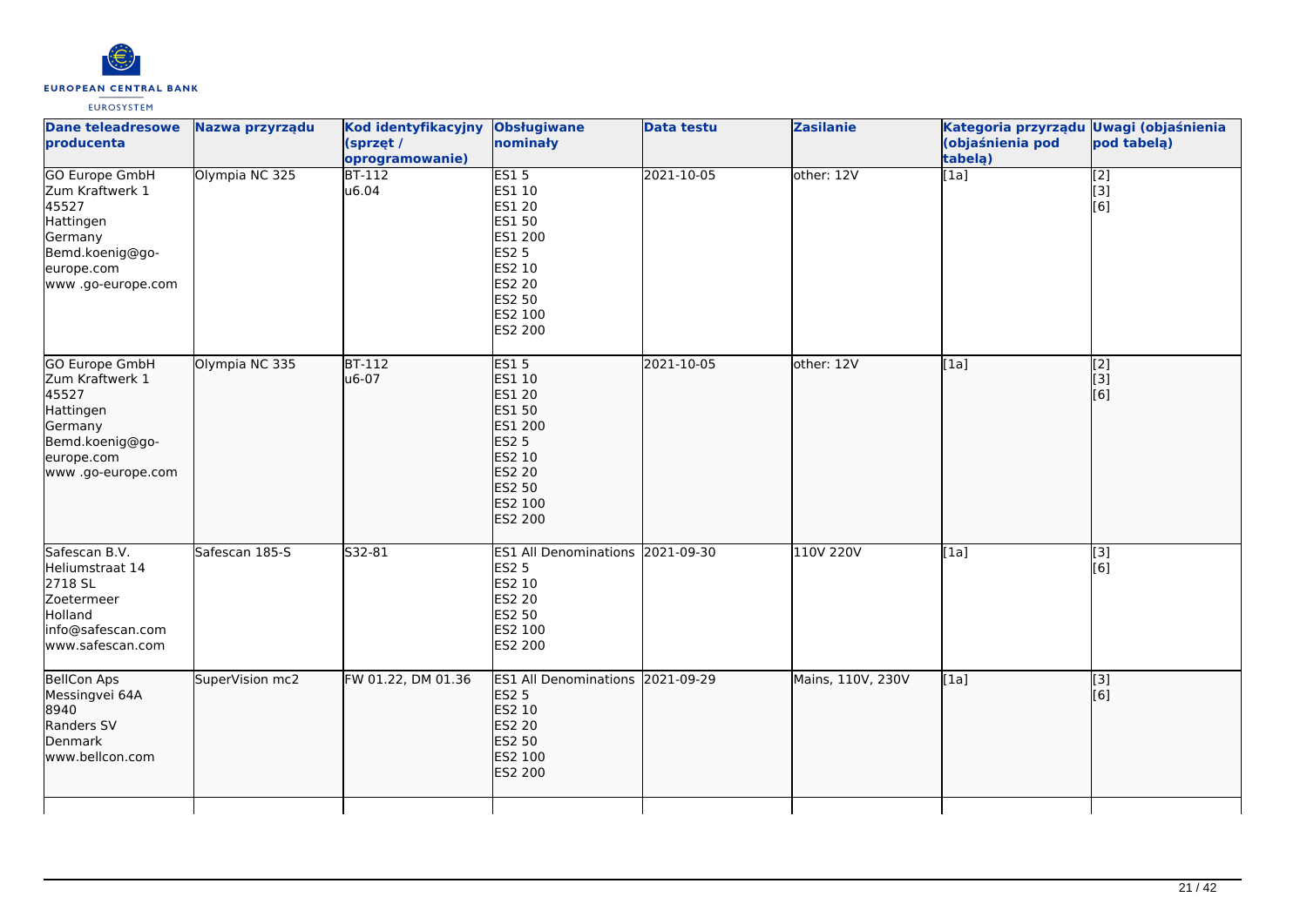

| <b>Dane teleadresowe</b><br>producenta                                                                                                                                    | Nazwa przyrządu | Kod identyfikacyjny<br>(sprzęt /<br>oprogramowanie) | <b>Obsługiwane</b><br>nominały                                                                              | <b>Data testu</b> | <b>Zasilanie</b>  | Kategoria przyrządu Uwagi (objaśnienia<br>(objaśnienia pod<br>tabelą) | pod tabela)               |
|---------------------------------------------------------------------------------------------------------------------------------------------------------------------------|-----------------|-----------------------------------------------------|-------------------------------------------------------------------------------------------------------------|-------------------|-------------------|-----------------------------------------------------------------------|---------------------------|
| <b>BellCon Aps</b><br>Messingvei 64A<br>8940<br>Randers SV<br>Denmark<br>www.bellcon.com                                                                                  | Evision 5       | $\overline{CO2}$                                    | ES1 All Denominations 2021-09-29<br><b>ES2 5</b><br>ES2 10<br>ES2 20<br>ES2 50<br>ES2 100<br>ES2 200        |                   | Mains, 230V       | $\overline{[1a]}$                                                     | $\overline{[}$ [3]<br>[6] |
| <b>BellCon Aps</b><br>Messingvei 64A<br>8940<br>Randers SV<br>Denmark<br>lwww.bellcon.com                                                                                 | BellCount V2510 | C20 (EUR: V2.004a)                                  | ES1 All Denominations 2021-09-28<br><b>ES2 5</b><br>ES2 10<br><b>ES2 20</b><br>ES2 50<br>ES2 100<br>ES2 200 |                   | Mains, 110V, 220V | [2]                                                                   | [3]<br>[6]                |
| Hilton Europe S.L.<br>Principe de Vergara<br>5-bajo dcha.<br>28001<br>Madrid<br>Spain<br>www.hiltoneurope.com                                                             | b330            | CO <sub>2</sub>                                     | ES1 All Denominations 2021-09-28<br><b>ES2 5</b><br>ES2 10<br>ES2 20<br>ES2 50<br>ES2 100<br>ES2 200        |                   | Mains, 220V       | [1a]                                                                  | [3]                       |
| <b>SOUTH Automation</b><br>International GmbH<br>Waldeckerstr. 6<br>64546<br>Walldorf-Mörfelden<br>Germany<br>mjb@southautomation.<br>lnet<br>www.southautomation.<br>net | <b>TN10</b>     | <b>EUR SW: EUR.03.03</b>                            | ES1 All Denominations 2021-09-27<br><b>ES2 5</b><br>ES2 10<br><b>ES2 20</b><br>ES2 50<br>ES2 100<br>ES2 200 |                   | Mains: 110V, 220V | $\overline{[2]}$                                                      | $\sqrt{3}$<br>[6]         |
| Detectalia Europe<br>S.L.U.<br>C/Catalunya 25B<br>Poligono Industrial El<br>Pastoret<br>3640                                                                              | D7X             | CO <sub>2</sub>                                     | ES1 All Denominations 2021-09-24<br><b>ES2 5</b><br>ES2 10<br>ES2 20<br>ES2 50<br>ES2 100                   |                   | Mains, 220V       | $\overline{[1a]}$                                                     | $\overline{[3]}$          |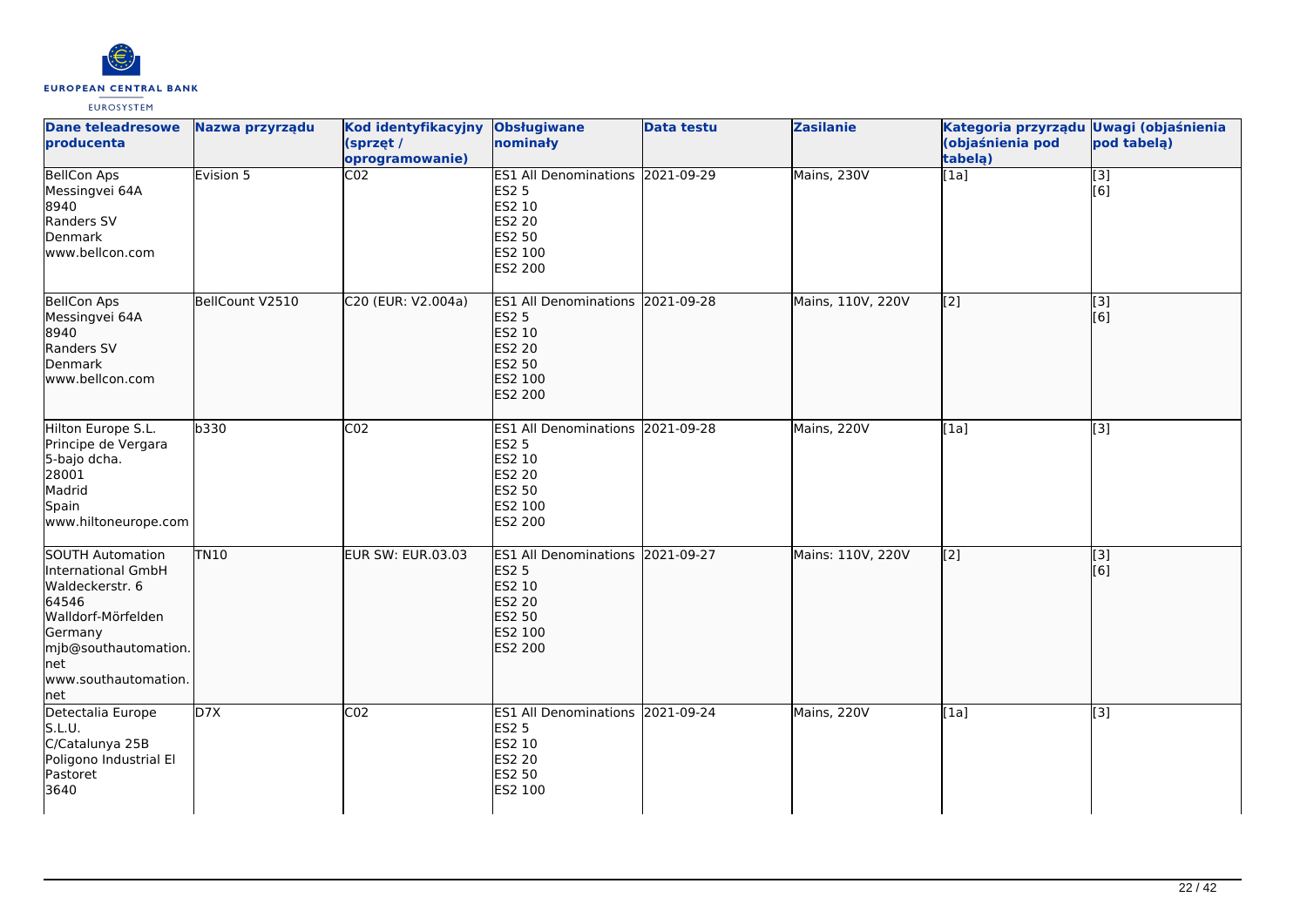

| <b>Dane teleadresowe</b><br>producenta                                                                                                            | Nazwa przyrządu         | Kod identyfikacyjny<br>(sprzęt /<br>oprogramowanie) | <b>Obsługiwane</b><br>nominały                                                                                            | <b>Data testu</b> | <b>Zasilanie</b> | Kategoria przyrządu<br>(objaśnienia pod<br>tabela) | <b>Uwagi (objaśnienia</b><br>pod tabela) |
|---------------------------------------------------------------------------------------------------------------------------------------------------|-------------------------|-----------------------------------------------------|---------------------------------------------------------------------------------------------------------------------------|-------------------|------------------|----------------------------------------------------|------------------------------------------|
| Monóvar (Alicante)<br>Spain<br>www.detectalia.com                                                                                                 |                         |                                                     | ES2 200                                                                                                                   |                   |                  |                                                    |                                          |
| Strongpoint AB<br>Torshamnsgatan 5<br>16440<br>Kista<br><b>Sweden</b><br>dario.costamagna@str<br>ongpoint.com<br>www.strongpoint.com              | Note Cassette SV        | (01.08.21)                                          | ES1 All Denominations 2021-09-23<br><b>ES2 5</b><br>ES2 10<br><b>ES2 20</b><br><b>ES2 50</b><br>ES2 100<br><b>ES2 200</b> |                   | Other: 12-24V    | [1b]                                               | $\overline{[3]}$<br>[6]                  |
| Strongpoint AB<br>Torshamnsgatan 5<br>16440<br>Kista<br>Sweden<br>dario.costamagna@str<br>ongpoint.com<br>www.strongpoint.com                     | <b>Note Cassette SV</b> | 11(01.09.21)                                        | ES1 All Denominations 2021-09-23<br><b>ES2 5</b><br>ES2 10<br><b>ES2 20</b><br><b>ES2 50</b><br>ES2 100<br>ES2 200        |                   | Other: 12-24V    | [1b]                                               | [3]<br>[6]                               |
| Strongpoint AB<br>Torshamnsgatan 5<br>16440<br>Kista<br>Sweden<br>dario.costamagna@str<br>ongpoint.com<br>www.strongpoint.com                     | Note Cassette HV        | <b>EUR</b><br>7(01.09.21)                           | ES1 All Denominations 2021-09-23<br><b>ES2 5</b><br>ES2 10<br><b>ES2 20</b><br>ES2 50<br>ES2 100<br><b>ES2 200</b>        |                   | lOther: 12-24V   | [1b]                                               | $\overline{[3]}$<br>[6]                  |
| <b>GRG Banking</b><br>Equipment Co Ltd<br>9 Kelin Road Science<br>City<br>510663<br>Guangzhou, District<br>Luogang<br>China<br>www.grgbanking.com | <b>BA-08</b>            | M520040030                                          | ES1 All Denominations 2021-09-23<br><b>ES2 5</b><br>ES2 10<br><b>ES2 20</b><br>ES2 50<br>ES2 100<br>ES2 200               |                   | 12 V             | [1a]                                               | [3]<br>[6]                               |
| Cima S.p.A.<br>Via di Mezzo 2/4<br>41037<br>Mirandola (MO)                                                                                        | <b>BV1000</b>           | <b>BV1000</b><br>B1-EUR-105001                      | ES1 All Denominations 2021-09-14<br><b>ES2 5</b><br>ES2 10<br><b>ES2 20</b>                                               |                   | Mains            | [1b]                                               | [3]<br>[6]                               |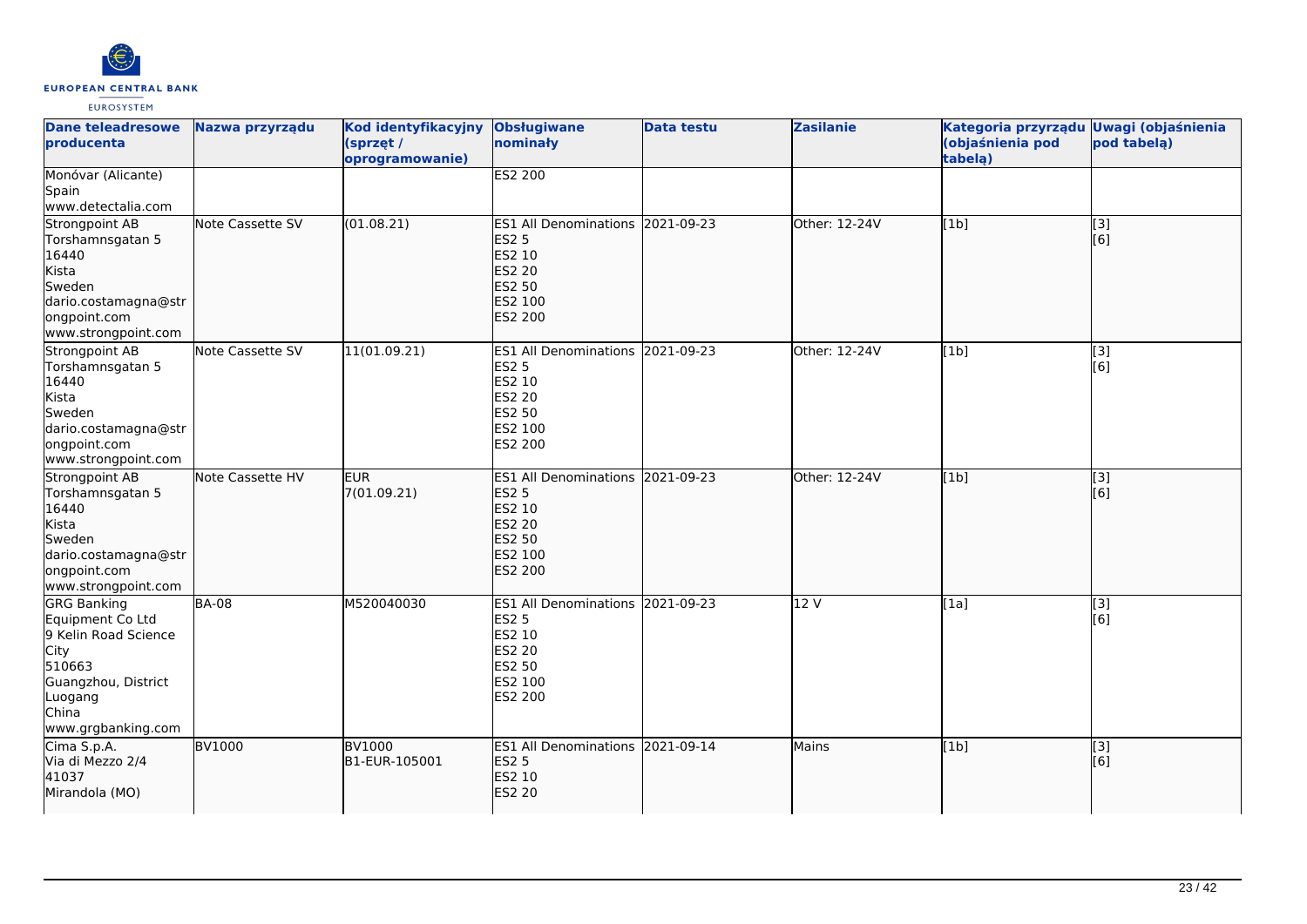

| <b>Dane teleadresowe</b><br>producenta                                                                                                                                                                                     | Nazwa przyrządu | Kod identyfikacyjny<br>(sprzęt /<br>oprogramowanie) | <b>Obsługiwane</b><br>nominały                                                                              | <b>Data testu</b> | <b>Zasilanie</b> | Kategoria przyrządu Uwagi (objaśnienia<br>(objaśnienia pod<br>tabelą) | pod tabelą)             |
|----------------------------------------------------------------------------------------------------------------------------------------------------------------------------------------------------------------------------|-----------------|-----------------------------------------------------|-------------------------------------------------------------------------------------------------------------|-------------------|------------------|-----------------------------------------------------------------------|-------------------------|
| <b>Italy</b><br>info@cimaspa.it<br>www.cimaspa.it                                                                                                                                                                          |                 |                                                     | <b>ES2 50</b><br>ES2 100<br>ES2 200                                                                         |                   |                  |                                                                       |                         |
| Cima S.p.A.<br>Via di Mezzo 2/4<br>41037<br>Mirandola (MO)<br>Italy<br>info@cimaspa.it<br>www.cimaspa.it                                                                                                                   | <b>SDM-50</b>   | <b>BV1000L</b><br>B1-EUR-106001                     | ES1 All Denominations 2021-09-14<br>ES2 5<br>ES2 10<br>ES2 20<br>ES2 50<br>ES2 100<br>ES2 200               |                   | Mains            | [1a]                                                                  | [3]<br>[6]              |
| Cima S.p.A.<br>Via di Mezzo 2/4<br>41037<br>Mirandola (MO)<br><b>Italy</b><br>info@cimaspa.it<br>www.cimaspa.it                                                                                                            | <b>SDM-10</b>   | <b>BV1000L</b><br>B1-EUR-106001                     | ES1 All Denominations 2021-09-14<br><b>ES2 5</b><br>ES2 10<br><b>ES2 20</b><br>ES2 50<br>ES2 100<br>ES2 200 |                   | Mains            | [1a]                                                                  | [3]<br>[6]              |
| Cima S.p.A.<br>Via di Mezzo 2/4<br>41037<br>Mirandola (MO)<br>Italy<br>info@cimaspa.it<br>www.cimaspa.it                                                                                                                   | <b>BV1000</b>   | <b>BV1000</b><br>B1-EUR-106001                      | ES1 All Denominations 2021-09-14<br>ES2 5<br>ES2 10<br>ES2 20<br>ES2 50<br>ES2 100<br>ES2 200               |                   | Mains            | [1b]                                                                  | [3]<br>[6]              |
| <b>SHENZEN POLYFIT</b><br>TECHNOLOGY Co.Ltd.<br>6/F, Blk Hengtemei,<br>No. 3 Ganli Road,<br>Longgang District<br>518112<br>Shenzhen<br>China<br>info@futuremoneydete<br>ctor.com<br>http://www.futuremone<br>ydetector.com | <b>FMD-520</b>  | <b>Banknote Detector</b><br>U15 108                 | ES1 All Denominations 2021-09-06<br><b>ES2 5</b><br>ES2 10<br><b>ES2 20</b><br>ES2 50<br>ES2 100<br>ES2 200 |                   | 100V-240V        | [1a]                                                                  | $\overline{[}3]$<br>[6] |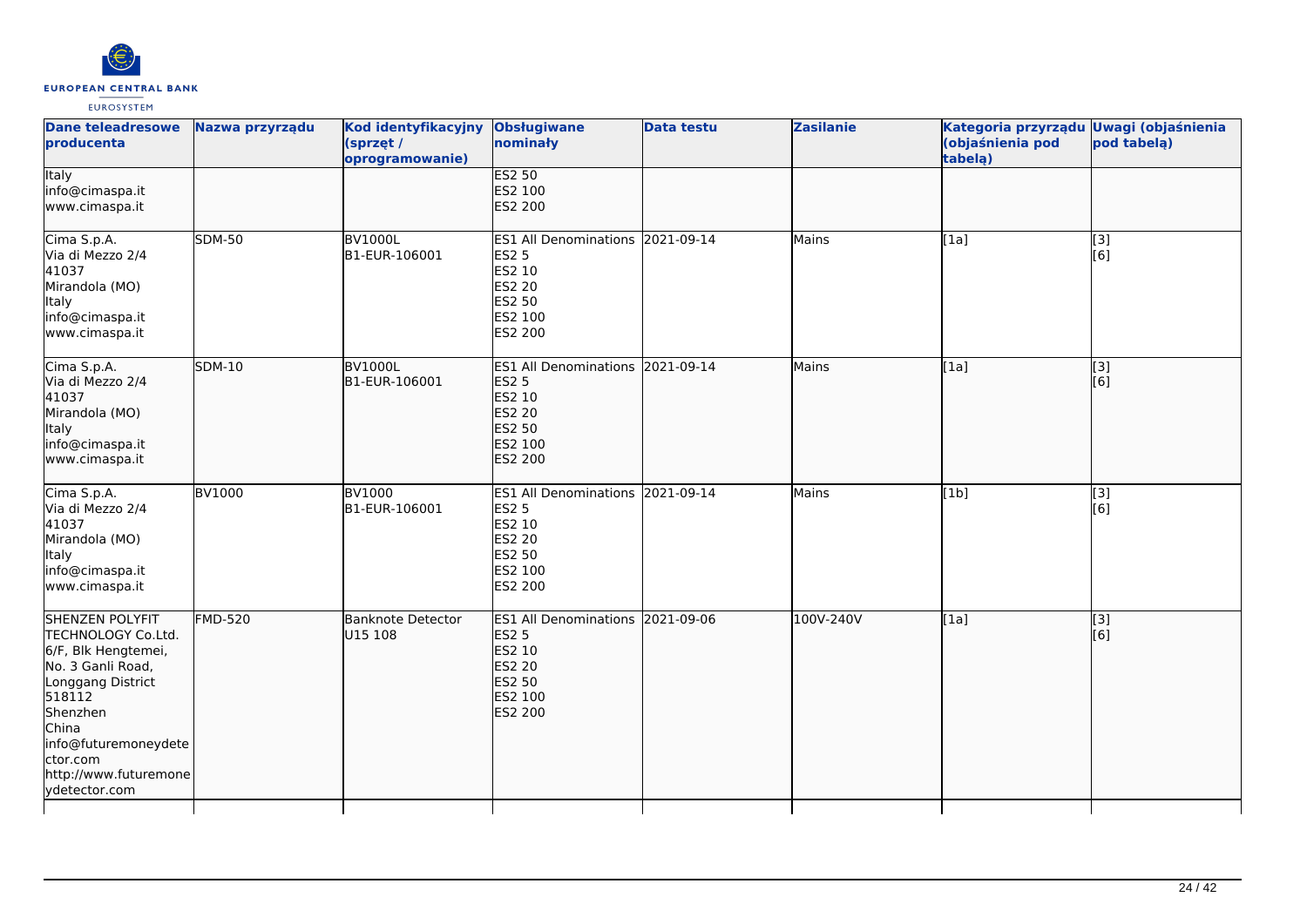

| <b>Dane teleadresowe</b><br>producenta                                                                                                                                           | Nazwa przyrządu      | Kod identyfikacyjny<br>(sprzęt /<br>oprogramowanie) | <b>Obsługiwane</b><br>nominały                                                                       | <b>Data testu</b> | <b>Zasilanie</b>  | Kategoria przyrządu Uwagi (objaśnienia<br>(objaśnienia pod<br>tabelą) | pod tabelą)             |
|----------------------------------------------------------------------------------------------------------------------------------------------------------------------------------|----------------------|-----------------------------------------------------|------------------------------------------------------------------------------------------------------|-------------------|-------------------|-----------------------------------------------------------------------|-------------------------|
| Francopost srl<br>Via Prina 15<br>20154<br>Milano<br>Italy<br>www.francopost.it                                                                                                  | Flash                | <b>FMD-520</b><br>U15 108                           | ES1 All Denominations 2021-09-06<br>ES2 5<br>ES2 10<br>ES2 20<br>ES2 50<br>ES2 100<br>ES2 200        |                   | 100V-240V         | [1a]                                                                  | $\overline{[}3]$<br>[6] |
| Shenzhen Double<br>Power Electronics Co.,<br>Ltd<br>Rm 1281, 12/F,<br>Yunsong Building<br>Tairan 8rh Road<br>District Shenzen<br>Chegongmiao Futian<br>China<br>www.szdpower.com | DP-2258              | Software type?C22                                   | ES1 All Denominations 2021-09-02<br><b>ES2 5</b><br>ES2 10<br>ES2 20<br>ES2 50<br>ES2 100<br>ES2 200 |                   | 12V Adapter       | [1a]                                                                  | [3]<br>[6]              |
| CCE - Cash Concepts<br>Europe GmbH<br>Kemtener Strasse 99<br>88131<br>Lindau<br>Germany<br>www.cce.gmbh                                                                          | <b>CCE 6000</b>      | Software type: C21-1                                | ES1 All Denominations 2021-09-02<br>ES2 5<br>ES2 10<br>ES2 20<br>ES2 50<br>ES2 100<br>ES2 200        |                   | Other: 100-240V   | $\overline{[2]}$                                                      | $\overline{[3]}$<br>[6] |
| Shenzhen Double<br>Power Electronics Co.,<br>Ltd<br>Rm 1281, 12/F,<br>Yunsong Building<br>Tairan 8rh Road<br>District Shenzen<br>Chegongmiao Futian<br>China<br>www.szdpower.com | $\overline{DP-2318}$ | Software type: C02                                  | ES1 All Denominations 2021-09-02<br>ES2 5<br>ES2 10<br><b>S2 20</b><br>ES2 50<br>ES2 100<br>ES2 200  |                   | other:12V Adapter | [1a]                                                                  | [3]<br>[[6]             |
| Shenzhen Double<br>Power Electronics Co.,<br>Ltd<br>Rm 1281, 12/F,                                                                                                               | DP-7300Plus          | $C21-1$                                             | ES1 All Denominations 2021-08-31<br>ES2 5<br>ES2 10<br>ES2 20                                        |                   | Other: 100-240V   | [2]                                                                   | [3]<br>[6]              |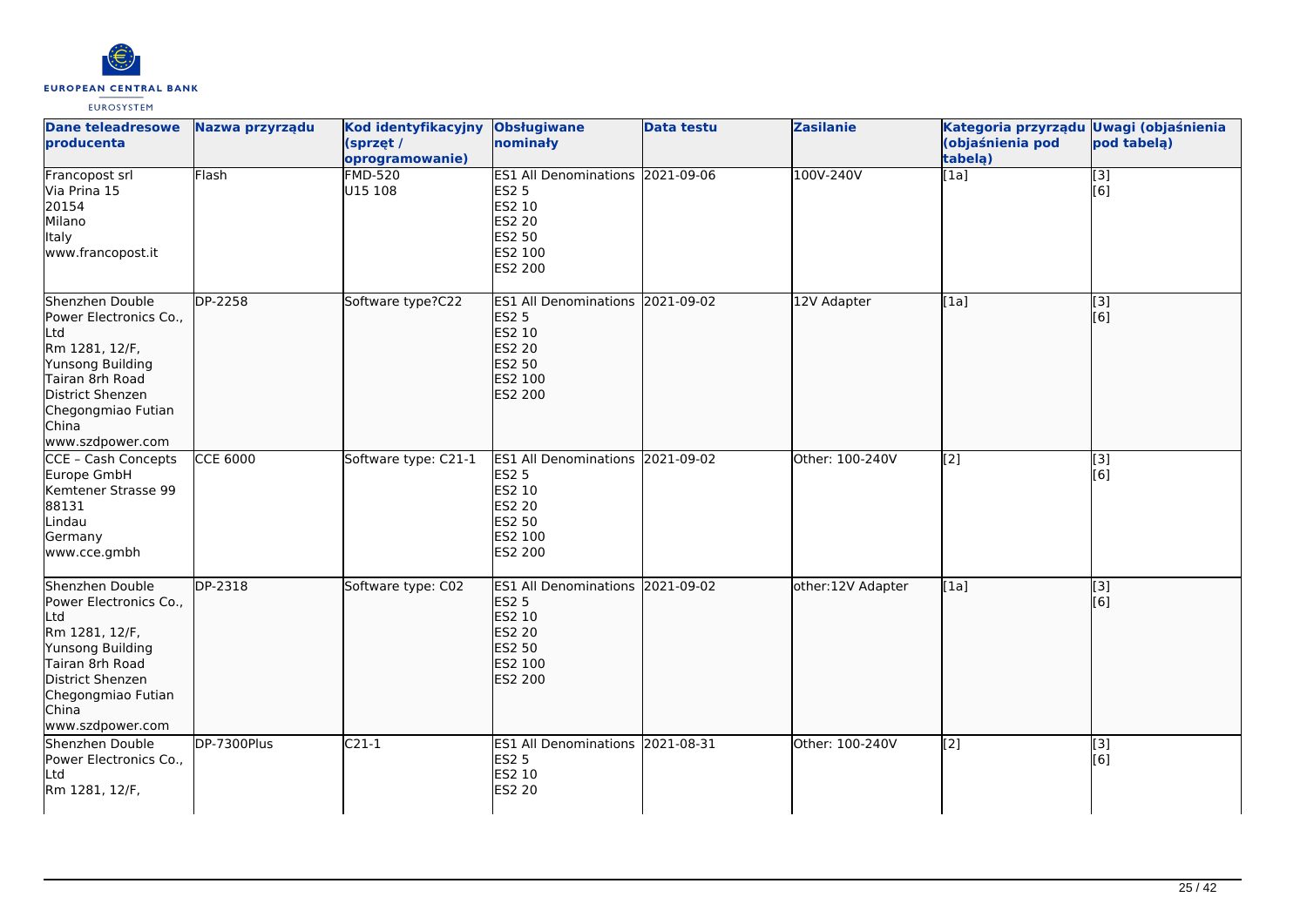

| <b>Dane teleadresowe</b><br>producenta                                                                                                                                                  | Nazwa przyrządu | <b>Kod identyfikacyjny</b><br>(sprzęt /<br>oprogramowanie) | <b>Obsługiwane</b><br>nominały                                                                                            | <b>Data testu</b> | <b>Zasilanie</b>   | Kategoria przyrządu Uwagi (objaśnienia<br>(objaśnienia pod<br>tabela) | pod tabelą)              |
|-----------------------------------------------------------------------------------------------------------------------------------------------------------------------------------------|-----------------|------------------------------------------------------------|---------------------------------------------------------------------------------------------------------------------------|-------------------|--------------------|-----------------------------------------------------------------------|--------------------------|
| <b>Yunsong Building</b><br>Tairan 8rh Road<br>District Shenzen<br>Chegongmiao Futian<br>China<br>www.szdpower.com                                                                       |                 |                                                            | <b>ES2 50</b><br>ES2 100<br>ES2 200                                                                                       |                   |                    |                                                                       |                          |
| Shenzhen Double<br>Power Electronics Co.,<br><b>Ltd</b><br>Rm 1281, 12/F,<br>Yunsong Building<br>Tairan 8rh Road<br>District Shenzen<br>Chegongmiao Futian<br>China<br>www.szdpower.com | DP-2268         | C12                                                        | <b>ES1 All Denominations</b><br><b>ES2 5</b><br>ES2 10<br><b>ES2 20</b><br>ES2 50<br>ES2 100<br><b>ES2 200</b>            | 2021-08-31        | 12V Adapter        | [1a]                                                                  | [[6]<br>[4a]             |
| CCE - Cash Concepts<br>Europe GmbH<br>Kemtener Strasse 99<br>88131<br>Lindau<br>Germany<br>www.cce.gmbh                                                                                 | $CCE$ 10        | $\overline{C}$ 01                                          | ES1 All Denominations 2021-08-27<br><b>ES2 5</b><br>ES2 10<br><b>ES2 20</b><br><b>ES2 50</b><br>ES2 100<br><b>ES2 200</b> |                   | Other: 12V Adapter | [1a]                                                                  | [3]<br>[6]               |
| CCE - Cash Concepts<br>Europe GmbH<br>Kemtener Strasse 99<br>88131<br>Lindau<br>Germany<br>www.cce.gmbh                                                                                 | $CCE$ 20        | C <sub>01</sub>                                            | <b>ES1 All Denominations</b><br><b>ES2 5</b><br>ES2 10<br><b>ES2 20</b><br><b>ES2 50</b><br>ES2 100<br><b>ES2 200</b>     | 2021-08-27        | Other: 12V Adapter | [1a]                                                                  | $\overline{[}3]$<br>[[6] |
| <b>JCM Europe GmbH</b><br>Mündelheimer Weg 60<br>40472<br>Düsseldorf<br>Germany<br>info@jcmglobal.eu<br>www.jcmglobal.eu                                                                | UBA Pro Series  | <b>UBA-500</b><br>V1.49-38                                 | ES1 All Denominations 2021-08-20<br><b>ES2 5</b><br>ES2 10<br><b>ES2 20</b><br><b>ES2 50</b><br>ES2 100<br>ES2 200        |                   | 12/24V             | [1b]                                                                  | [3]<br>[6]<br>[8]        |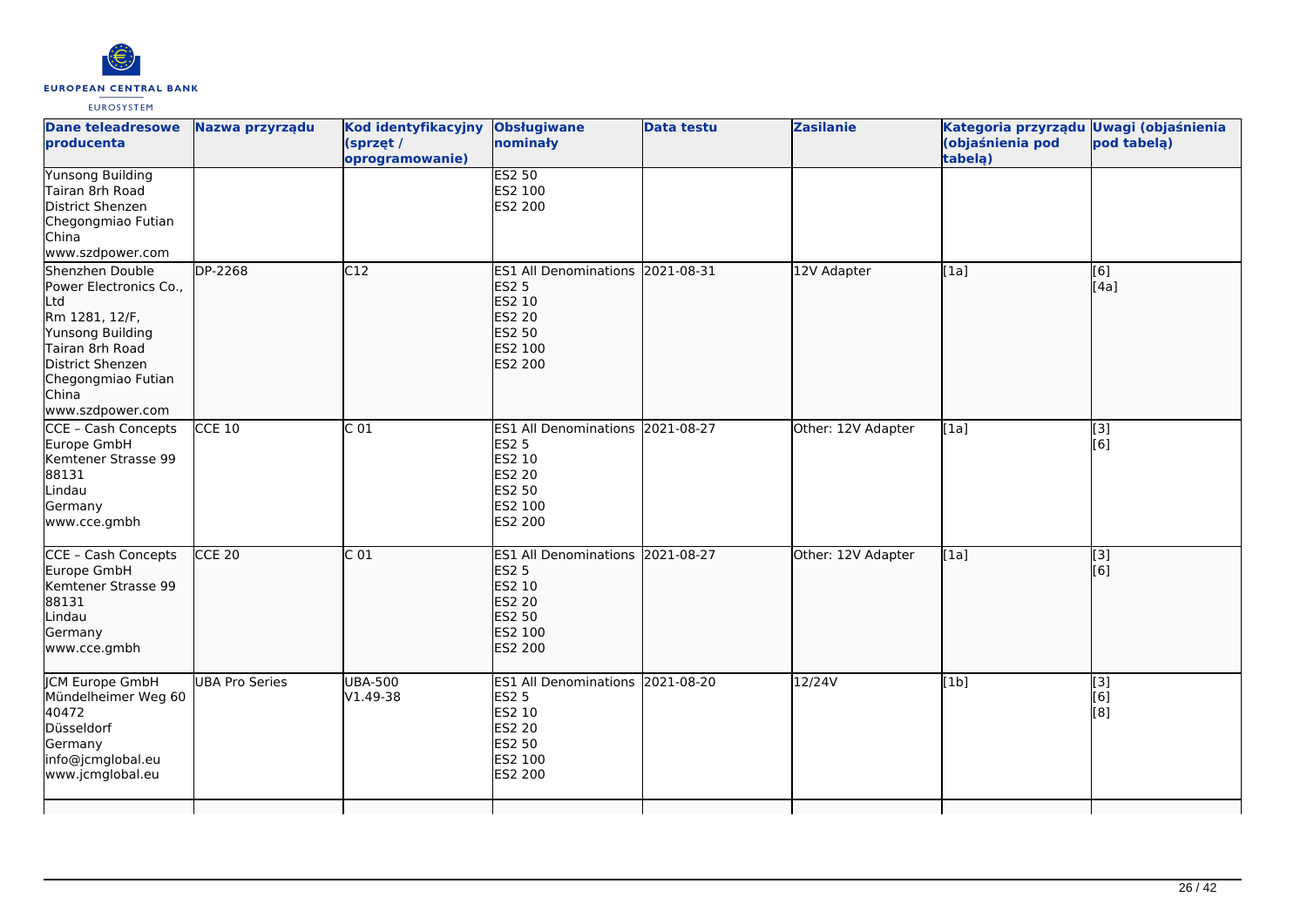

| <b>Dane teleadresowe</b><br>producenta                                                                                   | Nazwa przyrządu          | Kod identyfikacyjny<br>(sprzęt /<br>oprogramowanie) | <b>Obsługiwane</b><br>nominały                                                                                     | <b>Data testu</b> | <b>Zasilanie</b> | Kategoria przyrządu Uwagi (objaśnienia<br>(objaśnienia pod<br>tabelą) | pod tabelą)                                                      |
|--------------------------------------------------------------------------------------------------------------------------|--------------------------|-----------------------------------------------------|--------------------------------------------------------------------------------------------------------------------|-------------------|------------------|-----------------------------------------------------------------------|------------------------------------------------------------------|
| <b>JCM Europe GmbH</b><br>Mündelheimer Weg 60<br>40472<br>Düsseldorf<br>Germany<br>info@jcmglobal.eu<br>www.jcmglobal.eu | <b>UBA-10</b>            | <b>UBA-10</b><br>$V3.04-52$                         | ES1 All Denominations 2021-08-20<br><b>ES2 5</b><br>ES2 10<br>ES2 20<br><b>ES2 50</b><br>ES2 100<br>ES2 200        |                   | 12V              | $\overline{[1b]}$                                                     | $\overline{[}3]$<br>[6]                                          |
| JCM Europe GmbH<br>Mündelheimer Weg 60<br>40472<br>Düsseldorf<br>Germany<br>info@jcmglobal.eu<br>www.jcmglobal.eu        | UBA-10-RC                | <b>UBA-10</b><br>V2.01-23                           | ES1 All Denominations 2021-08-20<br><b>ES2 5</b><br>ES2 10<br><b>ES2 20</b><br><b>ES2 50</b><br>ES2 100<br>ES2 200 |                   | 24V              | [1b]                                                                  | $\left[ \begin{matrix} 1 & 3 \end{matrix} \right]$<br>[6]<br>[8] |
| <b>CM Europe GmbH</b><br>Mündelheimer Weg 60<br>40472<br>Düsseldorf<br>Germany<br>info@jcmglobal.eu<br>www.jcmglobal.eu  | iVizion-100              | iVIZION-100<br>$V2.98 - 44$                         | ES1 All Denominations 2021-08-19<br><b>ES2 5</b><br>ES2 10<br><b>ES2 20</b><br>ES2 50<br>ES2 100<br>ES2 200        |                   | 12V/24V          | [1b]                                                                  | $\begin{bmatrix} 1 & 3 \\ 6 & 1 \end{bmatrix}$<br>[8]            |
| JCM Europe GmbH<br>Mündelheimer Weg 60<br>40472<br>Düsseldorf<br>Germany<br>info@jcmglobal.eu<br>www.jcmglobal.eu        | <b>UBA-Pro RC Series</b> | UBA-500-SH2-RT<br>Ю<br>V1.49-38                     | ES1 All Denominations 2021-08-19<br><b>ES2 5</b><br>ES2 10<br><b>ES2 20</b><br>ES2 50<br>ES2 100<br>ES2 200        |                   | 24V              | [1b]                                                                  | [3]<br>[6]<br>[8]                                                |
| <b>JCM Europe GmbH</b><br>Mündelheimer Weg 60<br>40472<br>Düsseldorf<br>Germany<br>info@jcmglobal.eu<br>www.jcmglobal.eu | TBV-100 Series           | <b>TBV-100-FSH</b><br>V1.28-93                      | ES1 All Denominations 2021-08-19<br><b>ES2 5</b><br>ES2 10<br><b>ES2 20</b><br>ES2 50<br>ES2 100<br>ES2 200        |                   | 24V              | [2]                                                                   | $\begin{bmatrix} 3 \\ 6 \end{bmatrix}$<br>[8]                    |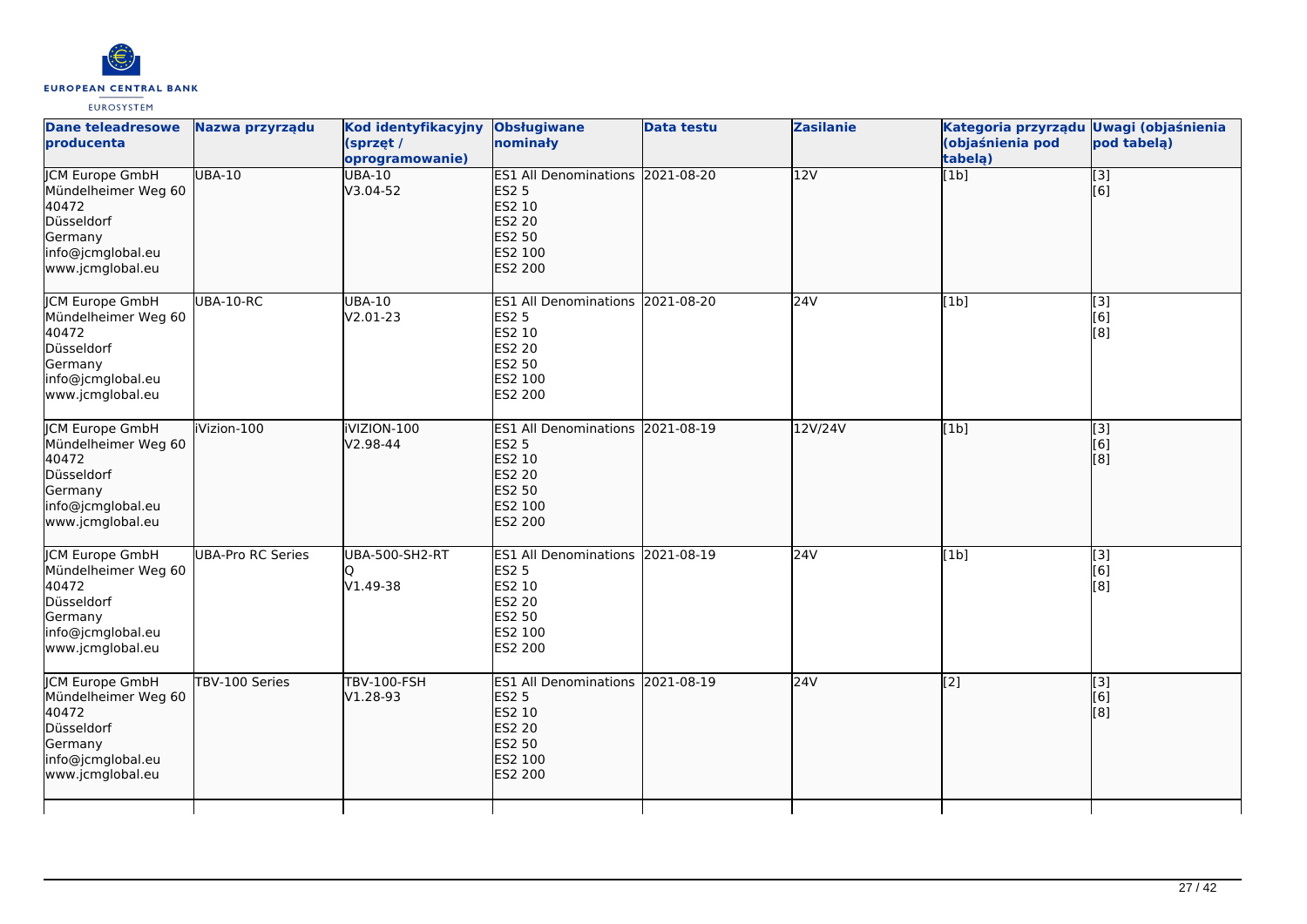

| <b>Dane teleadresowe</b><br>producenta                                                                                               | Nazwa przyrządu        | Kod identyfikacyjny<br>(sprzęt /<br>oprogramowanie) | <b>Obsługiwane</b><br>nominały                                                                                                     | <b>Data testu</b> | <b>Zasilanie</b> | Kategoria przyrządu<br>(objaśnienia pod<br>tabelą) | <b>Uwagi (objaśnienia</b><br>pod tabelą)      |
|--------------------------------------------------------------------------------------------------------------------------------------|------------------------|-----------------------------------------------------|------------------------------------------------------------------------------------------------------------------------------------|-------------------|------------------|----------------------------------------------------|-----------------------------------------------|
| <b>JCM Europe GmbH</b><br>Mündelheimer Weg 60<br>40472<br>Düsseldorf<br>Germany<br>info@jcmglobal.eu<br>www.jcmglobal.eu             | <b>iPRO-100 Series</b> | V3.06-38                                            | ES1 All Denominations 2021-08-18<br><b>ES2 5</b><br>ES2 10<br>ES2 20<br>ES2 50<br>ES2 100<br>ES2 200                               |                   | 12V              | [1b]                                               | $\begin{bmatrix} 13 \ 6 \end{bmatrix}$<br>[8] |
| Cashtester/Amwit<br>Security B.V.<br>De Corridor 9<br>3621 ZA<br>Breukelen<br>Netherlands<br>mw@cashtester.com<br>www.cashtester.com | <b>CT 432 SD</b>       | CO <sub>2</sub>                                     | ES1 All Denominations 2021-08-18<br><b>ES2 5</b><br>ES2 10<br>ES2 20<br>ES2 50<br>ES2 100<br>ES2 200                               |                   | 12V              | [1a]                                               | $\overline{[3]}$<br>[6]                       |
| Cashtester/Amwit<br>Security B.V.<br>De Corridor 9<br>3621 ZA<br>Breukelen<br>Netherlands<br>mw@cashtester.com<br>www.cashtester.com | <b>CT 433 SD</b>       | CO <sub>2</sub>                                     | ES1 All Denominations 2021-08-18<br><b>ES2 5</b><br>ES2 10<br><b>ES2 20</b><br>ES2 50<br>ES2 100<br>ES2 200                        |                   | 12V              | [1a]                                               | $\begin{bmatrix} 3 \\ 6 \end{bmatrix}$        |
| JCM Europe GmbH<br>Mündelheimer Weg 60<br>40472<br>Düsseldorf<br>Germany<br>info@jcmglobal.eu<br>www.jcmglobal.eu                    | <b>DBV-500</b>         | <b>DBV-50x</b><br>$V1.54-38$                        | <b>ES15</b><br><b>ES1 10</b><br><b>ES1 20</b><br>ES1 50<br><b>ES2 5</b><br>ES2 10<br><b>ES2 20</b><br>ES2 50<br>ES2 100<br>ES2 200 | 2021-08-18        | 12V/24V          | [1b]                                               | $\overline{[2]}$<br>[3]<br>[6]<br>[8]         |
| <b>ICM Europe GmbH</b><br>Mündelheimer Weg 60<br>40472<br>Düsseldorf<br>Germany                                                      | <b>iPRO-SH2-RC</b>     | <b>iPRO-100</b><br>V3.08-38                         | ES1 All Denominations 2021-08-18<br><b>ES2 5</b><br>ES2 10<br><b>ES2 20</b><br><b>ES2 50</b>                                       |                   | 24V              | [1b]                                               | $\overline{[3]}$<br>[6]<br>[8]                |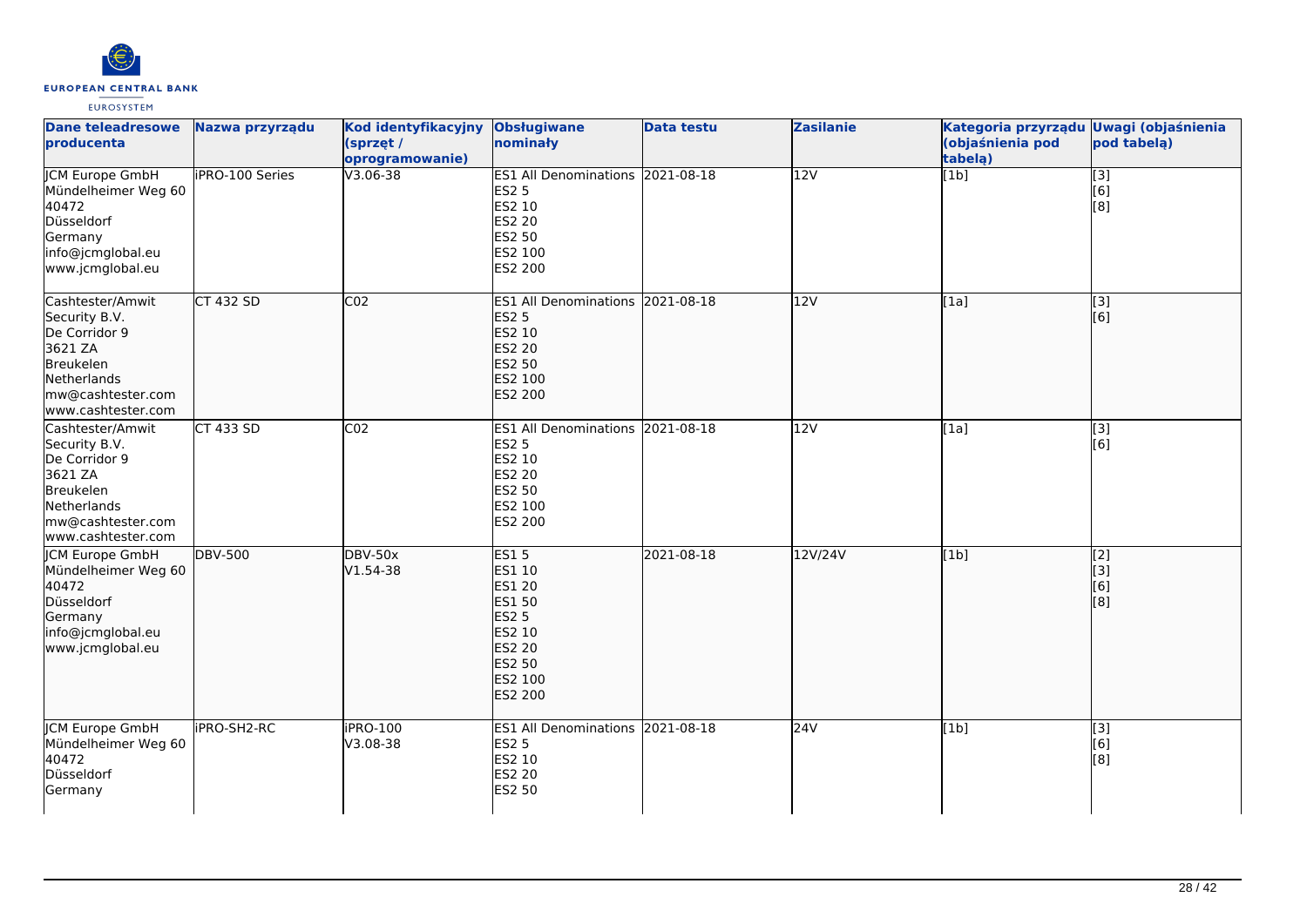

| <b>Dane teleadresowe</b><br>producenta                                                                                        | Nazwa przyrządu | Kod identyfikacyjny<br>(sprzęt /<br>oprogramowanie) | <b>Obsługiwane</b><br>nominały                                                                                                  | <b>Data testu</b> | <b>Zasilanie</b> | Kategoria przyrządu Uwagi (objaśnienia<br>(objaśnienia pod<br>tabelą) | pod tabelą)             |
|-------------------------------------------------------------------------------------------------------------------------------|-----------------|-----------------------------------------------------|---------------------------------------------------------------------------------------------------------------------------------|-------------------|------------------|-----------------------------------------------------------------------|-------------------------|
| info@jcmglobal.eu<br>www.jcmglobal.eu                                                                                         |                 |                                                     | ES2 100<br>ES2 200                                                                                                              |                   |                  |                                                                       |                         |
| Giesecke+Devrient<br>Currency Technology<br>GmbH<br>Prinzregentenstraße<br>159<br>81677<br>Munich<br>Germany<br>www.gi-de.com | ProNote 300     | <b>EUR V1.010</b>                                   | ES1 All Denominations 2021-08-12<br><b>ES2 5</b><br>ES2 10<br><b>ES2 20</b><br>ES2 50<br>ES2 100<br>ES2 200                     |                   | 110V, 220V       | $\overline{[2]}$                                                      | $\overline{[3]}$<br>[6] |
| GO Europe GmbH<br>Zum Kraftwerk 1<br>45527<br>Hattingen<br>Germany<br>Bemd.koenig@go-<br>europe.com<br>www.go-europe.com      | Olympia NC 355  | <b>BJ-219</b><br>V11                                | ES1 All Denominations 2021-08-06<br><b>ES2 5</b><br>ES2 10<br>ES2 20<br>ES2 50<br>ES2 100<br>ES2 200                            |                   | DC12V            | [1a]                                                                  | $[3]$<br>[6]            |
| Arca Technologies srl<br>Via Statale 17<br>10012<br>Bollengo (TO)<br>Italy<br>www.arca.com                                    | CS1one          | <b>CS1 Ver 1.1</b><br>EUR_06_00                     | <b>ES15</b><br>ES1 10<br>ES1 20<br>ES1 50<br>ES1 200<br><b>ES2 5</b><br>ES2 10<br><b>ES2 20</b><br>ES2 50<br>ES2 100<br>ES2 200 | 2021-07-26        | 110V - 220V      | [1a]                                                                  | [2]<br>[3]<br>[6]       |
| Arca Technologies srl<br>Via Statale 17<br>10012<br>Bollengo (TO)<br><b>Italy</b><br>www.arca.com                             | <b>CS1oneT</b>  | <b>CS1 Ver 1.1</b><br>EUR_06_00                     | <b>ES15</b><br>ES1 10<br>ES1 20<br>ES1 50<br>ES1 200<br><b>ES2 5</b><br>ES2 10<br>ES2 20                                        | 2021-07-26        | 110V - 220V      | [1a]                                                                  | $\overline{[3]}$<br>[6] |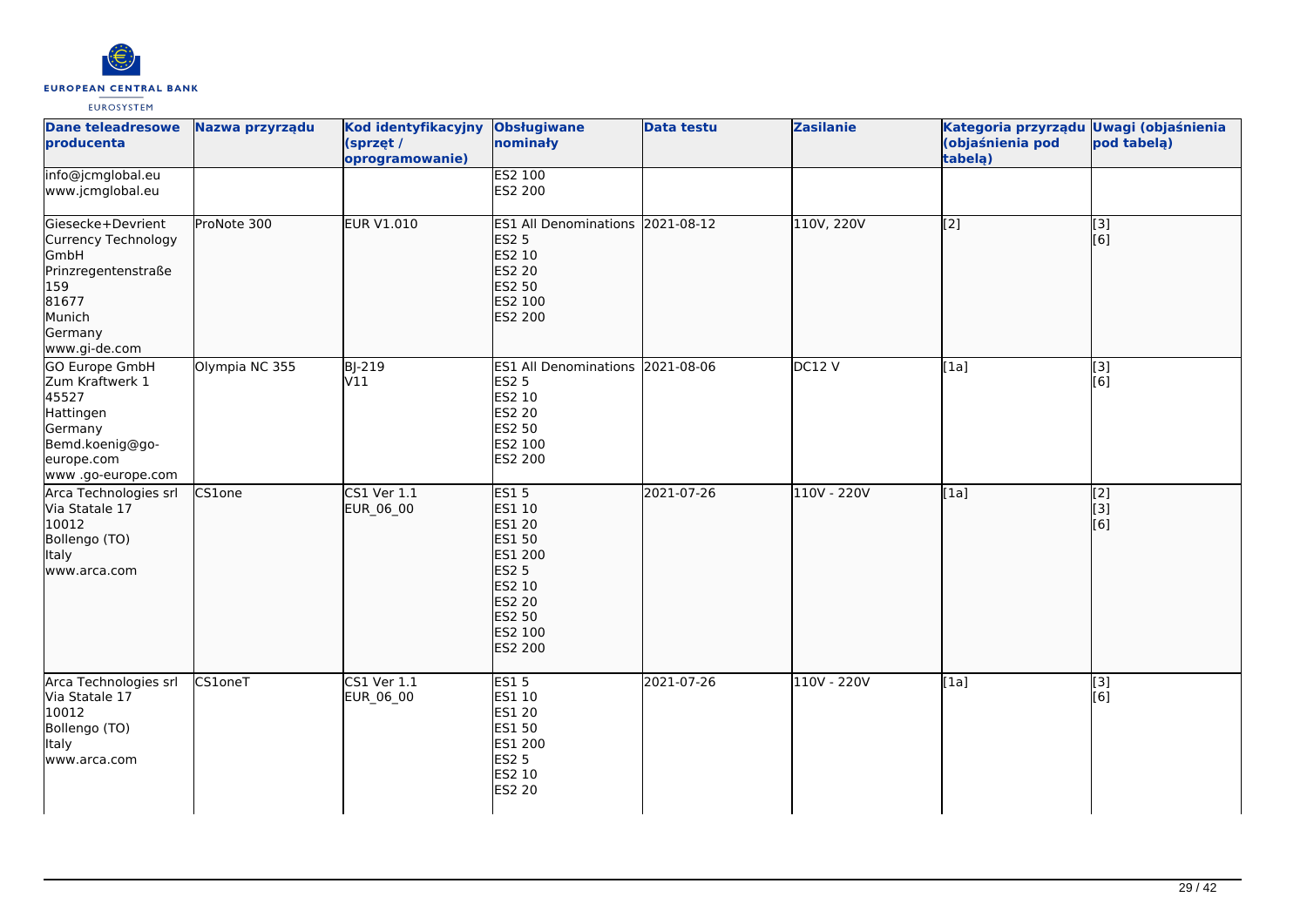

| <b>Dane teleadresowe</b><br>producenta                                                                                                                  | Nazwa przyrządu      | Kod identyfikacyjny<br>(sprzęt /<br>oprogramowanie) | <b>Obsługiwane</b><br>nominały                                                                                     | <b>Data testu</b> | <b>Zasilanie</b>                                     | Kategoria przyrządu Uwagi (objaśnienia<br>(objaśnienia pod<br>tabela) | pod tabela)                    |
|---------------------------------------------------------------------------------------------------------------------------------------------------------|----------------------|-----------------------------------------------------|--------------------------------------------------------------------------------------------------------------------|-------------------|------------------------------------------------------|-----------------------------------------------------------------------|--------------------------------|
|                                                                                                                                                         |                      |                                                     | <b>ES2 50</b><br>ES2 100<br>ES2 200                                                                                |                   |                                                      |                                                                       |                                |
| Ratiotec GmbH & Co<br>kg<br>Max Keith Strasse 66<br>D-45136<br>Essen<br>Germany<br>www.ratio-tec.de                                                     | <b>Smart Protect</b> | $C-03$                                              | ES1 All Denominations 2021-07-26<br><b>ES2 5</b><br>ES2 10<br><b>ES2 20</b><br><b>ES2 50</b><br>ES2 100<br>ES2 200 |                   | 12V                                                  | [1a]                                                                  | $\overline{[}3]$<br>[6]<br>[8] |
| Ratiotec GmbH & Co<br>KG<br>Max Keith Strasse 66<br>D-45136<br>Essen<br>Germany<br>www.ratio-tec.de                                                     | Smart Protect Plus   | 020                                                 | ES1 All Denominations 2021-07-26<br><b>ES2 5</b><br><b>ES2 10</b><br><b>ES2 20</b><br>ES2 50<br>ES2 100<br>ES2 200 |                   | 12V                                                  | [1a]                                                                  | $[3]$<br>[6]                   |
| Kisan Electronics Co<br>Ltd<br>273-1 Sungsoo-Dong<br>2GA 3 Dong<br>Sungdong-Gu 133, 831<br>Seoul<br>South Korea<br>yshin21@kisane.com<br>www.kisane.com | NEWTON mini          | Main: v1.3, Reco: v1.3 ES1 All Denominations        | <b>ES2 5</b><br>ES2 10<br><b>ES2 20</b><br><b>ES2 50</b><br>ES2 100<br>ES2 200                                     | 2021-07-22        | 110-220V                                             | $\overline{[2]}$                                                      | $\overline{[3]}$<br>[6]        |
| CI Tech Components<br>AG<br>Oberburgstrasse 10<br>3400<br>Burgdorf<br>Switzerland<br>info@citech.com<br>www.citech.com                                  | CI Note Line Recycle | CI Note Line Recycle<br>13-EU-16                    | ES1 All Denominations 2021-07-21<br><b>ES2 5</b><br>ES2 10<br><b>ES2 20</b><br>ES2 50<br>ES2 100<br>ES2 200        |                   | other: 24V; 220 V with [1b]<br>external power supply |                                                                       | $[3]$<br>[6]                   |
| Francopost srl<br>Via Prina 15<br>20154                                                                                                                 | 920                  | CIS20D5:ALC<br>02021000                             | ES1 All Denominations 2021-07-19<br><b>ES2 5</b><br>ES2 10                                                         |                   | 100V-240V                                            | [2]                                                                   | [3]<br>[6]                     |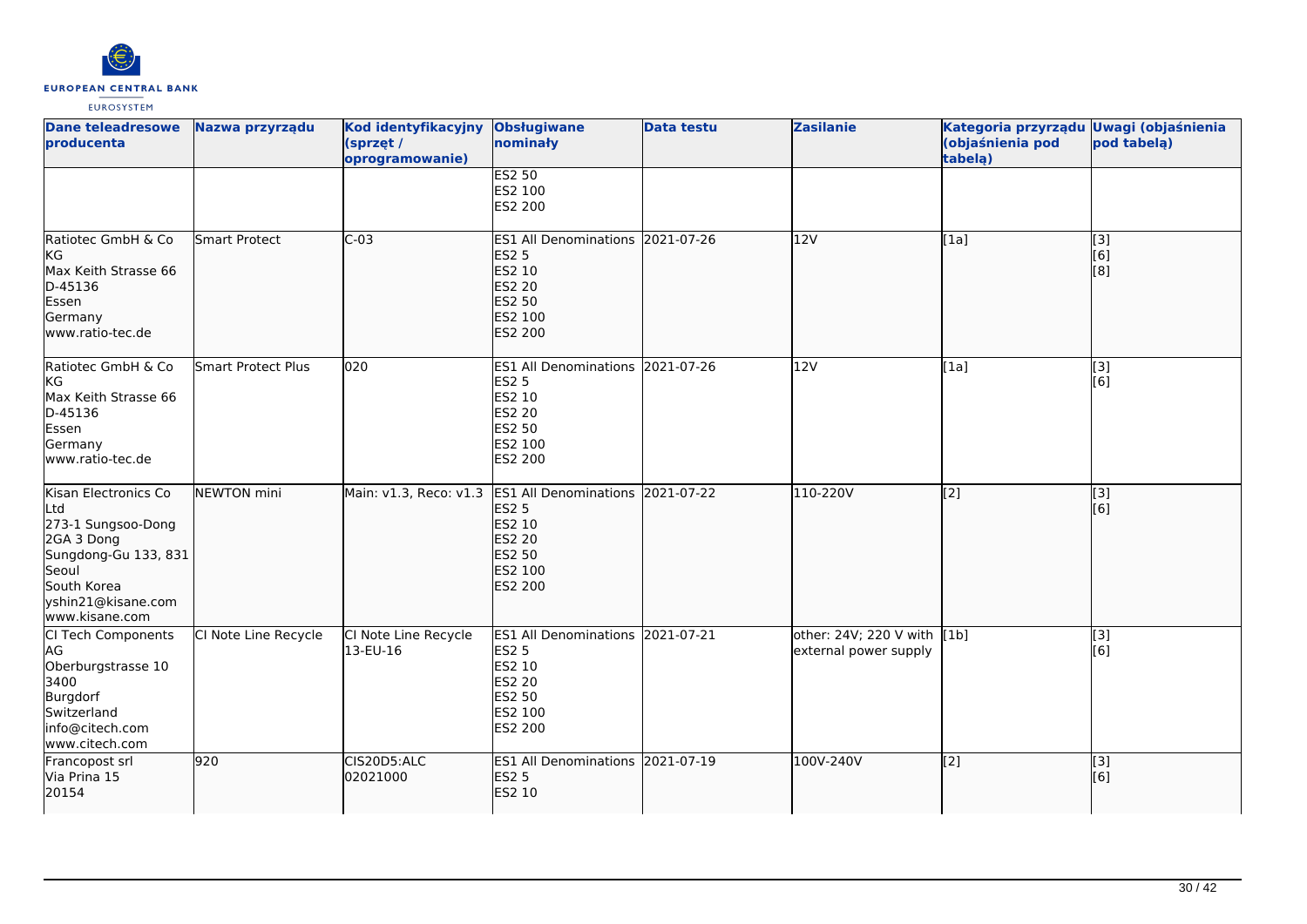

| <b>Dane teleadresowe</b><br>producenta                                                                                                                                                                                     | Nazwa przyrządu      | Kod identyfikacyjny<br>(sprzęt /<br>oprogramowanie) | <b>Obsługiwane</b><br>nominały                                                                                            | <b>Data testu</b> | <b>Zasilanie</b> | Kategoria przyrządu Uwagi (objaśnienia<br>(objaśnienia pod<br>tabela) | pod tabela)              |
|----------------------------------------------------------------------------------------------------------------------------------------------------------------------------------------------------------------------------|----------------------|-----------------------------------------------------|---------------------------------------------------------------------------------------------------------------------------|-------------------|------------------|-----------------------------------------------------------------------|--------------------------|
| Milano<br><b>Italy</b><br>www.francopost.it                                                                                                                                                                                |                      |                                                     | <b>ES2 20</b><br>ES2 50<br>ES2 100<br>ES2 200                                                                             |                   |                  |                                                                       |                          |
| <b>SHENZEN POLYFIT</b><br>TECHNOLOGY Co.Ltd.<br>6/F, Blk Hengtemei,<br>No. 3 Ganli Road,<br>Longgang District<br>518112<br>Shenzhen<br>China<br>info@futuremoneydete<br>ctor.com<br>http://www.futuremone<br>ydetector.com | FMD-920CIS           | CIS20D5:ALC<br>02021000                             | ES1 All Denominations 2021-07-19<br><b>ES2 5</b><br>ES2 10<br>ES2 20<br>ES2 50<br>ES2 100<br>ES2 200                      |                   | 100-240V         | [2]                                                                   | $[3]$<br>[6]             |
| <b>GO Europe GmbH</b><br>Zum Kraftwerk 1<br>45527<br>Hattingen<br>Germany<br>Bemd.koenig@go-<br>europe.com<br>www.go-europe.com                                                                                            | Olympia NC 345       | <b>BJ-219</b><br>V11                                | ES1 All Denominations 2021-07-14<br><b>ES2 5</b><br>ES2 10<br><b>ES2 20</b><br><b>ES2 50</b><br>ES2 100<br><b>ES2 200</b> |                   | DC12V            | [1a]                                                                  | $\overline{[}3]$<br>[6]  |
| <b>GO Europe GmbH</b><br>Zum Kraftwerk 1<br>45527<br>Hattingen<br>Germany<br>Bemd.koenig@go-<br>europe.com<br>www.go-europe.com                                                                                            | Olympia NC 365       | BJ-219<br>V11                                       | ES1 All Denominations 2021-07-14<br><b>ES2 5</b><br>ES2 10<br>ES2 20<br>ES2 50<br>ES2 100<br>ES2 200                      |                   | DC12 V           | [1a]                                                                  | $[3]$<br>[6]             |
| Ratiotec GmbH & Co<br><b>KG</b><br>Max Keith Strasse 66<br>D-45136<br>Essen<br>Germany<br>www.ratio-tec.de                                                                                                                 | <b>Smart Protect</b> | $C-02$                                              | <b>ES15</b><br><b>ES1 10</b><br>ES1 20<br>ES1 50<br>ES1 100<br>ES1 200<br><b>ES2 5</b>                                    | 2021-07-12        | 12V              | [1a]                                                                  | [2]<br>[3]<br>[6]<br>[8] |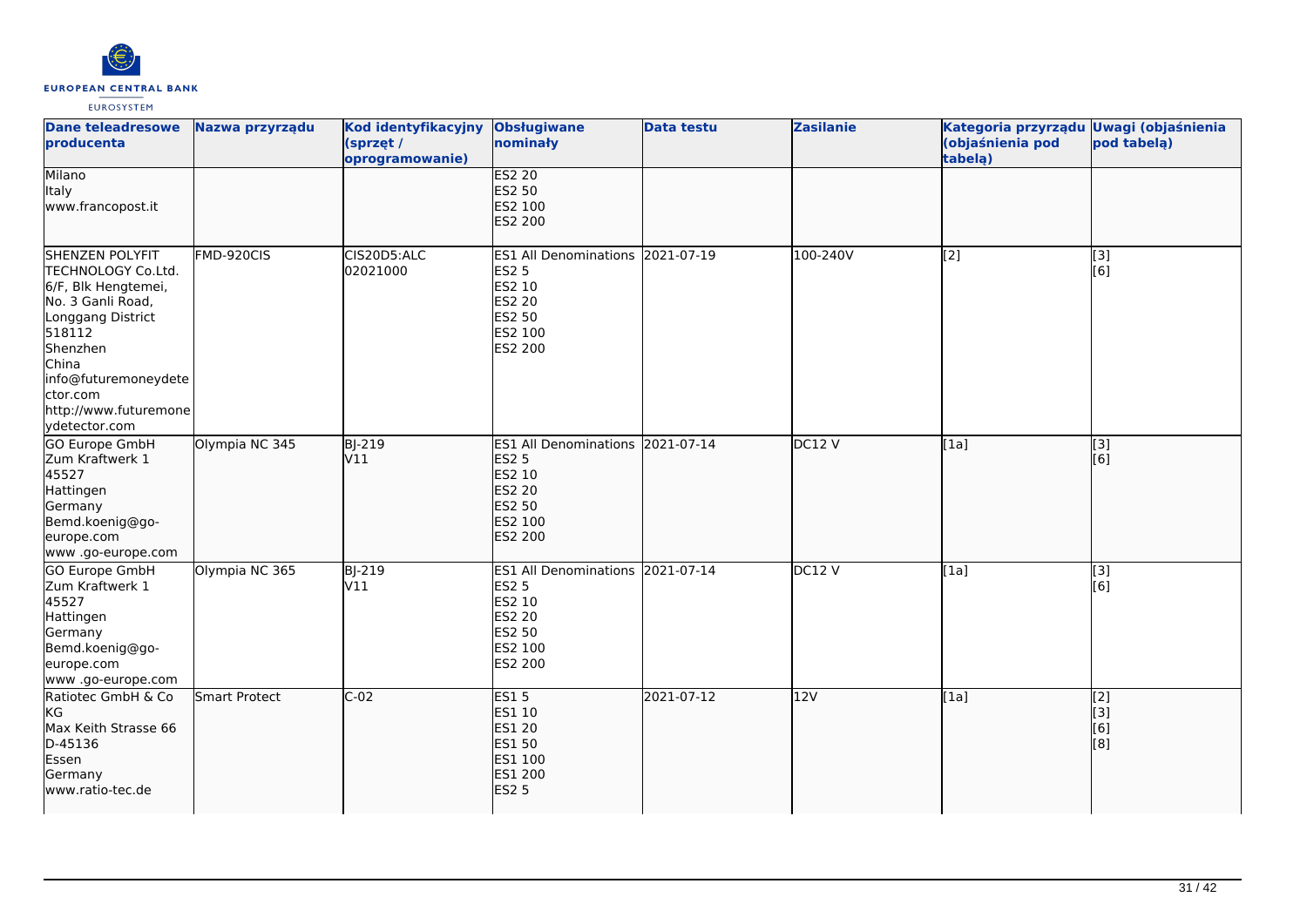

| <b>Dane teleadresowe</b><br>producenta                                                               | Nazwa przyrządu    | Kod identyfikacyjny<br>(sprzęt /<br>oprogramowanie) | <b>Obsługiwane</b><br>nominały                                                                                                      | <b>Data testu</b> | <b>Zasilanie</b> | Kategoria przyrządu Uwagi (objaśnienia<br>(objaśnienia pod<br>tabelą) | pod tabelą)                                            |
|------------------------------------------------------------------------------------------------------|--------------------|-----------------------------------------------------|-------------------------------------------------------------------------------------------------------------------------------------|-------------------|------------------|-----------------------------------------------------------------------|--------------------------------------------------------|
|                                                                                                      |                    |                                                     | <b>ES2 10</b><br>ES2 20<br><b>ES2 50</b><br>ES2 100<br>ES2 200                                                                      |                   |                  |                                                                       |                                                        |
| Ratiotec GmbH & Co<br>KG<br>Max Keith Strasse 66<br>D-45136<br>Essen<br>Germany<br>www.ratio-tec.de  | Rapidcount T 575   | 2.001                                               | ES1 All Denominations 2021-07-12<br><b>ES2 5</b><br>ES2 10<br>ES2 20<br>ES2 50<br>ES2 100<br>ES2 200                                |                   | 220V             | $\overline{[2]}$                                                      | [3]<br>[6]                                             |
| Ratiotec GmbH & Co<br>KG<br>Max Keith Strasse 66<br>D-45136<br>Essen<br>Germany<br>www.ratio-tec.de  | Rapidcount X 400   | 1.4.0.4                                             | ES1 All Denominations 2021-07-12<br><b>ES2 5</b><br>ES2 10<br>ES2 20<br>ES2 50<br>ES2 100<br><b>ES2 200</b>                         |                   | 220V             | $\overline{[2]}$                                                      | $\overline{[}$ [3]<br>[6]                              |
| Ratiotec GmbH & Co<br>KG<br>Max Keith Strasse 66<br>D-45136<br>Essen<br>Germany<br>lwww.ratio-tec.de | Smart Protect Plus | 016                                                 | <b>ES15</b><br>ES1 10<br>ES1 20<br>ES1 50<br>ES1 100<br>ES1 200<br><b>ES2 5</b><br>ES2 10<br>ES2 20<br>ES2 50<br>ES2 100<br>ES2 200 | 2021-07-12        | 12V              | $\overline{[1a]}$                                                     | $\overline{[2]}$<br>[3]<br>$\overline{[}6\overline{]}$ |
| Gunnebo Cash<br>Automation AB<br>Stora Åvägen 1<br>SE-436 34<br>Askim                                | NV <sub>4</sub>    | <b>EUR 3.7</b>                                      | ES1 All Denominations 2021-07-08<br><b>ES2 5</b><br>ES2 10<br>ES2 20<br><b>ES2 50</b>                                               |                   | 24VDC            | [1b]                                                                  | $\overline{[}$ [3]<br>[6]                              |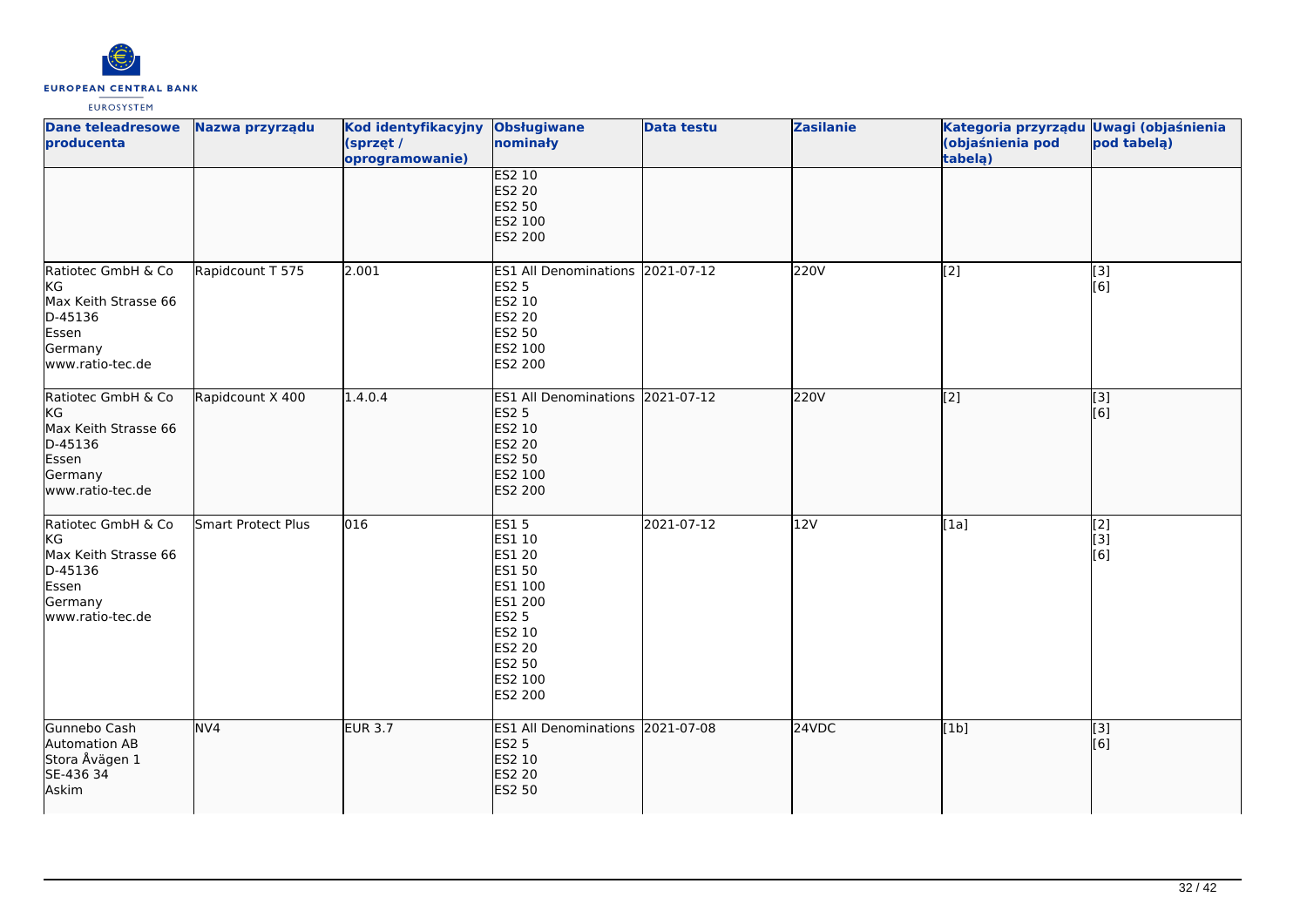

| <b>Dane teleadresowe</b><br>producenta                                                                                             | Nazwa przyrządu    | Kod identyfikacyjny<br>(sprzęt /<br>oprogramowanie) | <b>Obsługiwane</b><br>nominały                                                                              | <b>Data testu</b> | <b>Zasilanie</b> | Kategoria przyrządu Uwagi (objaśnienia<br>(objaśnienia pod<br>tabelą) | pod tabelą)      |
|------------------------------------------------------------------------------------------------------------------------------------|--------------------|-----------------------------------------------------|-------------------------------------------------------------------------------------------------------------|-------------------|------------------|-----------------------------------------------------------------------|------------------|
| Sweden<br>www.gunnebo.com                                                                                                          |                    |                                                     | <b>ES2 100</b><br>ES2 200                                                                                   |                   |                  |                                                                       |                  |
| Azkoyen S.A.<br>Adva San Silvestre S/N<br>31550<br>Peralta Navarra<br>Spain<br>www.azkoyen.com                                     | <b>POS 1500 EU</b> | $V$ 5.7                                             | ES1 All Denominations 2021-06-25<br>ES2 5<br>ES2 10<br>ES2 20<br>ES2 50<br>ES2 100<br>ES2 200               |                   | Mains, 220V      | [1a]                                                                  | [3]              |
| Azkoyen S.A.<br>Adva San Silvestre S/N<br>31550<br>Peralta Navarra<br>Spain<br>www.azkoyen.com                                     | <b>POS 1000 EU</b> | $V$ 15.5                                            | ES1 All Denominations 2021-06-24<br><b>ES2 5</b><br>ES2 10<br>ES2 20<br>ES2 50<br>ES2 100<br>ES2 200        |                   | Mains, 220V      | [1a]                                                                  | $\overline{[}3]$ |
| Iternet-European<br>Distribution<br>Via S. Merli 64/66<br>29122<br>Piacenza<br><b>Italy</b><br>www.iternet-<br>securitysystems.com | HolenBecky HT 2800 | C41                                                 | ES1 All Denominations 2021-06-10<br><b>ES2 5</b><br>ES2 10<br>ES2 20<br>ES2 50<br>ES2 100<br>ES2 200        |                   | Mains - 220V     | [2]                                                                   | [3]<br>[6]       |
| Iternet-European<br>Distribution<br>Via S. Merli 64/66<br>29122<br>Piacenza<br><b>Italy</b><br>www.iternet-<br>securitysystems.com | Holenburg HT-2320  | C41                                                 | ES1 All Denominations 2021-06-10<br><b>ES2 5</b><br>ES2 10<br>ES2 20<br>ES2 50<br>ES2 100<br><b>ES2 200</b> |                   | Other: 100-240V  | [[2]                                                                  | [3]<br>[6]       |
| Iternet-European<br>Distribution<br>Via S. Merli 64/66<br>29122<br>Piacenza                                                        | Holenburg HT-6600  | C41                                                 | ES1 All Denominations 2021-06-10<br><b>ES2 5</b><br>ES2 10<br>ES2 20<br>ES2 50                              |                   | 220V             | $\overline{[2]}$                                                      | [3]<br>[6]       |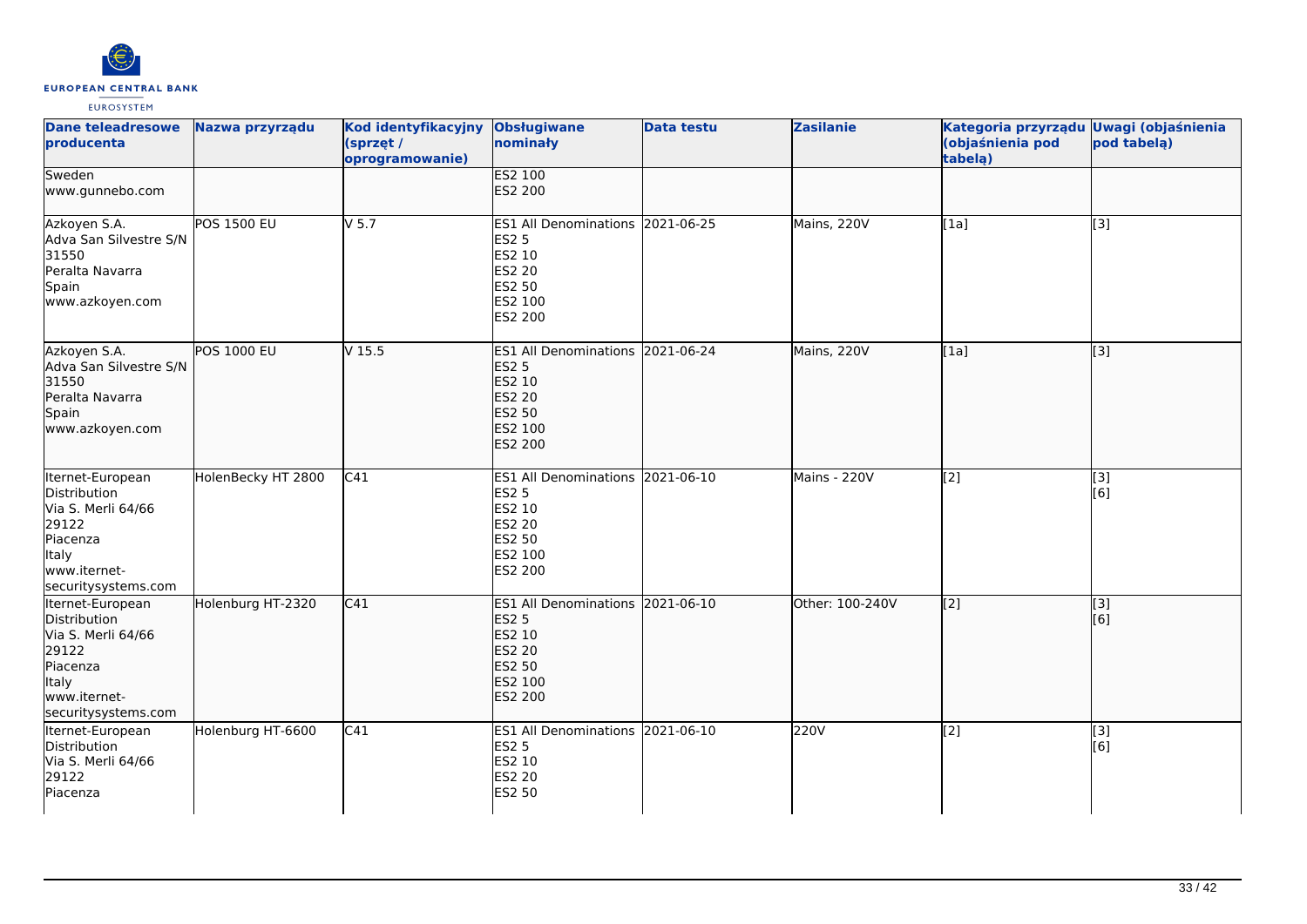

| <b>Dane teleadresowe</b><br>producenta                                                                                  | Nazwa przyrządu     | <b>Kod identyfikacyjny</b><br>(sprzęt /<br>oprogramowanie) | <b>Obsługiwane</b><br>nominały                                                                       | <b>Data testu</b> | <b>Zasilanie</b>    | Kategoria przyrządu Uwagi (objaśnienia<br>(objaśnienia pod<br>tabela) | pod tabela)                                   |
|-------------------------------------------------------------------------------------------------------------------------|---------------------|------------------------------------------------------------|------------------------------------------------------------------------------------------------------|-------------------|---------------------|-----------------------------------------------------------------------|-----------------------------------------------|
| <b>Italy</b><br>www.iternet-<br>securitysystems.com                                                                     |                     |                                                            | <b>ES2 100</b><br>ES2 200                                                                            |                   |                     |                                                                       |                                               |
| <b>CM Europe GmbH</b><br>Mündelheimer Weg 60<br>40472<br>Düsseldorf<br>Germany<br>info@jcmglobal.eu<br>www.jcmglobal.eu | EBA-40              | $EBA-4x$<br>$V1.55 - 38$                                   | ES1 All Denominations 2021-05-28<br><b>ES2 5</b><br>ES2 10<br>ES2 20<br>ES2 50<br>ES2 100<br>ES2 200 |                   | Other: 12V/24V      | [1b]                                                                  | $\begin{bmatrix} 3 \\ 6 \end{bmatrix}$<br>[8] |
| <b>Buic VIP srl</b><br>Via Marconi 11<br>20080<br>Vermezzo (MI)<br><b>Italy</b><br>info@buicvip.it<br>www.buicvip.it    | CD330               | 329                                                        | ES1 All Denominations 2021-05-20<br><b>ES2 5</b><br>ES2 10<br>ES2 20<br>ES2 50<br>ES2 100<br>ES2 200 |                   | Mains - 110V - 220V | [1a]                                                                  | $\overline{[}3]$<br>[6]                       |
| <b>Buic VIP srl</b><br>Via Marconi 11<br>20080<br>Vermezzo (MI)<br><b>Italy</b><br>info@buicvip.it<br>www.buicvip.it    | CD350               | 329                                                        | ES1 All Denominations 2021-05-20<br><b>ES2 5</b><br>ES2 10<br>ES2 20<br>ES2 50<br>ES2 100<br>ES2 200 |                   | Mains - 110V - 220V | [1a]                                                                  | $\overline{[}3]$<br>[6]                       |
| <b>HBW</b> Cash Solutions<br>GmbH<br>Jurastrasse 1<br>73119<br>Zell<br>Germany<br>Info@hbw-cs.de<br>www.hbw-cs.de       | $\overline{BT}$ 500 | 329                                                        | ES1 All Denominations 2021-05-20<br><b>ES2 5</b><br>ES2 10<br>ES2 20<br>ES2 50<br>ES2 100<br>ES2 200 |                   | 220V                | [1a]                                                                  | [3]<br>[6]                                    |
| <b>HBW Cash Solutions</b><br>GmbH<br>Jurastrasse 1<br>73119<br>Zell                                                     | <b>BT 600</b>       | 329                                                        | ES1 All Denominations 2021-05-20<br><b>ES2 5</b><br>ES2 10<br><b>ES2 20</b><br><b>ES2 50</b>         |                   | 220V                | [1a]                                                                  | $\overline{[3]}$<br>[6]                       |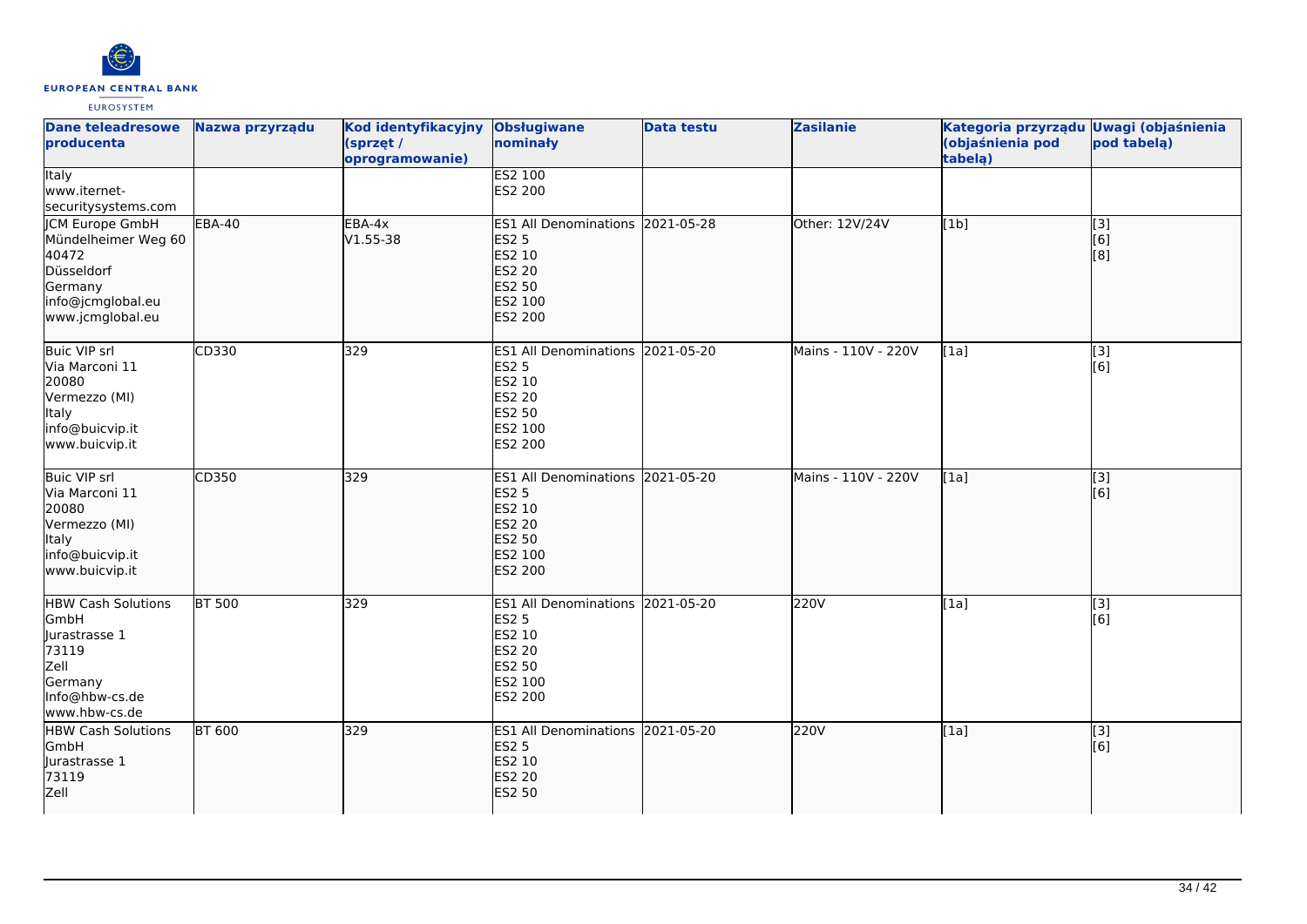

| <b>Dane teleadresowe</b><br>producenta                                                                                                                                                                                 | Nazwa przyrządu | Kod identyfikacyjny<br>(sprzęt /<br>oprogramowanie) | <b>Obsługiwane</b><br>nominały                                                                                     | <b>Data testu</b> | <b>Zasilanie</b>               | Kategoria przyrządu Uwagi (objaśnienia<br>(objaśnienia pod<br>tabelą) | pod tabelą)                        |
|------------------------------------------------------------------------------------------------------------------------------------------------------------------------------------------------------------------------|-----------------|-----------------------------------------------------|--------------------------------------------------------------------------------------------------------------------|-------------------|--------------------------------|-----------------------------------------------------------------------|------------------------------------|
| Germany<br>Info@hbw-cs.de<br>www.hbw-cs.de                                                                                                                                                                             |                 |                                                     | <b>ES2 100</b><br>ES2 200                                                                                          |                   |                                |                                                                       |                                    |
| Shenzhen Easycount<br>Technology Co., Ltd.<br>Building A2, YiFang<br>Huigu Technology Park<br>LingNan Road, Tanxia<br>Town<br>523729<br>Dongguan<br>China<br>sales@easycount.com.<br>lcn<br>www.easycount.com.c<br>ln. | EC330           | 329                                                 | ES1 All Denominations 2021-05-20<br><b>ES2 5</b><br>ES2 10<br>ES2 20<br>ES2 50<br>ES2 100<br>ES2 200               |                   | Mains, 110V, 220V              | [1a]                                                                  | $\overline{[3]}$<br>[6]            |
| Shenzhen Easycount<br>Technology Co., Ltd.<br>Building A2, YiFang<br>Huigu Technology Park<br>LingNan Road, Tanxia<br>Town<br>523729<br>Dongguan<br>China<br>sales@easycount.com.<br>lcn<br>www.easycount.com.c<br>ln. | EC350           | 329                                                 | ES1 All Denominations 2021-05-20<br><b>ES2 5</b><br>ES2 10<br><b>ES2 20</b><br>ES2 50<br>ES2 100<br><b>ES2 200</b> |                   | Mains, 110V, 220V              | [1a]                                                                  | [3]<br>$\overline{[}6\overline{)}$ |
| Shenzhen Easycount<br>Technology Co., Ltd.<br>Building A2, YiFang<br>Huigu Technology Park<br>LingNan Road, Tanxia<br>Town<br>523729<br>Dongguan<br>China<br>sales@easycount.com.<br>lcn<br>www.easycount.com.c        | <b>EC500</b>    | 329                                                 | <b>ES1 All Denominations</b><br><b>ES2 5</b><br>ES2 10<br><b>ES2 20</b><br>ES2 50<br>ES2 100<br>ES2 200            | 2021-05-20        | 220V - Rechargeable<br>battery | [1a]                                                                  | [3]<br>[6]                         |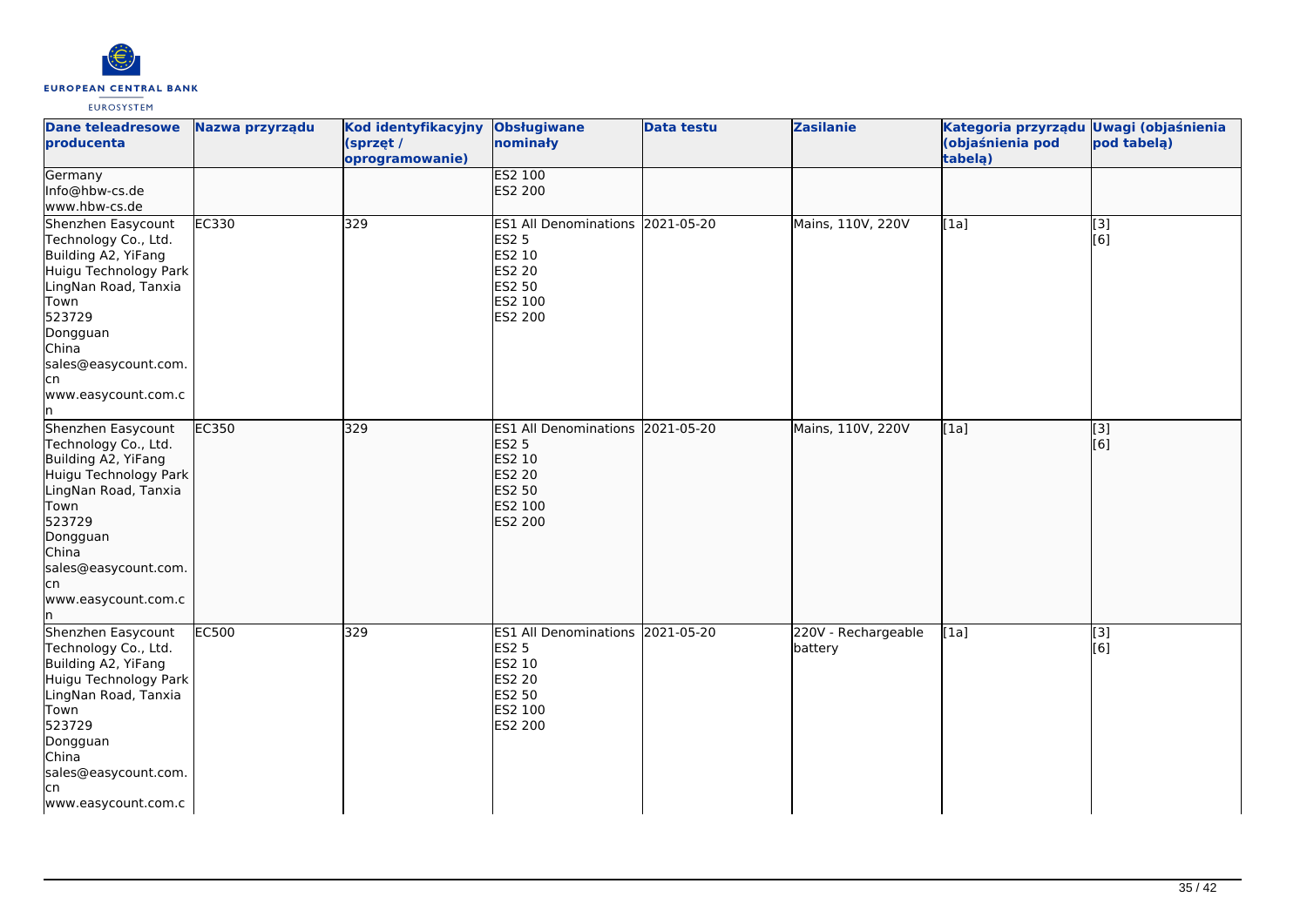

| Dane teleadresowe<br>producenta<br>ln.                                                                                                                                                                                 | Nazwa przyrządu                  | Kod identyfikacyjny<br>(sprzęt /<br>oprogramowanie) | <b>Obsługiwane</b><br>nominały                                                                                     | <b>Data testu</b> | <b>Zasilanie</b>               | Kategoria przyrządu Uwagi (objaśnienia<br>(objaśnienia pod<br>tabela) | pod tabela)             |
|------------------------------------------------------------------------------------------------------------------------------------------------------------------------------------------------------------------------|----------------------------------|-----------------------------------------------------|--------------------------------------------------------------------------------------------------------------------|-------------------|--------------------------------|-----------------------------------------------------------------------|-------------------------|
| Shenzhen Easycount<br>Technology Co., Ltd.<br>Building A2, YiFang<br>Huigu Technology Park<br>LingNan Road, Tanxia<br>Town<br>523729<br>Dongguan<br>China<br>sales@easycount.com.<br>lcn<br>www.easycount.com.c<br>ln. | EC580                            | 329                                                 | ES1 All Denominations 2021-05-20<br><b>ES2 5</b><br>ES2 10<br><b>ES2 20</b><br><b>ES2 50</b><br>ES2 100<br>ES2 200 |                   | 220V - Rechargeable<br>battery | [1a]                                                                  | $\overline{[}3]$<br>[6] |
| Shenzhen Easycount<br>Technology Co., Ltd.<br>Building A2, YiFang<br>Huigu Technology Park<br>LingNan Road, Tanxia<br>Town<br>523729<br>Dongguan<br>China<br>sales@easycount.com.<br>lcn<br>www.easycount.com.c<br>In. | <b>EC 1800</b>                   | 1.9                                                 | ES1 All Denominations 2021-05-20<br><b>ES2 5</b><br>ES2 10<br><b>ES2 20</b><br>ES2 50<br>ES2 100<br>ES2 200        |                   | Mains, 110V, 220V              | [2]                                                                   | $\overline{[}3]$<br>[6] |
| Sourxing Ltd<br>G1, 13/F, World Tech<br>Centre<br>95 How Ming Street<br>Kwun Tong<br>Kowloon<br>Hong Kong<br>China<br>info@sourxing.com<br>www.sourxing.com                                                            | $\overline{\text{S}}\text{X}530$ | 329                                                 | ES1 All Denominations 2021-05-20<br><b>ES2 5</b><br>ES2 10<br>ES2 20<br>ES2 50<br>ES2 100<br>ES2 200               |                   | 220V - rechargeable<br>battery | [1a]                                                                  | $\sqrt{3}$<br>[6]       |
| <b>HBW Cash Solutions</b><br>GmbH<br>Jurastrasse 1                                                                                                                                                                     | BT 700                           | 329                                                 | ES1 All Denominations 2021-05-20<br><b>ES2 5</b><br>ES2 10                                                         |                   | 220V                           | [1a]                                                                  | [3]<br>[6]              |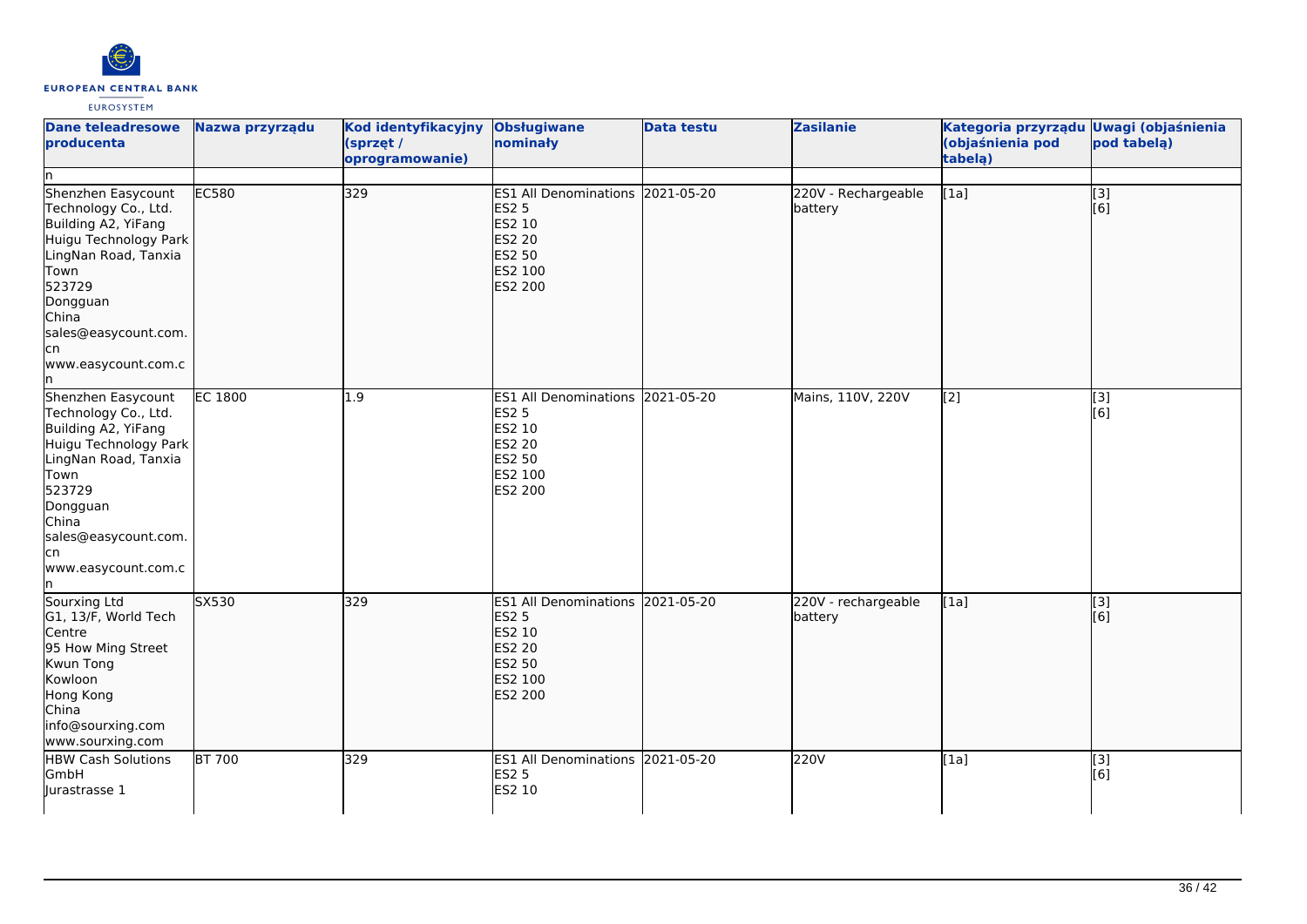

| <b>Dane teleadresowe</b><br>producenta                                                                                                                                                                                 | Nazwa przyrządu | Kod identyfikacyjny<br>(sprzęt /<br>oprogramowanie) | <b>Obsługiwane</b><br>nominały                                                                              | <b>Data testu</b> | <b>Zasilanie</b>               | Kategoria przyrządu Uwagi (objaśnienia<br>(objaśnienia pod<br>tabela) | pod tabela)             |
|------------------------------------------------------------------------------------------------------------------------------------------------------------------------------------------------------------------------|-----------------|-----------------------------------------------------|-------------------------------------------------------------------------------------------------------------|-------------------|--------------------------------|-----------------------------------------------------------------------|-------------------------|
| 73119<br>Zell<br>Germany<br>Info@hbw-cs.de<br>www.hbw-cs.de                                                                                                                                                            |                 |                                                     | <b>ES2 20</b><br>ES2 50<br>ES2 100<br>ES2 200                                                               |                   |                                |                                                                       |                         |
| Sourxing Ltd<br>G1, 13/F, World Tech<br>Centre<br>95 How Ming Street<br>Kwun Tong<br>Kowloon<br>Hong Kong<br>China<br>info@sourxing.com<br>www.sourxing.com                                                            | SX333           | 329                                                 | ES1 All Denominations 2021-05-20<br><b>ES2 5</b><br>ES2 10<br>ES2 20<br><b>ES2 50</b><br>ES2 100<br>ES2 200 |                   | Mains - 110V - 220v            | [1a]                                                                  | [3]<br>[6]              |
| Sourxing Ltd<br>G1, 13/F, World Tech<br>Centre<br>95 How Ming Street<br>Kwun Tong<br>Kowloon<br>Hong Kong<br>China<br>info@sourxing.com<br>www.sourxing.com                                                            | SX580           | 329                                                 | ES1 All Denominations 2021-05-20<br><b>ES2 5</b><br>ES2 10<br>ES2 20<br>ES2 50<br>ES2 100<br>ES2 200        |                   | 220V - rechargeable<br>battery | [1a]                                                                  | $\overline{[3]}$<br>[6] |
| Shenzhen Easycount<br>Technology Co., Ltd.<br>Building A2, YiFang<br>Huigu Technology Park<br>LingNan Road, Tanxia<br>Town<br>523729<br>Dongguan<br>China<br>sales@easycount.com.<br>lcn<br>www.easycount.com.c<br>ln. | <b>EC600</b>    | 329                                                 | ES1 All Denominations 2021-05-20<br><b>ES2 5</b><br>ES2 10<br>ES2 20<br>ES2 50<br>ES2 100<br>ES2 200        |                   | Mains, 110V, 220V              | [1a]                                                                  | [3]<br>[6]              |
| POSIFLEX NORESTE SL Mustek D8<br>C/ Entenza, 202                                                                                                                                                                       |                 | 329                                                 | ES1 All Denominations 2021-05-20<br><b>ES2 5</b>                                                            |                   | 220V                           | [1a]                                                                  | $\overline{[}3]$<br>[6] |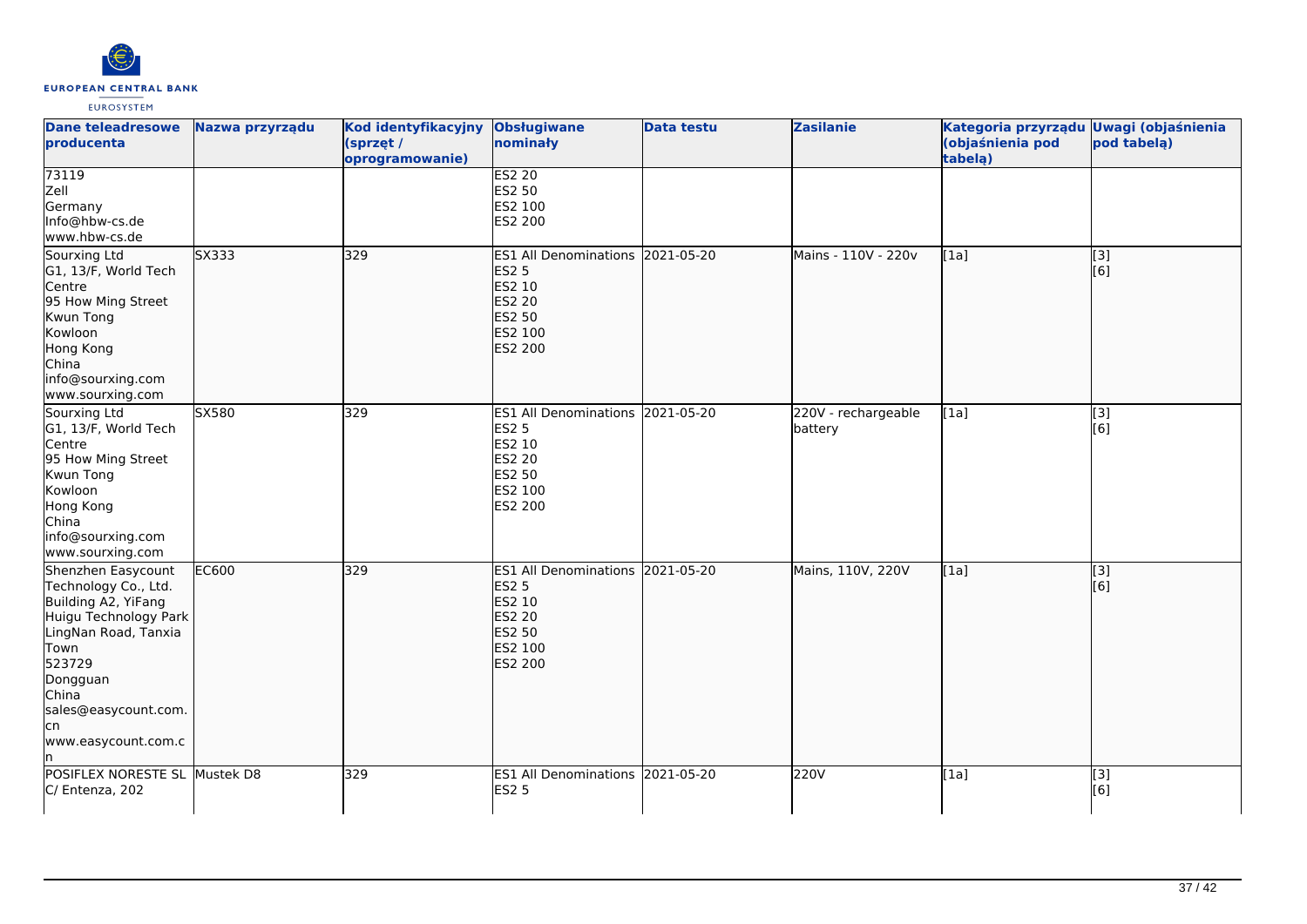

| <b>Dane teleadresowe</b><br>producenta                                                                            | Nazwa przyrządu | Kod identyfikacyjny<br>(sprzęt /<br>oprogramowanie) | <b>Obsługiwane</b><br>nominały                                                                                            | <b>Data testu</b> | <b>Zasilanie</b>               | Kategoria przyrządu Uwagi (objaśnienia<br>(objaśnienia pod<br>tabela) | pod tabelą)             |
|-------------------------------------------------------------------------------------------------------------------|-----------------|-----------------------------------------------------|---------------------------------------------------------------------------------------------------------------------------|-------------------|--------------------------------|-----------------------------------------------------------------------|-------------------------|
| 08029<br>Barcelona<br>Spain<br>compras@posiflex.es<br>www.posiflex.es                                             |                 |                                                     | ES2 10<br>ES2 20<br>ES2 50<br>ES2 100<br>ES2 200                                                                          |                   |                                |                                                                       |                         |
| <b>HBW Cash Solutions</b><br>GmbH<br>Jurastrasse 1<br>73119<br>Zell<br>Germany<br>Info@hbw-cs.de<br>www.hbw-cs.de | VC 4040         | 1.9                                                 | ES1 All Denominations 2021-05-20<br><b>ES2 5</b><br>ES2 10<br><b>ES2 20</b><br><b>ES2 50</b><br>ES2 100<br>ES2 200        |                   | Mains - 110V - 220V            | $\left[ \begin{matrix} 2 \end{matrix} \right]$                        | [3]<br>[6]              |
| POSIFLEX NORESTE SL<br>C/ Entenza, 202<br>08029<br>Barcelona<br>Spain<br>compras@posiflex.es<br>www.posiflex.es   | Mustek C1800    | 1.9                                                 | ES1 All Denominations 2021-05-20<br>ES2 5<br>ES2 10<br><b>ES2 20</b><br>ES2 50<br>ES2 100<br>ES2 200                      |                   | Mains-110V-220V                | $\overline{[2]}$                                                      | $\overline{[3]}$<br>[6] |
| POSIFLEX NORESTE SL<br>C/ Entenza, 202<br>08029<br>Barcelona<br>Spain<br>compras@posiflex.es<br>www.posiflex.es   | Mustek D9       | 329                                                 | ES1 All Denominations 2021-05-20<br><b>ES2 5</b><br>ES2 10<br><b>ES2 20</b><br><b>ES2 50</b><br>ES2 100<br><b>ES2 200</b> |                   | 220V                           | [1a]                                                                  | [3]<br>[6]              |
| Francopost srl<br>Via Prina 15<br>20154<br>Milano<br>Italy<br>www.francopost.it                                   | SPEEDY UV       | 329                                                 | ES1 All Denominations 2021-05-20<br><b>ES2 5</b><br>ES2 10<br><b>ES2 20</b><br><b>ES2 50</b><br>ES2 100<br>ES2 200        |                   | 220V - Rechargeable<br>battery | [1a]                                                                  | [3]<br>[6]              |
| Francopost srl<br>Via Prina 15                                                                                    | <b>SPEEDY</b>   | 329                                                 | ES1 All Denominations 2021-05-20<br><b>ES2 5</b>                                                                          |                   | 220V - Rechargeable<br>battery | [1a]                                                                  | [3]<br>[6]              |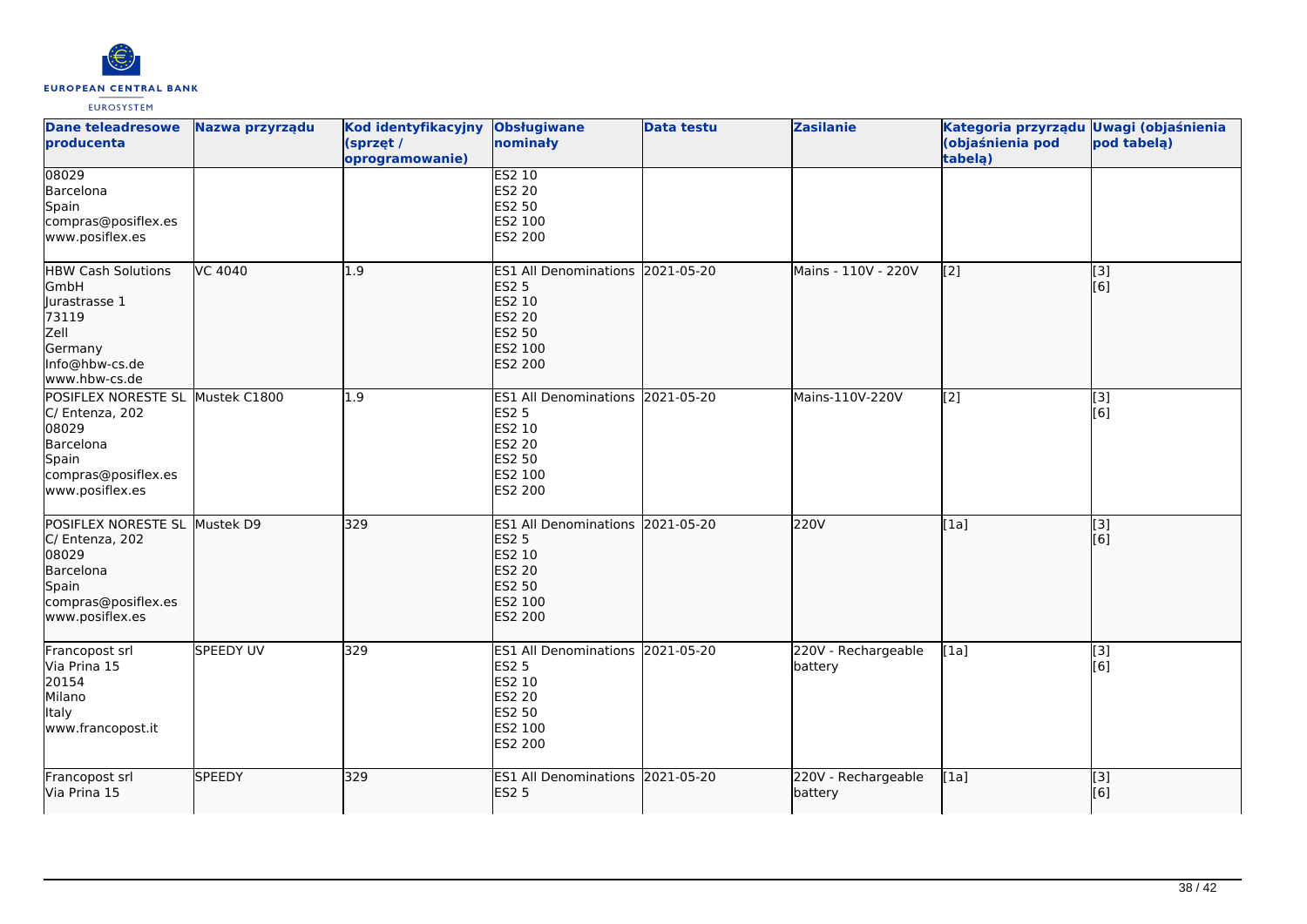

| <b>Dane teleadresowe</b><br>producenta                                                                                                                                  | Nazwa przyrządu                          | Kod identyfikacyjny Obsługiwane<br>(sprzęt /<br>oprogramowanie) | nominały                                                                                                           | <b>Data testu</b> | <b>Zasilanie</b>    | Kategoria przyrządu Uwagi (objaśnienia<br>(objaśnienia pod<br>tabelą) | pod tabelą)               |
|-------------------------------------------------------------------------------------------------------------------------------------------------------------------------|------------------------------------------|-----------------------------------------------------------------|--------------------------------------------------------------------------------------------------------------------|-------------------|---------------------|-----------------------------------------------------------------------|---------------------------|
| 20154<br>Milano<br>Italy<br>www.francopost.it                                                                                                                           |                                          |                                                                 | <b>ES2 10</b><br><b>ES2 20</b><br>ES2 50<br>ES2 100<br>ES2 200                                                     |                   |                     |                                                                       |                           |
| MBS s.r.l.<br>Via Cosenza, 5<br>81030<br>Succivo (CE)<br><b>Italy</b><br>info@mbs-srl.com<br>www.mbs-srl.com                                                            | <b>EASYCONTROL NEW</b><br><b>AGE PRO</b> | 329                                                             | <b>ES1 All Denominations</b><br>ES2 5<br>ES2 10<br><b>ES2 20</b><br>ES2 50<br>ES2 100<br>ES2 200                   | 2021-05-20        | 220 <sub>v</sub>    | [1a]                                                                  | [3]<br>[6]                |
| MBS s.r.l.<br>Via Cosenza, 5<br>81030<br>Succivo (CE)<br>Italy<br>info@mbs-srl.com<br>www.mbs-srl.com                                                                   | <b>MBS 1800N</b>                         | 1.9                                                             | ES1 All Denominations 2021-05-20<br><b>ES2 5</b><br>ES2 10<br><b>ES2 20</b><br><b>ES2 50</b><br>ES2 100<br>ES2 200 |                   | mains-110v-220v     | $\left[2\right]$                                                      | $\overline{[}$ [3]<br>[6] |
| <b>DISTRIBUCIONES</b><br>MYLAR S.A.U.<br>Avda. De la Industria 1,<br>Pol. Ind. Guadalquivir<br>41120<br>Gelves<br>Spain<br>mariaj@mylar.es<br>www.mylar.es              | appBILLDETECTOR                          | 329                                                             | ES1 All Denominations 2021-05-20<br>ES2 5<br>ES2 10<br>ES2 20<br>ES2 50<br>ES2 100<br>ES2 200                      |                   | Mains - 110V - 220V | [1a]                                                                  | $\overline{[3]}$<br>[6]   |
| Guangzhou SuperEyes SE330<br>Electronics Technology<br>Co. Ltd<br>3/F, No. 5, East Eleven<br>Heng Road, Xingye<br>Avenue, Chenchong Vil<br>511400<br>Guangzhou<br>China |                                          | 329                                                             | ES1 All Denominations 2021-05-20<br><b>ES2 5</b><br>ES2 10<br><b>ES2 20</b><br>ES2 50<br>ES2 100<br>ES2 200        |                   | Mains - 110V - 220V | [1a]                                                                  | $\overline{[}3]$<br>[6]   |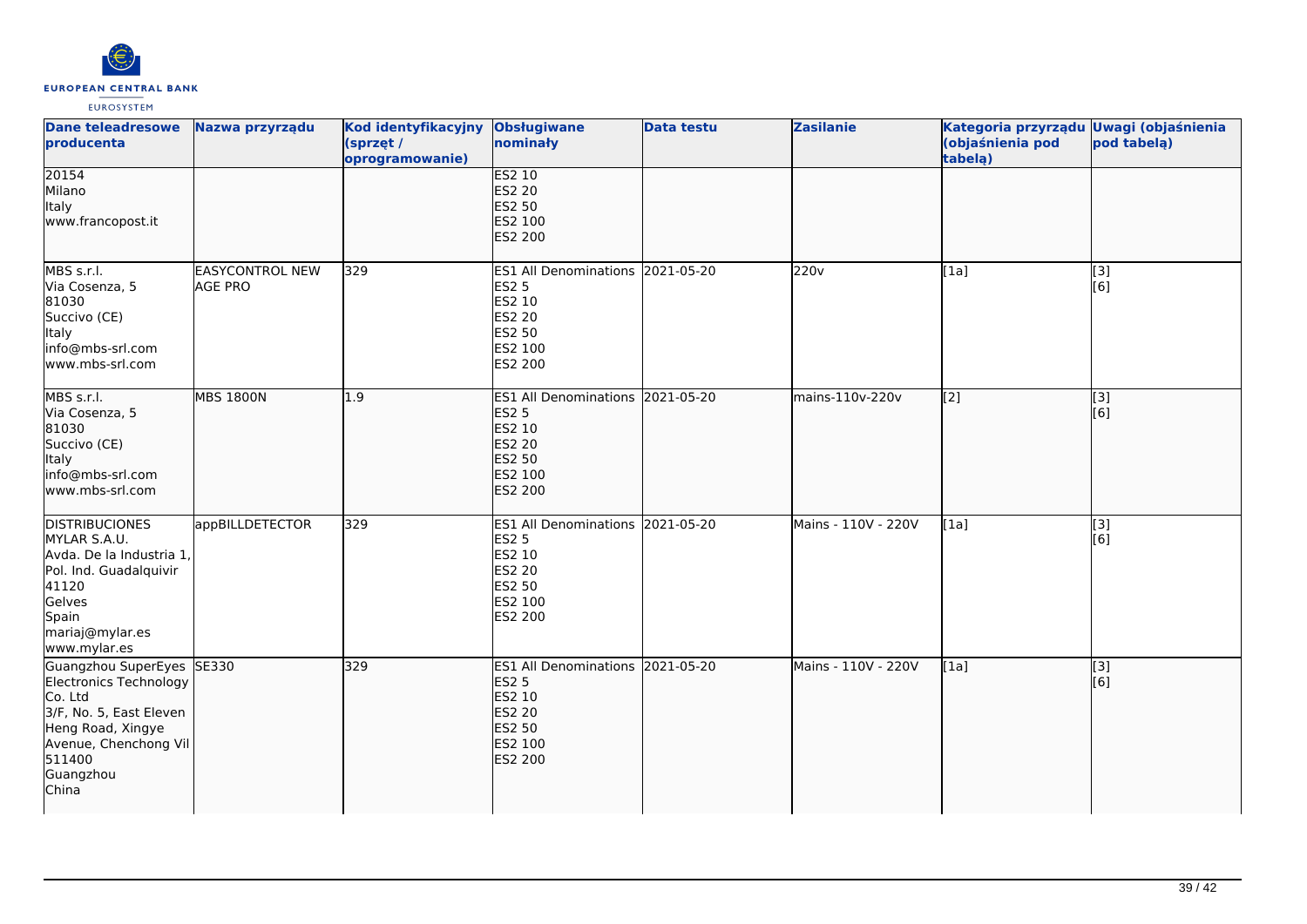

| <b>Dane teleadresowe</b><br>producenta                                                                                                                                                                                      | Nazwa przyrządu | Kod identyfikacyjny<br>(sprzęt /<br>oprogramowanie) | <b>Obsługiwane</b><br>nominały                                                                                     | <b>Data testu</b> | <b>Zasilanie</b>    | Kategoria przyrządu Uwagi (objaśnienia<br>(objaśnienia pod<br>tabelą) | pod tabelą) |
|-----------------------------------------------------------------------------------------------------------------------------------------------------------------------------------------------------------------------------|-----------------|-----------------------------------------------------|--------------------------------------------------------------------------------------------------------------------|-------------------|---------------------|-----------------------------------------------------------------------|-------------|
| info@super-eyes.com<br>www.super-eyes.com                                                                                                                                                                                   |                 |                                                     |                                                                                                                    |                   |                     |                                                                       |             |
| Guangzhou SuperEyes SE350<br>Electronics Technology<br>Co. Ltd<br>3/F, No. 5, East Eleven<br>Heng Road, Xingye<br>Avenue, Chenchong Vil<br>511400<br>Guangzhou<br>China<br>info@super-eyes.com<br>www.super-eyes.com        |                 | 329                                                 | ES1 All Denominations 2021-05-20<br><b>ES2 5</b><br>ES2 10<br>ES2 20<br>ES2 50<br>ES2 100<br>ES2 200               |                   | Mains - 110V - 220V | [1a]                                                                  | [3]<br>[6]  |
| Guangzhou SuperEyes SE500<br><b>Electronics Technology</b><br>Co. Ltd<br>3/F, No. 5, East Eleven<br>Heng Road, Xingye<br>Avenue, Chenchong Vil<br>511400<br>Guangzhou<br>China<br>info@super-eyes.com<br>www.super-eyes.com |                 | 329                                                 | ES1 All Denominations 2021-05-20<br><b>ES2 5</b><br>ES2 10<br><b>ES2 20</b><br>ES2 50<br>ES2 100<br><b>ES2 200</b> |                   | Mains - 110V - 220V | [1a]                                                                  | [3]<br>[6]  |
| Guangzhou SuperEyes SE580<br>Electronics Technology<br>Co. Ltd<br>3/F, No. 5, East Eleven<br>Heng Road, Xingye<br>Avenue, Chenchong Vil<br>511400<br>Guangzhou<br>China<br>info@super-eyes.com<br>www.super-eyes.com        |                 | 329                                                 | ES1 All Denominations 2021-05-20<br><b>ES2 5</b><br>ES2 10<br><b>ES2 20</b><br>ES2 50<br>ES2 100<br>ES2 200        |                   | Mains - 110V - 220V | [1a]                                                                  | [3]<br>[6]  |
| Guangzhou SuperEyes SE600<br><b>Electronics Technology</b><br>Co. Ltd<br>3/F, No. 5, East Eleven<br>Heng Road, Xingye                                                                                                       |                 | 329                                                 | ES1 All Denominations 2021-05-20<br><b>ES2 5</b><br>ES2 10<br><b>ES2 20</b><br><b>ES2 50</b>                       |                   | Mains - 110V - 220V | [1a]                                                                  | [3]<br>[6]  |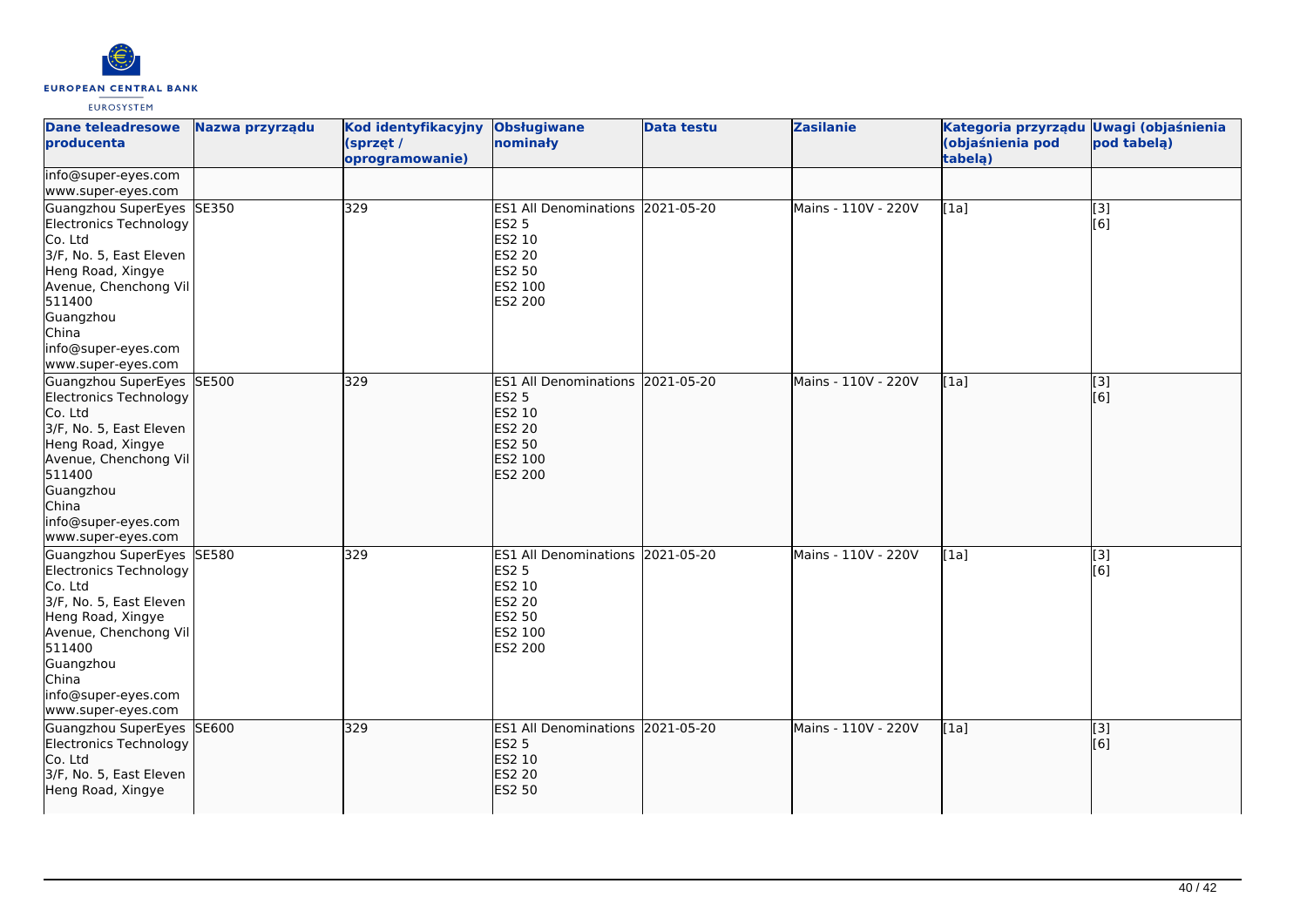

| <b>Dane teleadresowe</b><br><b>producenta</b>                                                                                                                                                                          | Nazwa przyrządu | Kod identyfikacyjny<br>(sprzet /<br>oprogramowanie) | <b>Obsługiwane</b><br>nominały                                                                                            | <b>Data testu</b> | <b>Zasilanie</b>    | Kategoria przyrządu Uwagi (objaśnienia<br>(objaśnienia pod<br>tabelą) | pod tabela) |
|------------------------------------------------------------------------------------------------------------------------------------------------------------------------------------------------------------------------|-----------------|-----------------------------------------------------|---------------------------------------------------------------------------------------------------------------------------|-------------------|---------------------|-----------------------------------------------------------------------|-------------|
| Avenue, Chenchong Vil<br>511400<br>Guangzhou<br><b>China</b><br>info@super-eyes.com<br>www.super-eyes.com                                                                                                              |                 |                                                     | ES2 100<br>ES2 200                                                                                                        |                   |                     |                                                                       |             |
| Guangzhou SuperEyes SE3020<br>Electronics Technology<br>Co. Ltd<br>3/F, No. 5, East Eleven<br>Heng Road, Xingye<br>Avenue, Chenchong Vil<br>511400<br>Guangzhou<br>China<br>info@super-eyes.com<br>www.super-eyes.com  |                 | 1.9                                                 | ES1 All Denominations 2021-05-20<br>ES <sub>2</sub> 5<br>ES2 10<br>ES2 20<br><b>ES2 50</b><br><b>ES2 100</b><br>ES2 200   |                   | Mains - 110V - 220V | $\sqrt{2}$                                                            | [3]<br>[6]  |
| Hyundai MIB<br>International Co. Ltd.<br>3301, A Bld, 17, Gosan-<br>ro 148beon-gil<br>15850<br>Gunpo-si, Gyeonggi-do,<br>15850, Gunpo City<br>KOREA (Republic)<br>sjpark5423@hyundaim<br>lib.com<br>www.hyundaimib.com | MIB-1S          | Main: 5.5; Image: 3.0                               | ES1 All Denominations 2021-05-17<br><b>ES2 5</b><br>ES2 10<br><b>ES2 20</b><br><b>ES2 50</b><br>ES2 100<br><b>ES2 200</b> |                   | <b>Mains</b>        | $\overline{[2]}$                                                      | [3]<br>[6]  |

# **Kategoria przyrządu**

- [1a] 1a. Samodzielny przyrząd do sprawdzania autentyczności obsługujący pojedyncze banknoty automatyczny.
- [1b] 1b. Moduł akceptacji obsługujący pojedyncze banknoty.
- [2] 2. Przyrząd do obsługi plików banknotów.

# **Uwagi**

- [1] Nie sprecyzowano, czy przyrząd jest zgodny z krajowymi lub unijnymi przepisami BHP.
- [2] Przyrząd nie obsługuje wszystkich nominałów. W celu uzyskania informacji o obsługiwanych nominałach należy skontaktować się z dostawcą przyrządu.
- [3] Przyrząd obsługuje banknoty wprowadzane we wszystkich ułożeniach.